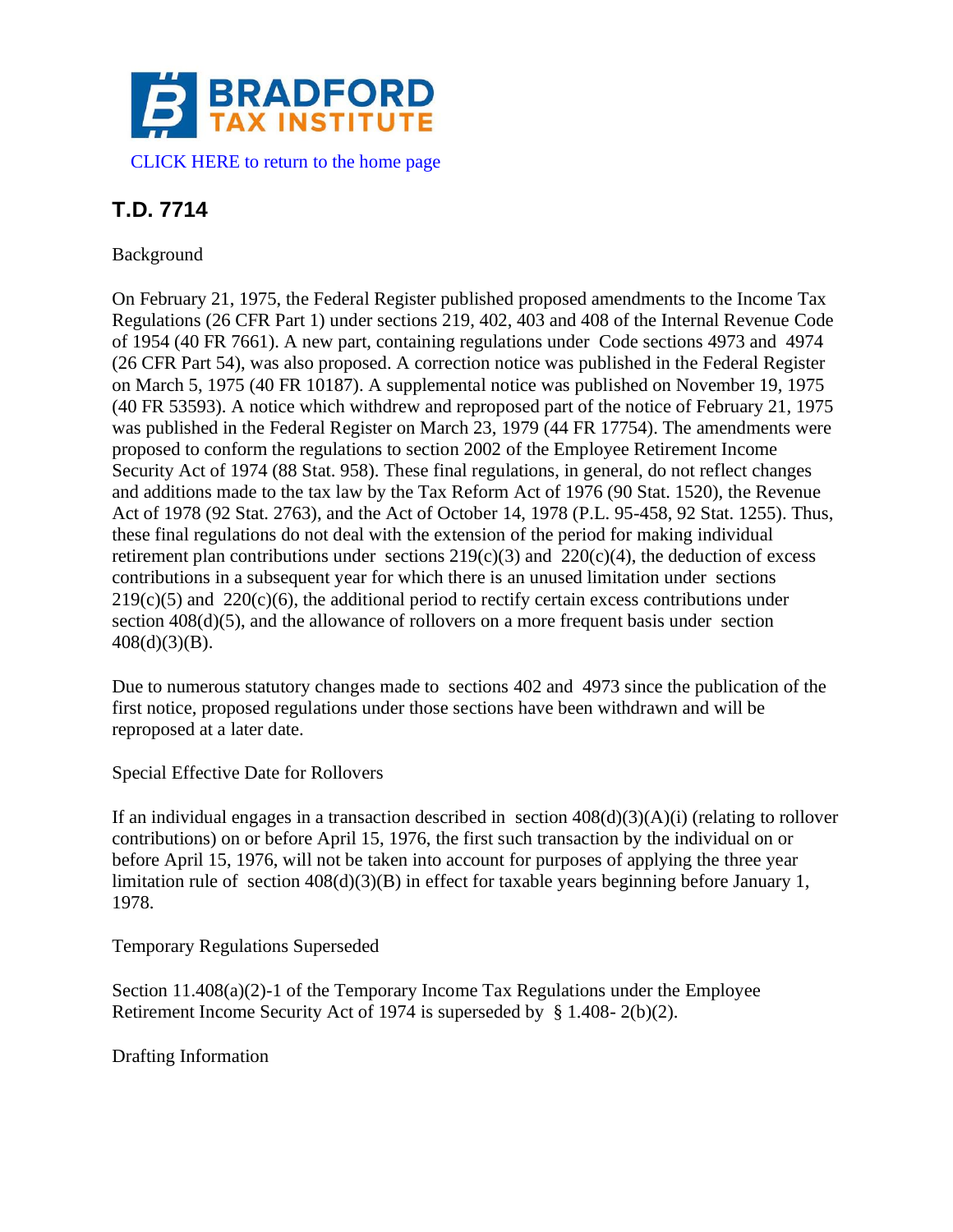The principal author of this regulation was William D. Gibbs of the Employee Plans and Exempt Organizations Division of the Office of Chief Counsel, Internal Revenue Service. However, personnel from other offices of the Internal Revenue Service and Treasury Department participated in developing \*52783 the regulation, both on matters of substance and style.

Adoption of Amendments to the Regulations

Accordingly-1. The following sections of the proposed regulations are withdrawn: (a) Section 1.219 as set forth in paragraph 3 of the February 21, 1975, notice of proposed rulemaking.

(b) Section 1.402(a)(5) as set forth in paragrph 4 of the February 21, 1975, notice of proposed rulemaking.

(c) Section 1.402(a)-3 as set forth in paragraph 5 of the February 21, 1975, notice of proposed rulemaking.

(d) Section 1.403(a)(4) as set forth in paragraph 6 of the February 21, 1975, notice of proposed rulemaking.

(e) Section 1.403(a)-3 as set forth in paragraph 7 of the February 21, 1975, notice of proposed rulemaking.

(f) Section 1.408 as set forth in paragraph 8 of the February 21, 1975, notice of proposed rulemaking.

(g) Section 1.409 as set forth in paragraph 8 of the February 21, 1975, notice of proposed rulemaking.

(h) Sections 54.4973, 54.4973-1 and

54. 4974 as set forth in paragraph 9 of the February 21, 1975, notice of proposed rulemaking.

2. The amendments to 26 CFR, Parts 1 and 54, are hereby adopted, subject to the changes indicated below.

Income Tax Regulations (26 CFR Part 1)

Paragraph 1. Paragraphs (a) and (b) of § 1.219-1, as set forth in paragraph 3 of the appendix to the February 21, 1975, notice of proposed rulemaking, are revised to read as follows:

§ 1.219-1 Deduction for retirement savings.

(a) In general. Subject to the limitations and restrictions of paragraph (b) and the special rules of paragraph (c)(3) of this section, there shall be allowed a deduction under section 62 from gross income of amounts paid for the taxable year of an individual on behalf of such individual to an individual retirement account described in section 408(a), for an individual retirement annuity described in section 408(b), or for a retirement bond described in section 409. The deduction described in the preceding sentence shall be allowed only to the individual on whose behalf such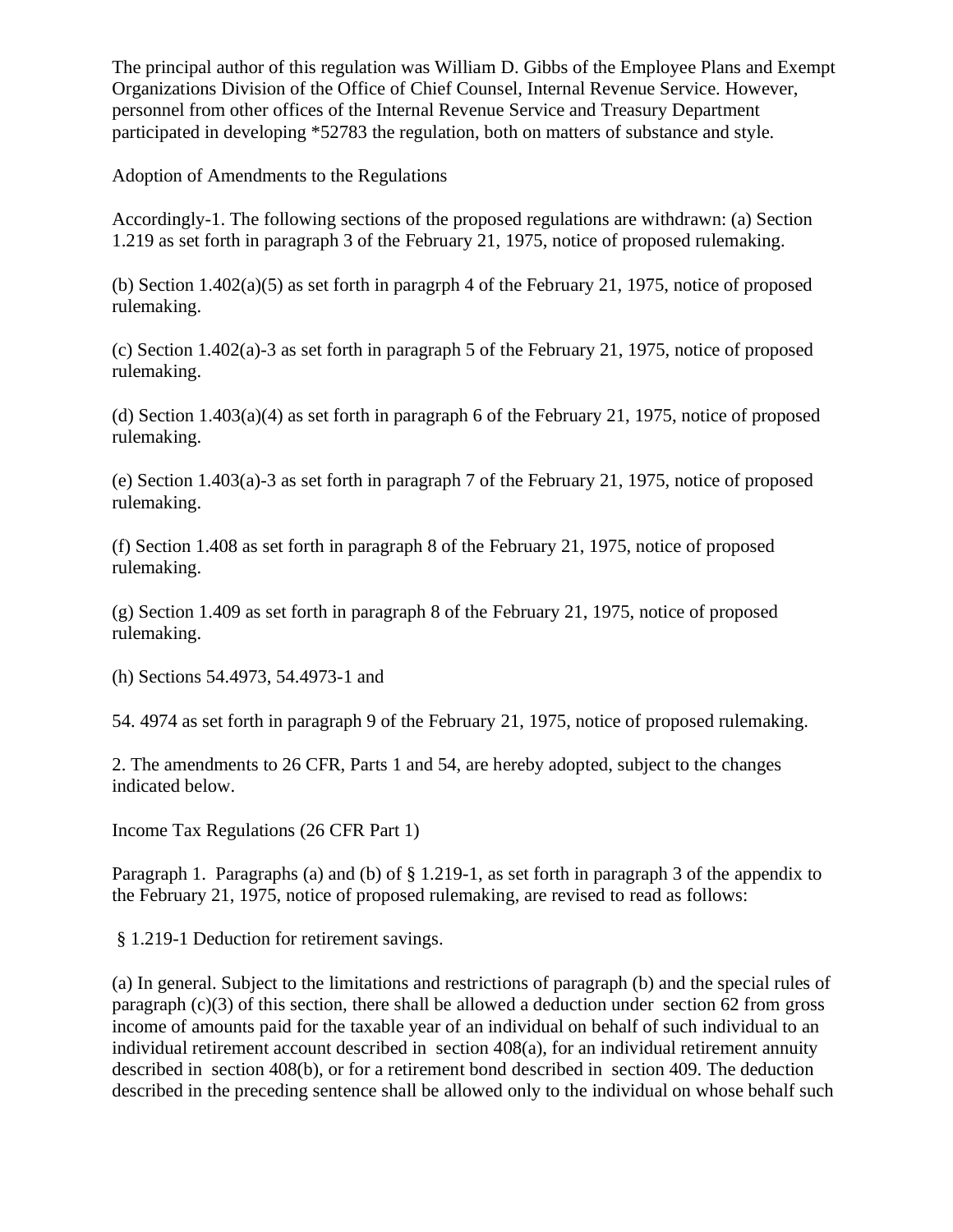individual retirement account, individual retirement annuity, or retirement bond is maintained. The first sentence of this paragraph shall apply only in the case of a contribution of cash. A contribution of property other than cash is not allowable as a deduction under this section. In the case of a retirement bond, a deduction will not be allowed if the bond is redeemed within 12 months of its issue date.

(b) Limitations and restrictions-(1) Maximum deduction. The amount allowable as a deduction under section 219(a) to an individual for any taxable year cannot exceed an amount equal to 15 percent of the compensation includible in the gross income of the individual for such taxable year, or \$1,500, whichever is less.

(2) Restrictions-(1) Individuals covered by certain other plans. No deduction is allowable under section 219(a) to an individual for the taxable year if for any part of such year-

(A) He was an active participant in-

(1) A plan described in section 401 (a) which includes a trust exempt from tax under section 501 (a),

(2) An annuity plan described in section 403 (a),

(3) A qualified bond purchase plan described in section 405 (a), or

(4) A retirement plan established for its employees by the United States, by a State or political subdivision thereof, or by an agency or instrumentality of any of the foregoing, or

(B) Amounts were contributed by his employer for an annuity contract described in section 403 (b) (whether or not the individual's rights in such contract are nonforfeitable).

(ii) Contributions after age 70  $1/2$ . No deduction is allowable under section 219 (a) to an individual for the taxable year of the individual, if he has attained the age of 70 1/2 before the close of such taxable year.

(iii) Rollover contributions. No deduction is allowable under section 219 for any taxable year of an individual with respect to a rollover contribution described in section 402 (a) (5), 402 (a) (7), 403 (a) (4), 403 (b) (8), 408 (d) (3), or 409 (b) (3) (C).

(3) Amounts contributed under endowment contracts. (i) For any taxable year, no deduction is allowable under section 219 (a) for amounts paid under an endowment contract described in § 1.408-3 (e) which is allocable under subdivision (ii) of this subparagraph to the cost of life insurance.

(ii) For any taxable year, the cost of current life insurance protection under an endowment contract described in paragraph (b) (3) (i) of this section is the product of the net premium cost, as determined by the Commissioner, and the excess, if any, of the death benefit payable under the contract during the policy year beginning in the taxable year over the cash value of the contract at the end of such policy year.

(iii) The provisions of this subparagraph may be illustrated by the following examples: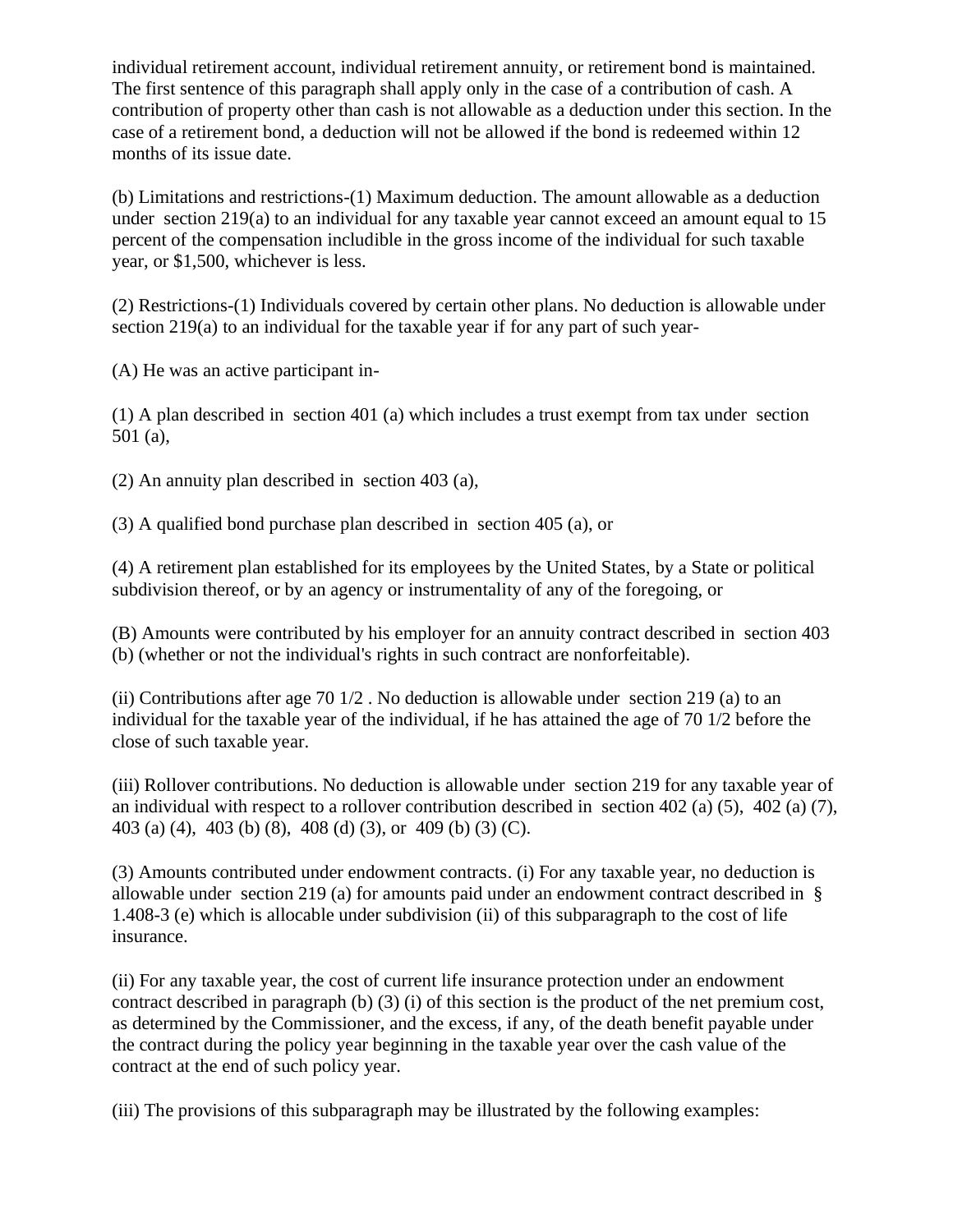Example (1). A, an individual who is otherwise entitled to the maximum deduction allowed under section 219, purchases, at age 20, an endowment contract described in § 1.408-3 (e) which provides for the payment of an annuity of \$100 per month, at age 65, with a minimum death benefit of \$10,000, and an annual premium of \$220. The cash value at the end of the first policy year is 0. The net premium cost, as determined by the Commissioner, for A's age is \$1.61 per thousand dollars of life insurance protection. The cost of current life insurance protection is  $$16.10$  ( $$1.61\times10$ ). A's maximum deduction under section 219 with respect to amounts paid under the endowment contract for the taxable year in which the first policy year begins is \$203.90 (\$220− \$16.10).

Example (2). Assume the same facts as in example (1), except that the cash value at the end of the second policy year is \$200 and the net premium cost is \$1.67 per thousand for A's age. The cost of current life insurance protection is \$16.37 (\$1.67×9.8). A's maximum deduction under section 219 with respect to amounts paid under the endowment contract for the taxable year in which the second policy year begins is \$203.63 (\$220−\$16.37).

Par. 2. Paragraph (c) (1) of § 1.219-1, as set forth in paragraph 1 of the March 23, 1979, notice of proposed rulemaking is revised to read as follows:

§ 1.219-1 Deduction for Retirement Savings

(c) Definitions and special rules-(1) Compensation. For purposes of this section, the term "compensation" means wages, salaries, professional fees, or other amounts derived from or received for personal service actually rendered (including, but not limited to, commissions paid salesmen, compensation for services on the basis of a percentage of profits, commissions on insurance premiums, tips and bonuses) and includes earned income, as defined in section 401 (c) (2), but does not include amounts derived from or received as earnings or profits from property (including, but not limited to, interest and dividends) or amounts not includible in gross income.

Par. 3. Paragraphs (c) and (f) of § 1.219-2, as set forth in paragraph 2 of the March 23, 1979, notice of proposed rulemaking, are revised to read as follows:

§ 1.219-2 Definition of Active Participant

(c) Money purchase plan. An individual is an active participant in a money purchase plan if under the terms of the plan employer contributions must be allocated to the individual's account with respect to the plan year ending with or within the individual's taxable year. This rule applies even if an individual is not employed at any time during the individual's taxable year.

(f) Certain individuals not active participants. For purposes of this section, an individual is not an active participant under a plan for any taxable year of such individual for which such individual elects, pursuant to the plan, not to participate in such plan.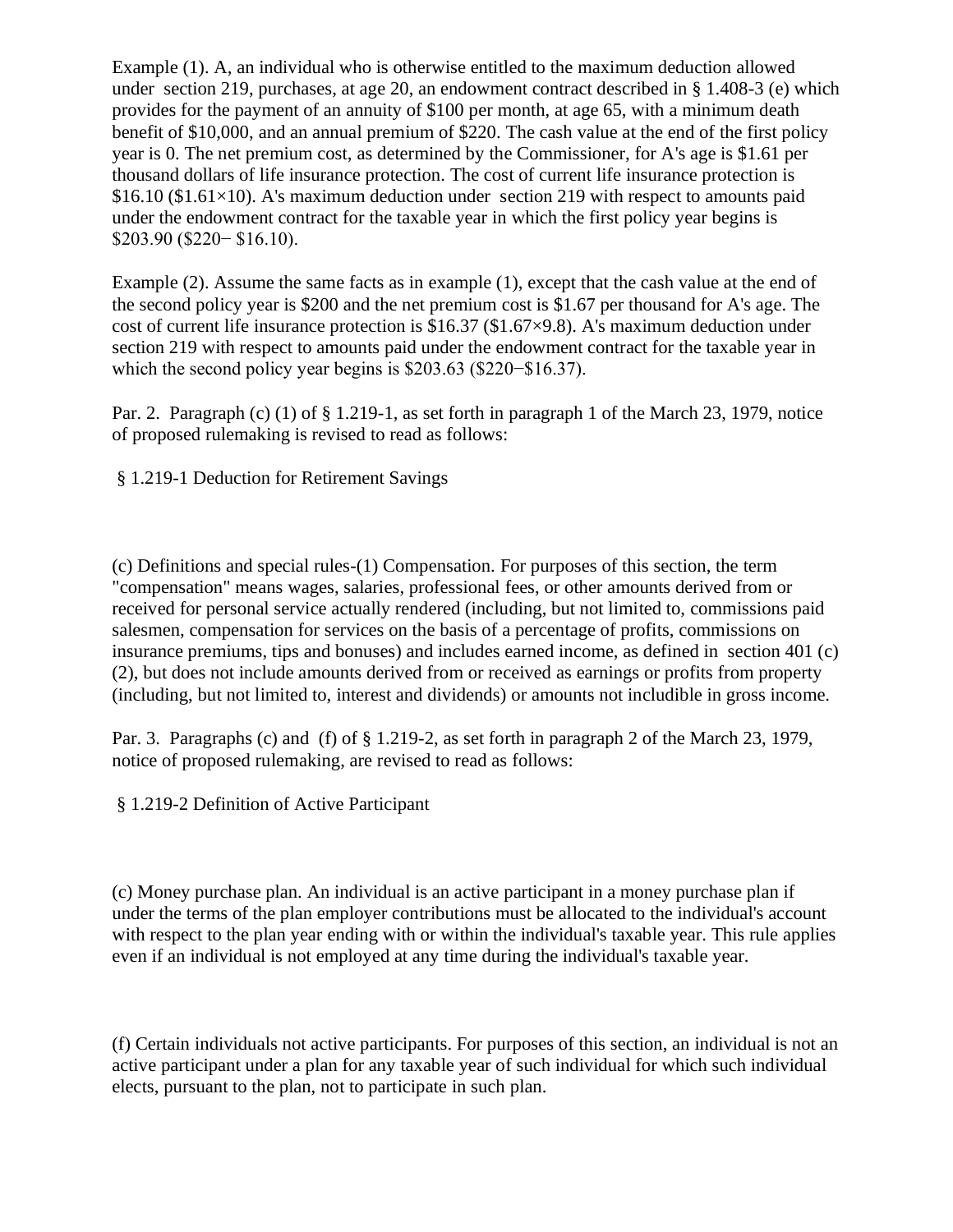Par. 4. Paragraph (d)(4) of  $\S 1.408-1$  is redesignated as paragraph (d)(4) of  $\S 1.408-6$ , which appears below. The remainder of § 1.408-1, as set forth in paragraph 8 in the appendix to the February 21, 1975, notice of proposed rulemaking, is revised to read as follows:

§ 1.408-1 General Rules

(a) In general. Section 408 prescribes rules relating to individual retirement accounts and individual retirement annuities. In addition to the rules set forth in §§ 1.408-2 and 1.408-3, relating respectively to individual retirement accounts and individual retirement annuities, the rules set forth in this section shall also apply.

\*52784 (b) Exemption from tax. The individual retirement account or individual retirement annuity is exempt from all taxes under subtitle A of the Code other than the taxes imposed under section 511, relating to tax on unrelated business income of charitable, etc., organizations.

(c) Sanctions-(1) Excess contributions. If an individual retirement account or individual retirement annuity accepts and retains excess contributions, the individual on whose behalf the account is established or who is the owner of the annuity will be subject to the excise tax imposed by section 4973.

(2) Prohibited transactions by owner or beneficiary of individual retirement account-(i) Under section 408(e)(2), if, during any taxable year of the individual for whose benefit any individual retirement account is established, that individual or the individual's beneficiary engages in any transaction prohibited by section 4975 with respect to such account, such account ceases to be an individual retirement account as of the first day of such taxable year. In any case in which any individual retirement account ceases to be an individual retirement account by reason of the preceding sentence as of the first day of any taxable year, section 408(d)(1) applies as if there were a distribution on such first day in an amount equal to the fair market value (on such first day) of all assets in the account (on such first day). The preceding sentence applies even though part of the fair market value of the individual retirement account as of the first day of the taxable year is attributable to excess contributions which may be returned tax-free under section 408(d)(4) or 408(d)(5).

(ii) If the trust with which the individual engages in any transaction described in subdivision (i) of this subparagraph is established by an employer or employee association under section 408(c), only the employee who engages in the prohibited transaction is subject to disqualification of his separate account.

(3) Prohibited transaction by person other than owner or beneficiary of account. If any person other than the individual on whose behalf an individual retirement account is established or the individual's beneficiary engages in any transaction prohibited by section 4975 with respect to such account, such person shall be subject to the taxes imposed by section 4975.

(4) Pledging account as security. Under section  $408(e)(4)$ , if, during any taxable year of the individual for whose benefit an individual retirement account is established, that individual uses the account or any portion thereof as security for a loan, the portion so used is treated as distributed to that individual.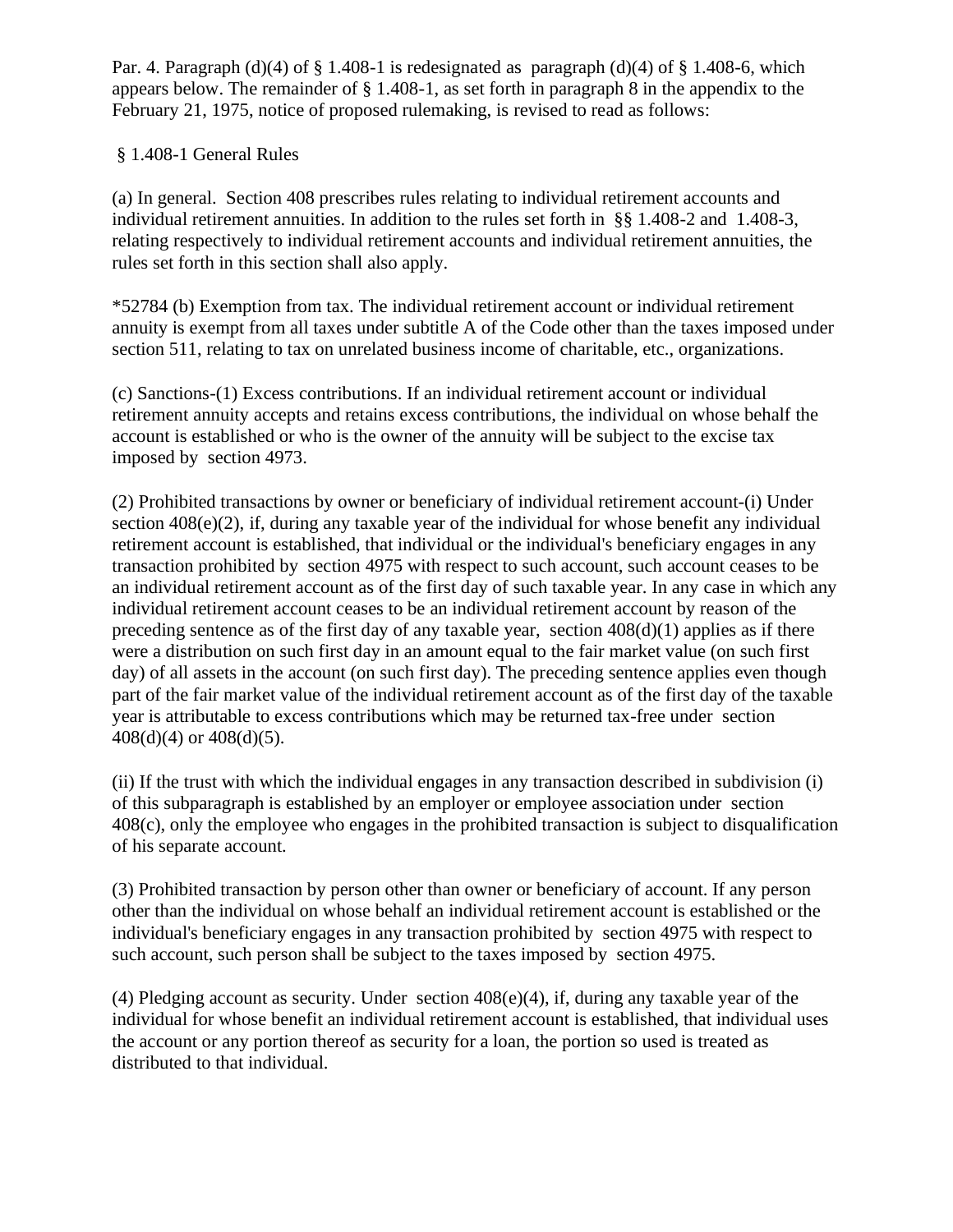(5) Borrowing on annuity contract. Under section 408(e)(3), if during any taxable year the owner of an individual retirement annuity borrows any money under or by use of such contract, the contract ceases to be an individual retirement annuity as of the first day of such taxable year. See § 1.408-3(c).

(6) Premature distributions. If a distribution (whether a deemed distribution or an actual distribution) is made from an individual retirement account, or individual retirement annuity, to the individual for whose benefit the account was established, or who is the owner of the annuity, before the individual attains age 59 1/2 (unless the individual has become disabled within the meaning of section  $72(m)(7)$ , the tax under Chapter 1 of the Code for the taxable year in which such distribution is received is increased under section 408 (f)(1) or (f)(2). The increase equals 10 percent of the amount of the distribution which is includible in gross income for the taxable year. Except in the case of the credits allowable under section 31, 39, or 42, no credit can be used to offset the increased tax described in this subparagraph. See, however, § 1.408-4(c)(3).

(d) Limitation on contributions and benefits. An individual retirement account or individual retirement annuity is subject to the limitation on contributions and benefits imposed by section 415 for years beginning after December 31, 1975.

(e) Community property laws. Section 408 shall be applied without regard to any community property laws.

Par. 5. Section 1.408-2, as set forth in paragraph 8 of the appendix to the February 21, 1975, notice of proposed rulemaking and the November 19, 1975, supplemental notice is revised to read as follows:

### § 1.408-2 Individual Retirement Accounts

(a) In general. An individual retirement account must be a trust or a custodial account (see paragraph (d) of this section). It must satisfy the requirements of paragraph (b) of this section in order to qualify as an individual retirement account. It may be established and maintained by an individual, by an employer for the benefit of his employees (see paragraph (c) of this section), or by an employee association for the benefit of its members (see paragraph (c) of this section).

(b) Requirements. An individual retirement account must be a trust created or organized in the United States (as defined in section  $7701(a)(9)$ ) for the exclusive benefit of an individual or his beneficiaries. Such trust must be maintained at all times as a domestic trust in the United States. The instrument creating the trust must be in writing and the following requirements must be satisfied.

(1) Amount of acceptable contributions. Except in the case of a contribution to a simplified employee pension described in section 408(k) and a rollover contribution described in section 408(d)(3), 402(a)(5), 402(a)(7), 403(a)(4), 403(b)(8) or 409(b)(3)(C), the trust instrument must provide that contributions may not be accepted by the trustee for the taxable year in excess of \$1,500 on behalf of any individual for whom the trust is maintained. An individual retirement account maintained as a simplified employee pension may provide for the receipt of up to \$7,500 for a calendar year.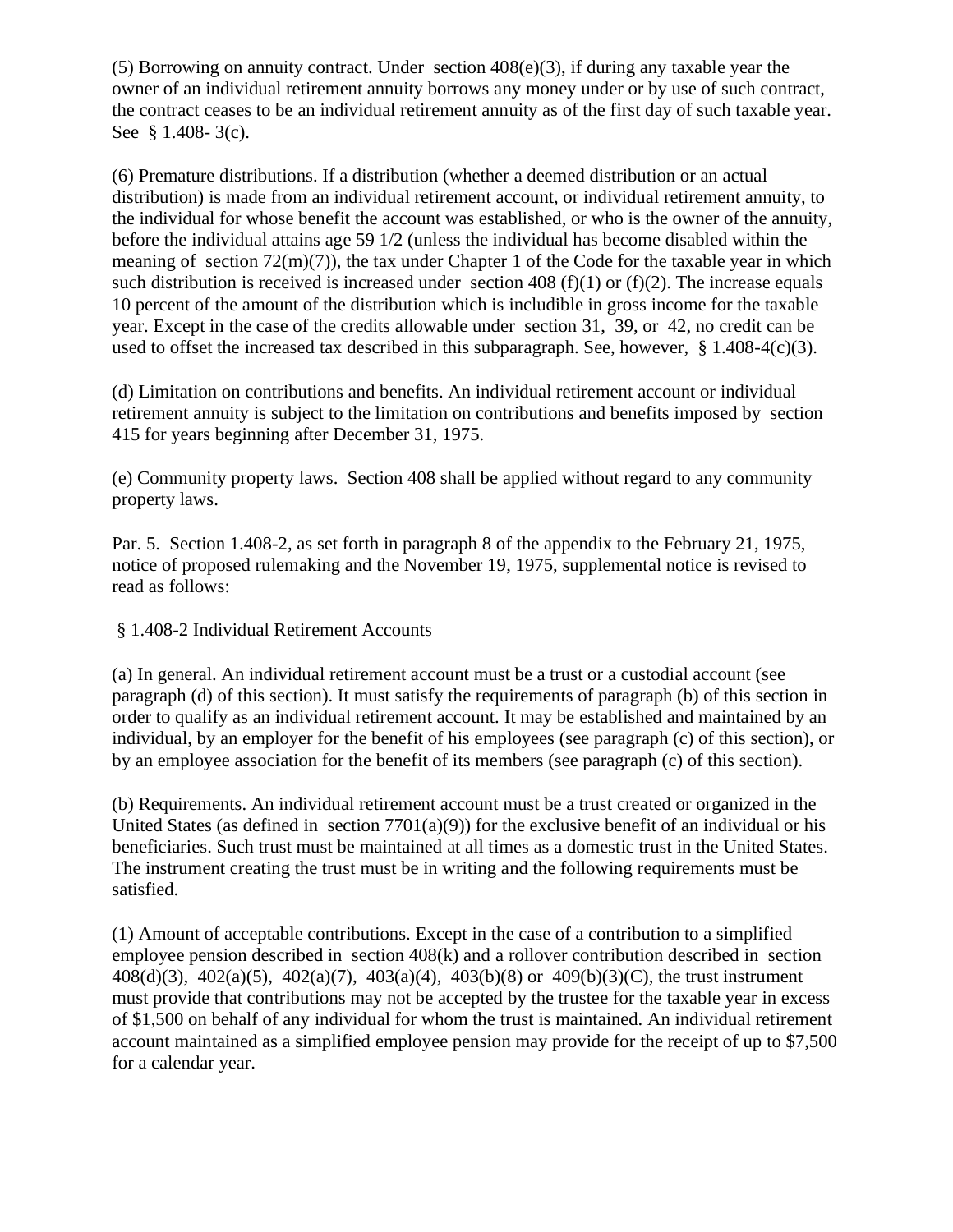(2) Trustee. (i) The trustee must be a bank (as defined in section  $401(d)(1)$  and the regulations thereunder) or another person who demonstrates, in the manner described in paragraph  $(b)(2)(ii)$ of this section, to the satisfaction of the Commissioner, that the manner in which the trust will be administered will be consistent with the requirements of section 408 and this section.

(ii) A person may demonstrate to the satisfaction of the Commissioner that the manner in which he will administer the trust will be consistent with the requirements of section 408 only upon the filing of a written application to the Commissioner of Internal Revenue, Attention: E:EP, Internal Revenue Service, Washington, D.C. 20224. Such application must meet the applicable requirements of the regulations under section  $401(d)(1)$ , relating to nonbank trustees of pension and profit-sharing trusts benefiting owner-employees.

(iii) Section  $11.408(a)(2)-1$  of the Temporary Income Tax Regulations under the Employee Retirement Income Security Act of 1974 is superseded by this subparagraph (2).

(3) Life insurance contracts. No part of the trust funds may be invested in life insurance contracts. An individual retirement account may invest in annuity contracts which provide, in the case of death prior to the time distributions commence, for a payment equal to the sum of the premiums paid or, if greater, the cash value of the contract.

(4) Nonforfeitability. The interest of any individual on whose behalf the trust is maintained in the balance of his account must be nonforfeitable.

(5) Prohibition against commingling. (i) The assets of the trust must not be commingled with other property except in a common trust fund or common investment fund.

(ii) For purposes of this subparagraph, the term "common investment fund" means a group trust created for the purpose of providing a satisfactory diversification of investments or a reduction of administrative expenses for the individual participating trusts, and which group trust satisfies the requirements of section 408(c) (except that it need not be established by an employer or an association of employees) and the requirements of section  $401(a)$  in the case of a group trust in which one of the individual participating trusts is an employees' trust described in section 401(a) which is exempt from tax under section 501(a).

(iii) For purposes of this subparagraph, the term "individual participating trust" means an employees' trust described in section  $401(a)$  which is exempt from tax under section  $501(a)$  or a trust which satisfies the requirements of section 408(a) provided that in the case of such an employees' trust, such trust would be permitted to participate in such a group trust if all of the other individual participating trusts were employees' trusts described in section 401(a) which are exempt from tax under section 501(a).

(6) Distribution of interest. (i) The trust instrument must provide that the entire interest of the individual for whose benefit the trust is maintained must be distributed to him in accordance with paragraph  $(b)(6)(ii)$  or  $(iii)$  of this section.

(ii) Unless the provisions of paragraph  $(b)(6)(iii)$  of this section apply, the entire interest of the individual must be actually distributed to him not later than the close of his taxable year in which he attains age 70 1/2 .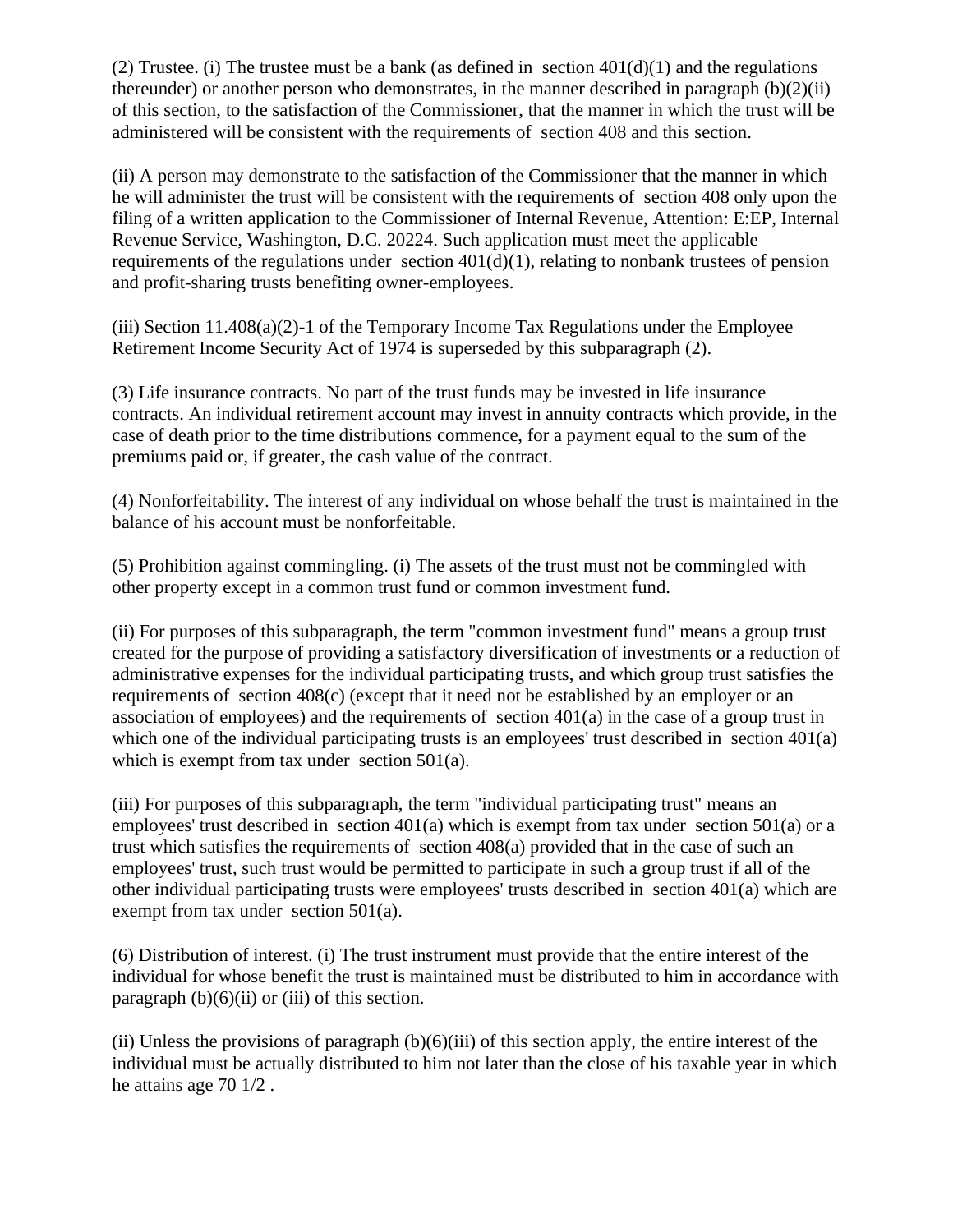(iii) In lieu of distributing the individual's entire interest as provided in paragraph (b) (6) (ii) of this section, the interest may be distributed commencing not later than the taxable year described in such paragraph \*52785 (b) (6) (ii). In such case, the trust must expressly provide that the entire interest of the individual will be distributed to the individual and the individual's beneficiaries, in a manner which satisfies the requirements of paragraph  $(b)$   $(6)$   $(v)$  of this section, over any of the following periods (or any combination thereof)-

(A) The life of the individual,

(B) The lives of the individual and spouse,

(C) A period certain not extending beyond the life expectancy of the individual, or

(D) A period certain not extending beyond the joint life and last survivor expectancy of the individual and spouse.

(iv) The life expectancy of the individual or the joint life and last survivor expectancy of the individual and spouse cannot exceed the period computed by use of the expected return multiples in § 1.72-9, or, in the case of payments under a contract issued by an insurance company, the period computed by use of the mortality tables of such company.

(v) If an individual's entire interest is to be distributed over a period described in paragraph (b) (6) (iii) of this section, beginning in the year the individual attains 70 1/2 the amount to be distributed each year must be not less than the lesser of the balance of the individual's entire interest or an amount equal to the quotient obtained by dividing the entire interest of the individual in the trust at the beginning of such year (including amounts not in the individual retirement account at the beginning of the year because they have been withdrawn for the purpose of making a rollover contribution to another individual retirement plan) by the life expectancy of the individual (or the joint life and last survivor expectancy of the individual and spouse (whichever is applicable)), determined in either case as of the date the individual attains age 70 in accordance with paragraph (b)  $(6)$  (iv) of this section, reduced by one for each taxable year commencing after the individual's attainment of age 70 1/2 . An annuity or endowment contract issued by an insurance company which provides for non-increasing payments over one of the periods described in paragraph (b) (6) (iii) of this section beginning not later than the close of the taxable year in which the individual attains age 70 1/2 satisfies this provision. However, no distribution need be made in any year, or a lesser amount may be distributed, if beginning with the year the individual attains age 70  $1/2$  the aggregate amounts distributed by the end of any year are at least equal to the aggregate of the minimum amounts required by this subdivision to have been distributed by the end of such year.

(vi) If an individual's entire interest is distributed in the form of an annuity contract, then the requirements of section 408 (a) (6) are satisfied if the distribution of such contract takes place before the close of the taxable year described in subdivision (ii) of this subparagraph, and if the individual's interest will be paid over a period described in subdivision (iii) of this subparagraph and at a rate which satisfies the requirements of subdivision (v) of this subparagraph.

(vii) In determining whether paragraph (b)  $(6)$  (v) of this section is satisfied, all individual retirement plans maintained for an individual's benefit (except those under which he is a beneficiary described in section 408 (a) (7)) at the close of the taxable year in which he reaches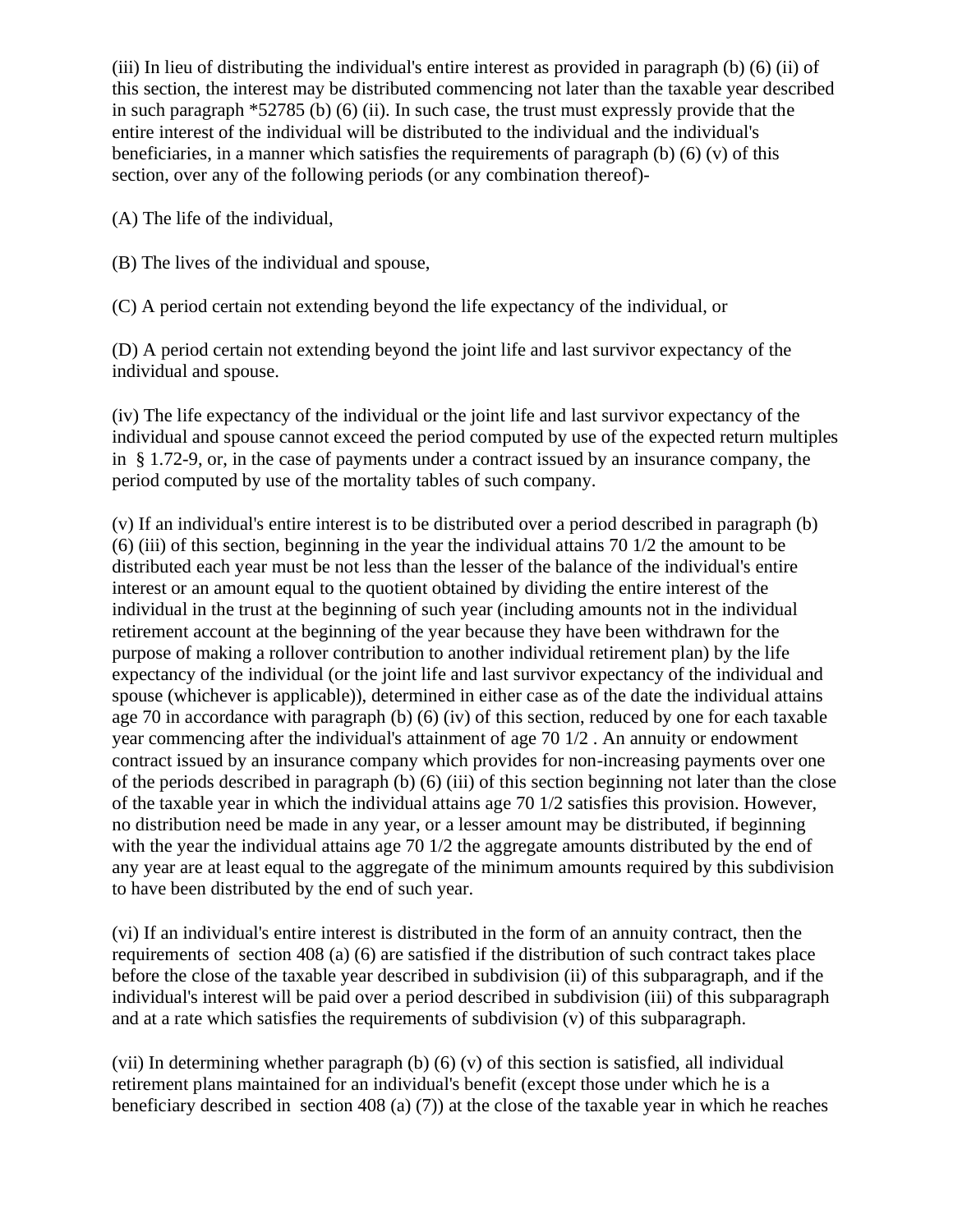age 70 1/2 must be aggregated. Thus, the total payments which such individual receives in any taxable year must be at least equal to the amount he would have been required to receive had all the plans been one plan at the close of the taxable year in which he attained age 70 1/2 .

(7) Distribution upon death. (i) The trust instrument must provide that if the individual for whose benefit the trust is maintained dies before the entire interest in the trust has been distributed to him, or if distribution has been commenced as provided in paragraph (b) (6) of this section to the surviving spouse and such spouse dies before the entire interest has been distributed to such spouse, the entire interest (or the remaining part of such interest if distribution thereof has commenced) must, within 5 years after the individual's death (or the death of the surviving spouse) be distributed or applied to the purchase of an immediate annuity for this beneficiary or beneficiaries (or the beneficiary or beneficiaries of the surviving spouse) which will be payable for the life of such beneficiary or beneficiaries (or for a term certain not extending beyond the life expectancy of such beneficiary or beneficiaries) and which annuity contract will be immediately distributed to such beneficiary or beneficiaries. A contract described in the preceding sentence is not includible in gross income upon distribution. Section 1.408- 4 (e) provides rules applicable to the taxation of such contracts. The first sentence of this paragrpah (b) (7) shall have no application if distributions over a term certain commenced before the death of the individual for whose benefit the trust was maintained and the term certain is for a period permitted under paragraph (b)  $(6)$  (iii)  $(C)$  or  $(D)$  of this section.

(ii) Each such beneficiary (or beneficiary of a surviving spouse) may elect to treat the entire interest in the trust (or the remaining part of such interest if distribution thereof has commenced) as an account subject to the distribution requirements of section 408 (a) (6) and paragraph (b) (6) of this section instead of those of section 408 (a) (7) and paragraph (b) (7) of this section. Such an election will be deemed to have been made if such beneficiary treats the account in accordance with the requirements of section 408 (a) (6) and paragraph (b) (6) of this section. An election will be considered to have been made by such beneficiary if either of the following occurs: (A) any amounts in the account (including any amounts that have been rolled over, in accordance with the requirements of section 408 (d) (3) (A) (i), into an individual retirement account, individual retiremenet annuity, or retirmenet bond for the benefit of such individual) have not been distributed within the appropriate time period required by section 408 (a) (7) and paragraph (b) (7) of this section; or (B) any additional amounts are contributed to the account (or to the account, annuity, or bond to which the beneficiary has rolled such amounts over, as described in (1) above) which are subject, or deemed to be subject, to the distribution requirements of section 408 (a) (6) and paragraph (b) (6) of this section.

(8) Definition of beneficiaries. The term "beneficiaries" on whose behalf an individual retirement account is established includes (except where the context indicates otherwise) the estate of the individual, dependents of the individual, and any person designated by the individual to share in the benefits of the account after the death of the individual.

(c) Accounts established by employers and certain association of employees-(1) In general. A trust created or organized in the United States (as defined in section 7701 (a) (9)) by an employer for the exclusive benefit of his employees or their beneficiaries, or by an association of employees for the exclusive benefit of its members or their beneficiaries, is treated as an individual retirement account if the requirements of paragraphs (c) (2) and (c) (3) of this section are satisfied under the written governing instrument creating the trust. A trust described in the preceding sentence is for the exclusive benefit of employees or member even though it may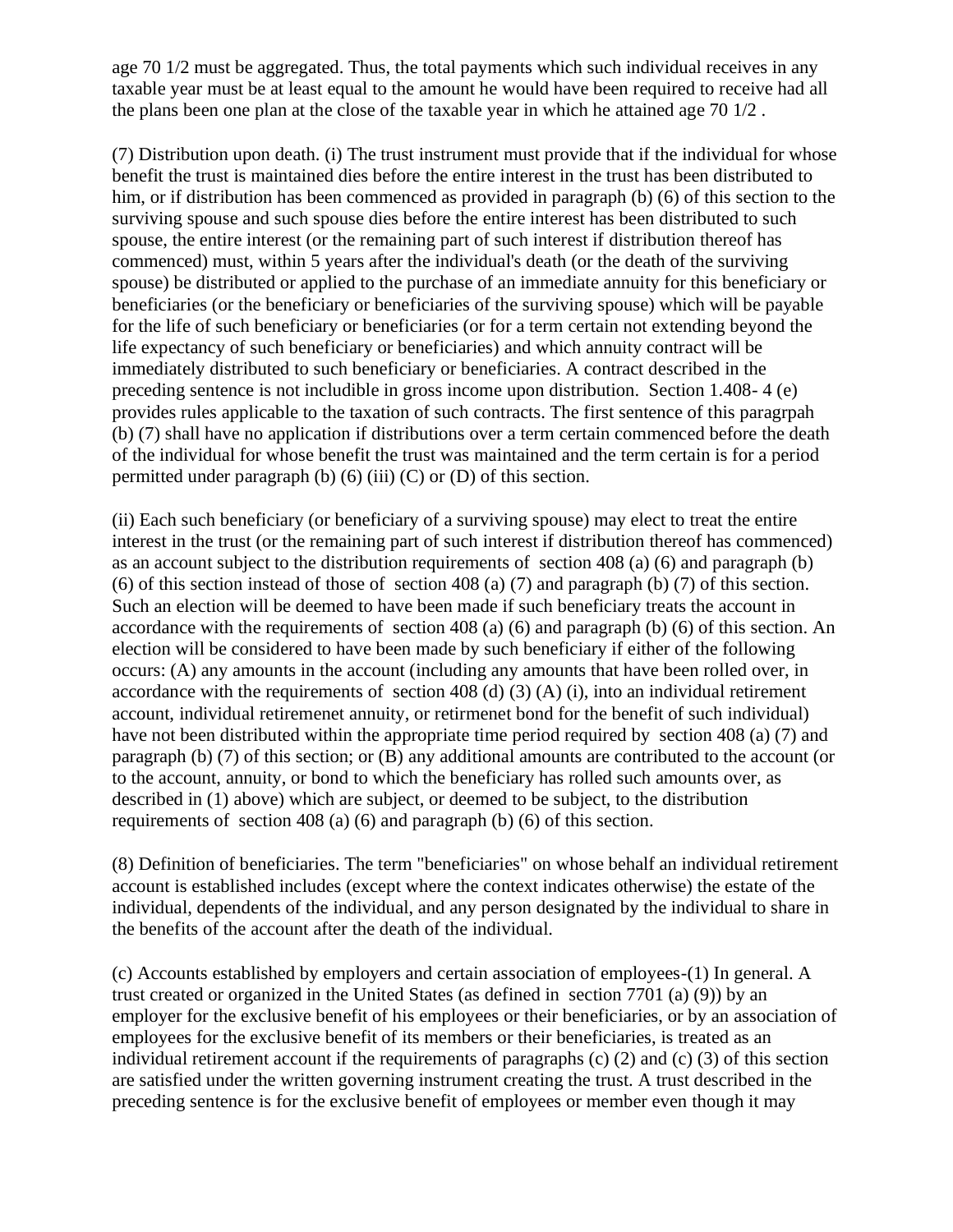maintain an account for former employees or members and employees who are temporarily on leve.

(2) General requirements. The trust must satisfy the requirements of paragraphs (b) (1) through (7) of this section.

(3) Special requirement. There must be a separate accounting for the interest of each employee or member.

(4) Definitions-(i) Separate accounting. For puposes of paragraph (c) (3) of this section, the term "separate accounting" means that separate records must be maintained with respect to the interest of each individual for whose benefit the trust is maintained. The assets of the trust may be held in a common trust fund, common investment fund, or common fund for the account of all individuals who have an interest in the trust.

(ii) Employee association. For purposes of this paragraph and section 408 (c), the term "employee association" means any organization composed of two or more employees, including, but not limited to, an employee association described in section 501 (c) (4). Such association may include employees within the meaning of section 401 (c) (1). There must be, however, some nexus between the employees (e.g., employees of same employer, employees in the same industry, etc.) in order to qualify as an employee association described in this subdivision (ii).

(d) Custodial accounts. For purposes of this section and section 408(a), a custodial account is treated as a trust described in section 408(a) if such account satisfies the requirements of section 408(a) except that it is not a trust and if the assets of such account are held by a bank (as defined in section  $401(d)(1)$  and the regulations thereunder) or such other person who satisfies the requirements of paragraph (b)(2)(ii) of this section. For purposes of this chapter, in the case of a custodial account treated as a trust by reason of the preceding sentence, the custodian of such account will be treated as the trustee thereof.

Par. 6. Section 1.408-3, as set forth in paragraph 8 of the appendix to the February 21, 1975, notice of proposed \*52786 rulemaking, is revised to read as follows:

§ 1.408-3 Individual retirement annuities.

(a) In general. An individual retirement annuity is an annuity contract or endowment contract (described in paragraph  $(e)(1)$  of this section) issued by an insurance company which is qualified to do business under the law of the jurisdiction in which the contract is sold and which satisfies the requirements of paragraph (b) of this section. A participation certificate is a group contract issued by an insurance company described in this paragraph will be treated as an individual retirement annuity if the contract satisfies the requirement of paragraph (b) of this section; the certificate of participation sets forth the requirements of paragraph (1) through (5) of section 408(b); the contract provides for a separate accounting of the benefit allocable to each participant-owner; and the group contract is for the exclusive benefit of the participant owners and their beneficiaries. For purposes of this title, a participant-owner of a group contract described in this paragraph shall be treated as the owner of an individual retirement annuity. A contract will not be treated as other than an individual retirement annuity merely because it provides for waiver of premium on disability. An individual retirement annuity contract which satisfies the requirements of section 408(b) need not be purchased under a trust if the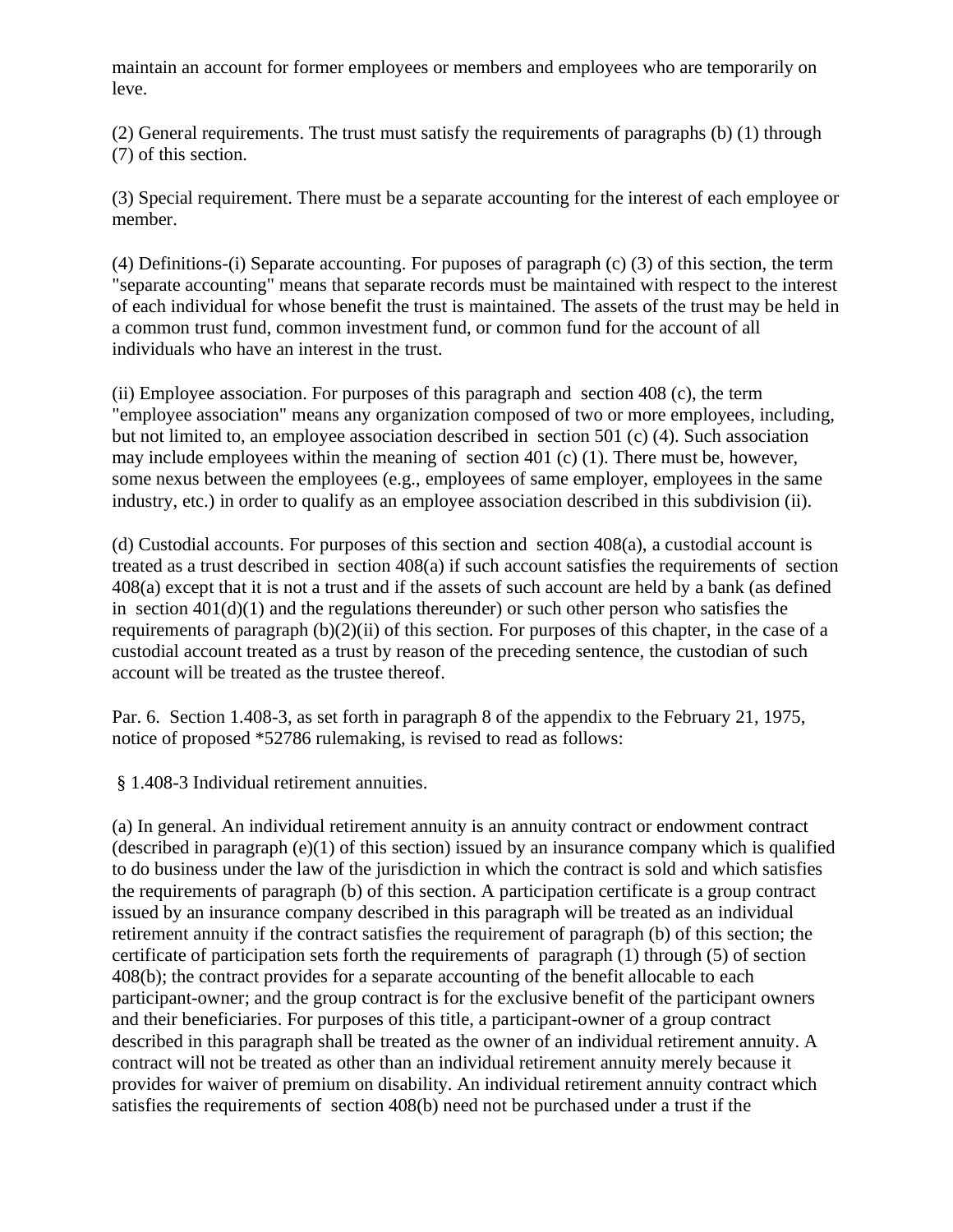requirements of paragraph (b) of this section are satisfied. An individual retirement endowment contract may not be held under a trust which satisfies the requirements of section 408(a). Distribution of the contract is not a taxable event. Distributions under the contract are includible in gross income in accordance with the provisions of § 1.408-4 (e).

(b) Requirements-(1) Transferability. The annuity or the endowment contract must not be transferable by the owner. an annuity or endowment contract is transferable if the owner can transfer any portion of his interest in the contract to any person other than the issuer thereof. Accordingly, such a contract is transferable if the owner can sell, assign discount, or pledge as collateral for a loan or as security for the performance of an obligation or for any other purpose his interest in the contract to any person other than the issuer thereof. On the other hand, a contract is not to be considered transferable merely because the contract contains: a provision permitting the individual to designate a beneficiary to receive the proceeds in the event of his death, a provision permitting the individual to elect a joint and survivior annuity, or other similar provisions.

(2) Annual premium. Except in the case of a contribution to a simplified employee pension described in section 408(k), the annual premium on behalf of any individual for the annuity or the endowment contract cannot exceed \$1,500. Any refund of premiums must be applied before the close of the calendar year following the year of the refund toward the payment of future premiums or the purchase of additional benefits.

(3) Distribution. The entire interest of the owner must be distributed to him in the same manner and over the same period as described in § 1.408-2 (b) (6).

(4) Distribution upon death. If the owner dies before the entire interest has been distributed to him, or if distribution has commenced to the surviving spouse, the remaining interest must be distributed in the same manner, over the same period, and to the same beneficiaries as described in § 1.408-2 (b) (7).

(5) Nonforfeitability. The entire interest of the owner in the annuity or endowment contract must be nonforfeitable.

(6) Flexible premium. (Reserved)

(c) Disqualification. If during any taxable year the owner of an annuity borrows any money under the annuity or endowment contract or by use of such contract (including, but not limited to, pledging the contract as security for any loan), such contract will cease to be an individual retirement annuity as of the first day of such taxable year, and will not be an individual retirement annuity at any time thereafter. If an annuity or endowment contract which constitutes an individual retirement annuity is disqualified as a result of the preceding sentence, an amount equal to the fair market value of the contract as of the first day of the taxable year of the owner in which such contract is disqualified is deemed to be distributed to the owner. Such owner shall include in gross income for such year an amount equal to the fair market value of such contract as of such first day. The preceding sentence applies even though part of the fair market value of the individual retirement annuity as of the first day of the taxable year is attributable to excess contributions which may be returned tax-free under section 408 (d) (4) or 408 (d) (5).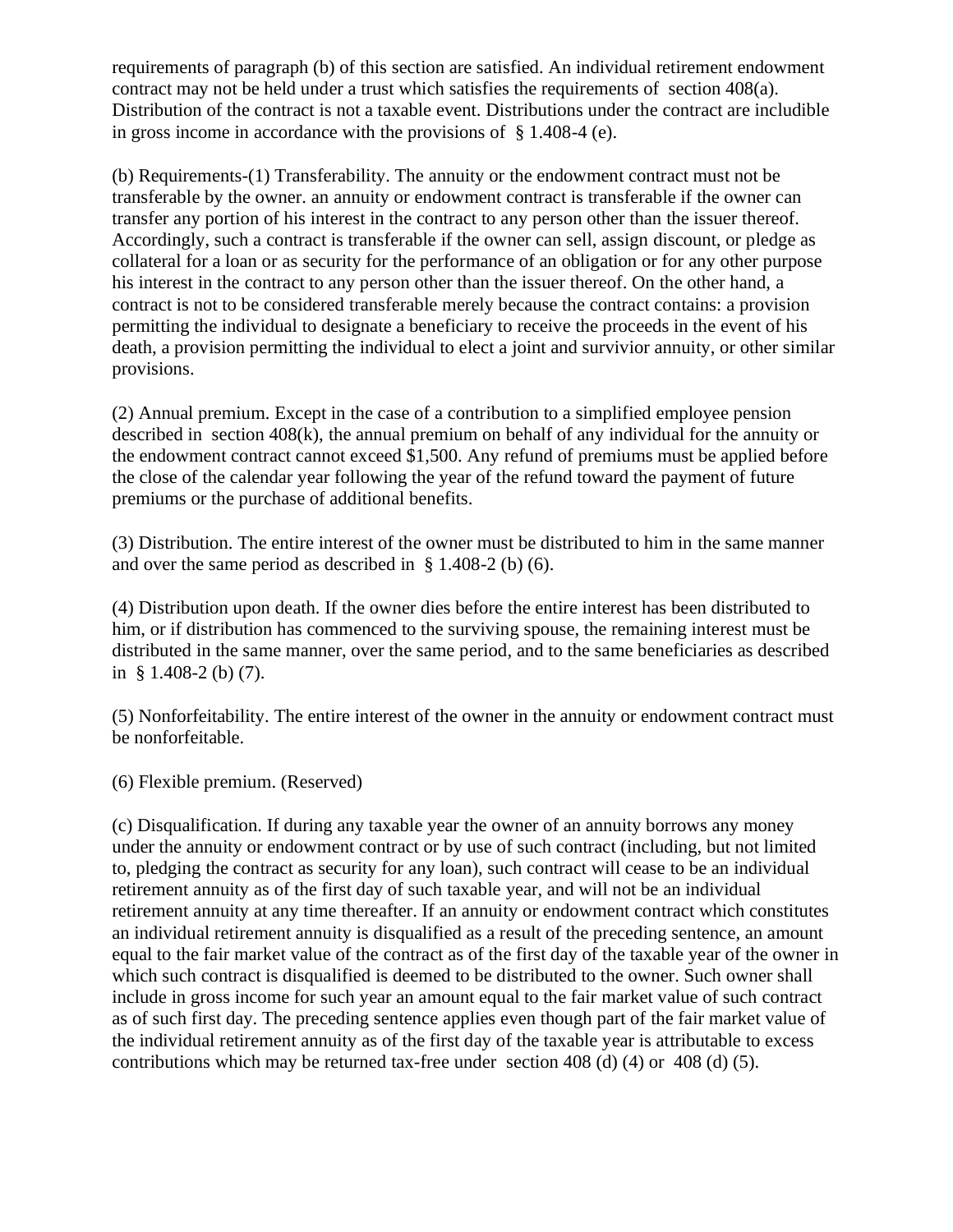(d) Premature distribution tax on deemed distribution. If the individual has not attained age 59 1/2 before the beginning of the year in which the disqualification described in paragraph (c) of this section occurs, see section 408 (f) (2) for additional tax on premature distributions.

(e) Endowment contracts-(1) Additional requirements for endowment contracts. No contract providing life insurance protection issued by a company described in paragraph (a) of this section shall be treated as an endowment contract for purposes of this section if-

(i) Such contract matures later than the taxable year in which the individual in whose name the contract is purchased attains the age of 70 1/2 ;

(ii) Such contract is not for the exclusive benefit of such individual or his beneficiaries;

(iii) Premiums under the contract may increase over the term of the contract;

(iv) When all premiums are paid when due, the cash value of such contract at maturity is less than the death benefit payable under the contract at any time before maturity;

(v) The death benefit does not, at some time before maturity, exceed the greater of the cash value or the sum of premiums paid under the contract;

(vi) Such contract does not provide for a cash value;

(vii) Such contract provides that the life insurance element of such contract may increase over the term of such contract, unless such increase is merely because such contract provides for the purchase of additional benefits;

(viii) Such contract provides insurance other than life insurance and waiver of premiums upon disability; or

(ix) Such contract is issued after November 6, 1978.

(2) Treatment of proceeds under endowment contract upon death of individual. In the case of the payment of a death benefit under an endowment contract upon the death of the individual in whose name the contract is purchased, the portion of such payment which is equal to the cash value immediately before the death of such individual is not excludable from gross income under section 101(a) and is treated as a distribution from an individual retirement annuity. The remaining portion, if any, of such payment constitutes current life insurance protection and is excludable under section 101(a). If a death benefit is paid under an endowment contract at a date or dates later than the death of the individual, section 101(d) is applicable only to the portion of the benefit which is attributable to the amount excludable under section  $101(a)$ .

Par. 7. There are inserted after § 1.408-3 the following new sections.

§ 1.408-4 Treatment of distributions from individual retirement arrangements.

(a) General rule-(1) Inclusion in income. Except as otherwise provided in this section, any amount actually paid or distributed or deemed paid or distributed from an individual retirement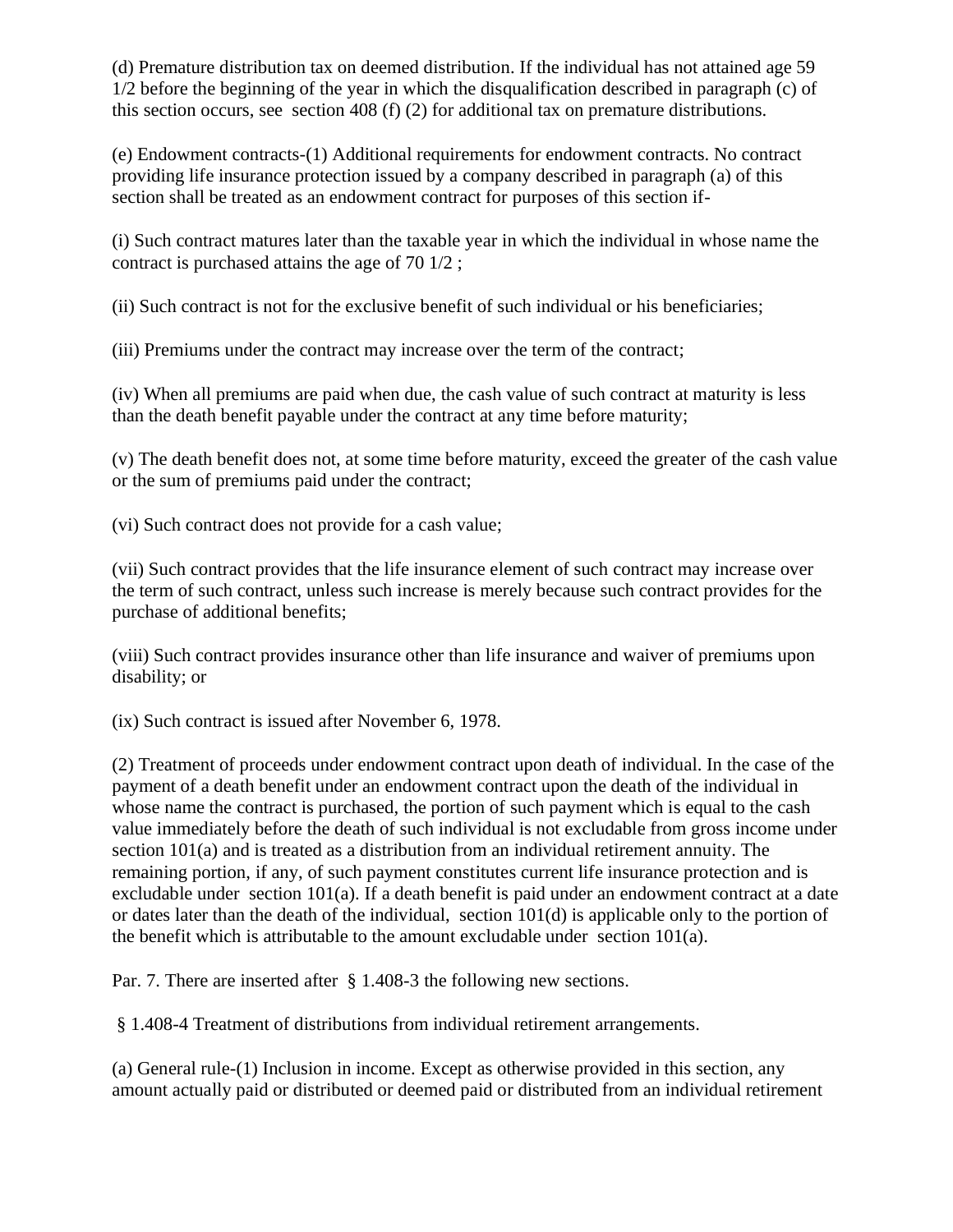account or individual retirement annuity shall be included in the gross income of the payee or distributee for the taxable year in which the payment or distribution is received.

(2) Zero basis. Notwithstanding section 1015(d) or any other provision of the Code, the basis (or investment in the contract) of any person in such an account or annuity is zero. For purposes of this section, an assignment of an individual's rights under an individual retirement account or an individual retirement annuity shall, except as provided in  $\S$  1.408-4(g) (relating to transfer incident to divorce), be deemed a distribution to such individual from such account or annuity of the amount assigned.

(b) Rollover contribution-(1) To individual retirement arrangement. Paragraph (a)(1) of this section shall not apply to any amount paid or distributed from an individual retirement account or individual retirement annuity to the individual for whose benefit the account was established or who is the owner of the annuity if the entire amount received (including the same amount of money and any other property) is paid into an individual retirement account, annuity (other than an endowment contract), or bond created for the benefit of such individual not later than the 60th day after the day on which he receives the payment or distribution.

(2) To qualified plan. Paragraph (a)(1) of this section does not apply to any amount paid or distributed from an individual retirement account or individual retirement annuity to the individual for whose benefit \*52787 the account was established or who is the owner of the annuity if-

(i) No amount in the account or no part of the value of the annuity is attributable to any source other than a rollover contribution from an employees' trust described in section 401(a) which is exempt from tax under section 501(a) or a rollover contribution from an annuity plan described in section 403(a) and the earnings on such sums, and

(ii) The entire amount received (including the same amount of money and any other property) represents the entire amount in the account and is paid into another such trust or plan (for the benefit of such individual) not later than the 60th day after the day on which the payment or distribution is received.

This subparagraph does not apply if any portion of the rollover contribution described in paragraph (b)(2)(i) of this section is attributable to an employees' trust forming part of a plan or an annuity under which the individual was an employee within the meaning of section  $401(c)(1)$ at the time contributions were made on his behalf under the plan.

(3) To section 403(b) contract. [Reserved]

(4) Frequency limitation. (i) For taxable years beginning on or before December 31, 1977, paragraph (b)(1) of this section does not apply to any amount received by an individual from an individual retirement account, annuity or bond if at any time during the 3-year period ending on the day of receipt, the individual received any other amount from an individual retirement account, annuity or bond which was not includible in his gross income because of the application of paragraph (b)(1) of this section.

(ii) [Reserved]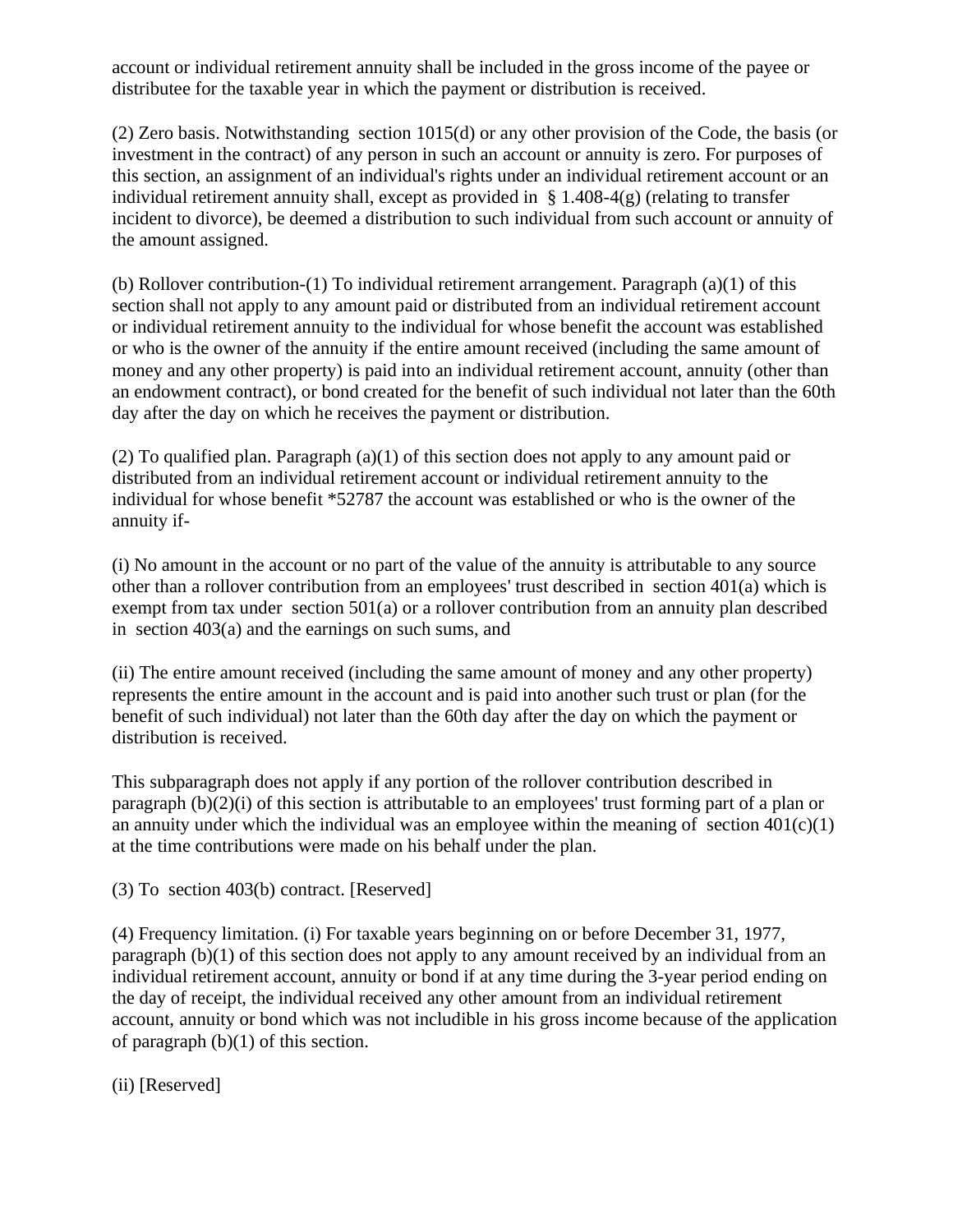(c) Excess contributions returned before due date of return-(1) Excess contribution. For purposes of this paragraph, excess contributions are the excess of the amounts contributed to an individual retirement account or paid for an individual retirement annuity during the taxable year over the amount allowable as a deduction under section 219 or 220 for the taxable year.

(2) General rule. (i) Paragraph (a)(1) of this section does not apply to the distribution of any excess contribution paid during a taxable year to an account or annuity if: the distribution is received on or before the date prescribed by law (including extensions) for filing the individual's return for such taxable year; no deduction is allowed under section 219 or section 220 with respect to the excess contribution; and the distribution is accompanied by the amount of net income attributable to the excess contribution as of the date of the distribution as determined under subdivision (ii).

(ii) The amount of net income attributable to the excess contributions is an amount which bears the same ratio to the net income earned by the account during the computation period as the excess contribution bears to the sum of the balance of the account as of the first day of the taxable year in which the excess contribution is made and the total contribution made for such taxable year. For purposes of this paragraph, the term "computation period" means the period beginning on the first day of the taxable year in which the excess contribution is made and ending on the date of the distribution from the account.

(iii) For purposes of paragraph  $(c)(2)(ii)$ , the net income earned by the account during the computation period is the fair market value of the balance of the account immediately after the distribution increased by the amount of distributions from the account during the computation period, and reduced (but not below zero) by the sum of: (A) the fair market value of the balance of the account as of the first day of the taxable year in which the excess contribution is made and (B) the contributions to the account made during the computation period.

(3) Time of inclusion. (i) For taxable years beginning before January 1, 1977, the amount of net income determined under subparagraph (2) is includible in the gross income of the individual for the taxable year in which it is received. The amount of net income thus distributed is subject to the tax imposed by section  $408(f)(1)$  for the year includible in gross income.

### (ii) [Reserved]

(4) Example. The provisions of this paragraph may be illustrated by the following example:

Example. On January 1, 1975, A, age 55, who is a calendar-year taxpayer, contributes \$1,500 to an individual retirement account established for his benefit. For 1975, A is entitled to a deduction of \$1,400 under section 219. For 1975, A does not claim as deductions any other items listed in section z62. A's gross income for 1975 is \$9,334. On April 1, 1976, \$107 is distributed to A from his individual retirement account. As of such date, the balance of the account is \$1,498 [\$1,605−\$107]. There were no other distributions from the account as of such date. The net amount of income earned by the account is \$105 [\$1,498+\$107−(0+\$1,500)]. The net income attributable to the excess contribution is \$7. [\$105×(\$100/\$1,500)]. A's adjusted gross income for 1975 is his gross income for 1975 (\$9,334) reduced by the amount allowable to A as a deduction under section 219 (\$1,400), or \$7,934. A will include the \$7 of the \$107 distributed on April 1, 1976, in his gross income for 1976. Further, A will pay an additional income tax of \$.70 for 1976 under section 408 (f)(1).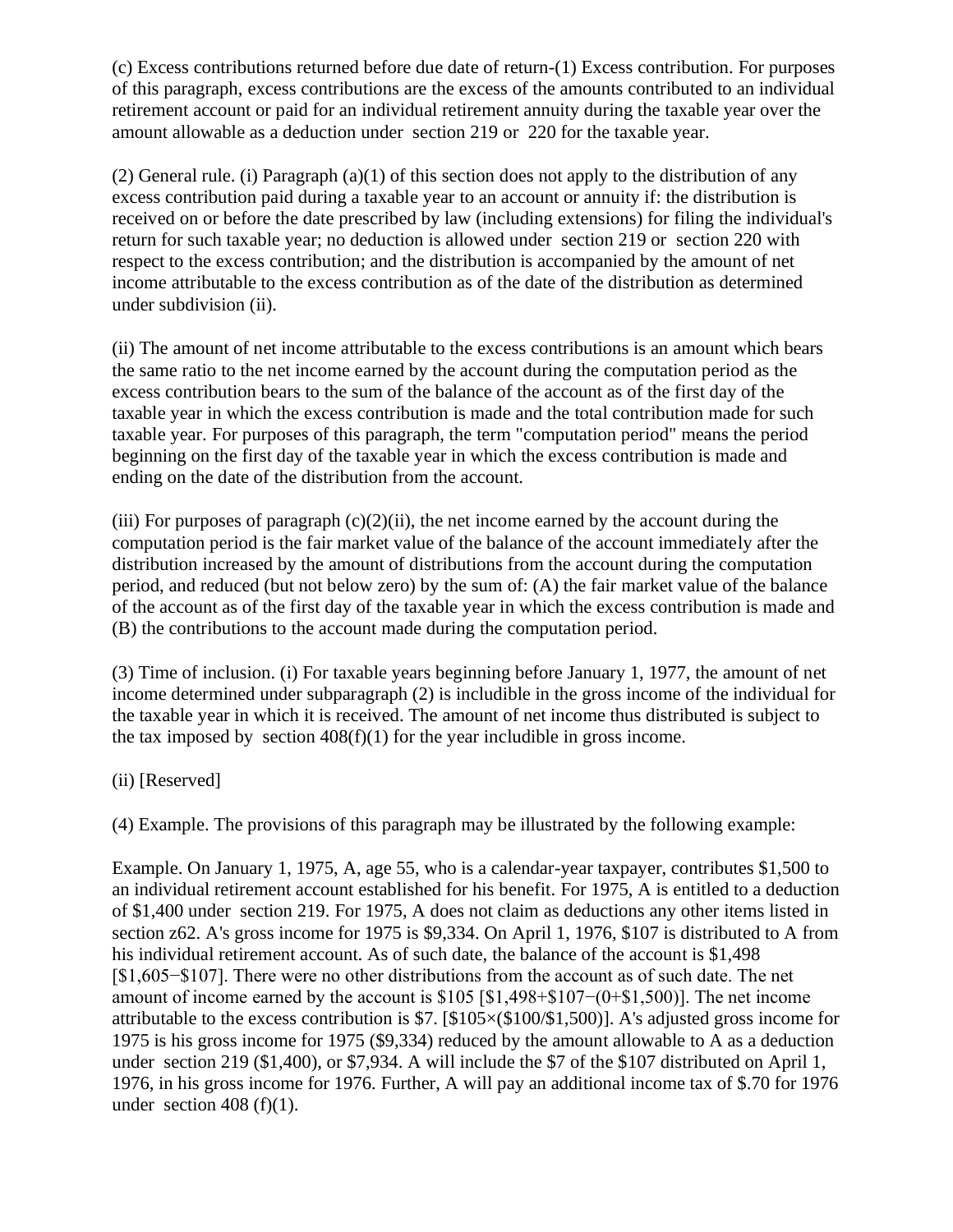(d) Deemed distribution-(1) General rule. In any case in which an individual retirement account ceases to be an individual retirement account by reason of the application of section 408(e)(2), paragraph (a)(1) of this section shall apply as if there were a distribution on the first day of the taxable year in which such account ceases to be an individual retirement account of an amount equal to the fair market value on such day of all of the assets in the account on such day. In the case of a deemed distribution from an individual retirement annuity, see § 1.408-3 (d).

(2) Using account as security. In any case in which an individual for whose benefit an individual retirement account is established uses, directly or indirectly, all or any portion of the account as security for a loan, paragraph (a)(1) of this section shall apply as if there were distributed on the first day of the taxable year in which the loan was made an amount equal to that portion of the account used as security for such loan.

(e) Distribution of annuity contracts. Paragraph  $(a)(1)$  of this section does not apply to any annuity contract which is distributed from an individual retirement account and which satisfies the requirements of paragraphs (b)  $(1)$ ,  $(3)$ ,  $(4)$  and  $(5)$  of section 408. Amounts distributed under such contracts will be taxable to the distributee under section 72. For purposes of applying section 72 to a distribution from such a contract, the investment in such contract is zero.

(f) Treatment of assets distributed from an individual retirement account for the purchase of an endowment contract. Under section 408(e)(5), if all, or any portion, of the assets of an individual retirement account are used to purchase an endowment contract described in § 1.408-3(e) for the benefit of the individual for whose benefit the account is established-

(1) The excess, if any, of the total amount of assets used to purchase such contract over the portion of the assets attributable to life insurance protection shall be treated as a rollover contribution described in section  $408(d)(3)$ , and

(2) The portion of the assets attributable to life insurance protection shall be treated as a distribution described in paragraph (a)(1) of this section, except that the provisions of section 408(f) shall not apply to such amount.

(g) Transfer incident to divorce-(1) General rule. The transfer of an individual's interest, in whole or in part, in an individual retirement account, individual retirement annuity, or a retirement bond, to his former spouse under a valid divorce decree or a written instrument incident to such divorce shall not be considered to be a distribution from such an account or annuity to such individual or his former spouse; nor shall it be considered a taxable transfer by such individual to his former spouse notwithstanding any other provision of Subtitle A of the Code.

(2) Spousal account. The interest described in this paragraph (g) which is transferred to the former spouse shall be treated as an individual retirement account of such spouse if the interest is an individual retirement account; an individual retirement annuity of such spouse if such interest is an individual retirement annuity; and a retirement bond of such spouse if such interest is a retirement bond.

§ 1.408-5 Annual reports by trustees or issuers.

(a) In general. The trustee of an individual retirement account or the issuer of an individual retirement annuity shall make annual calendar year reports concerning the status of the account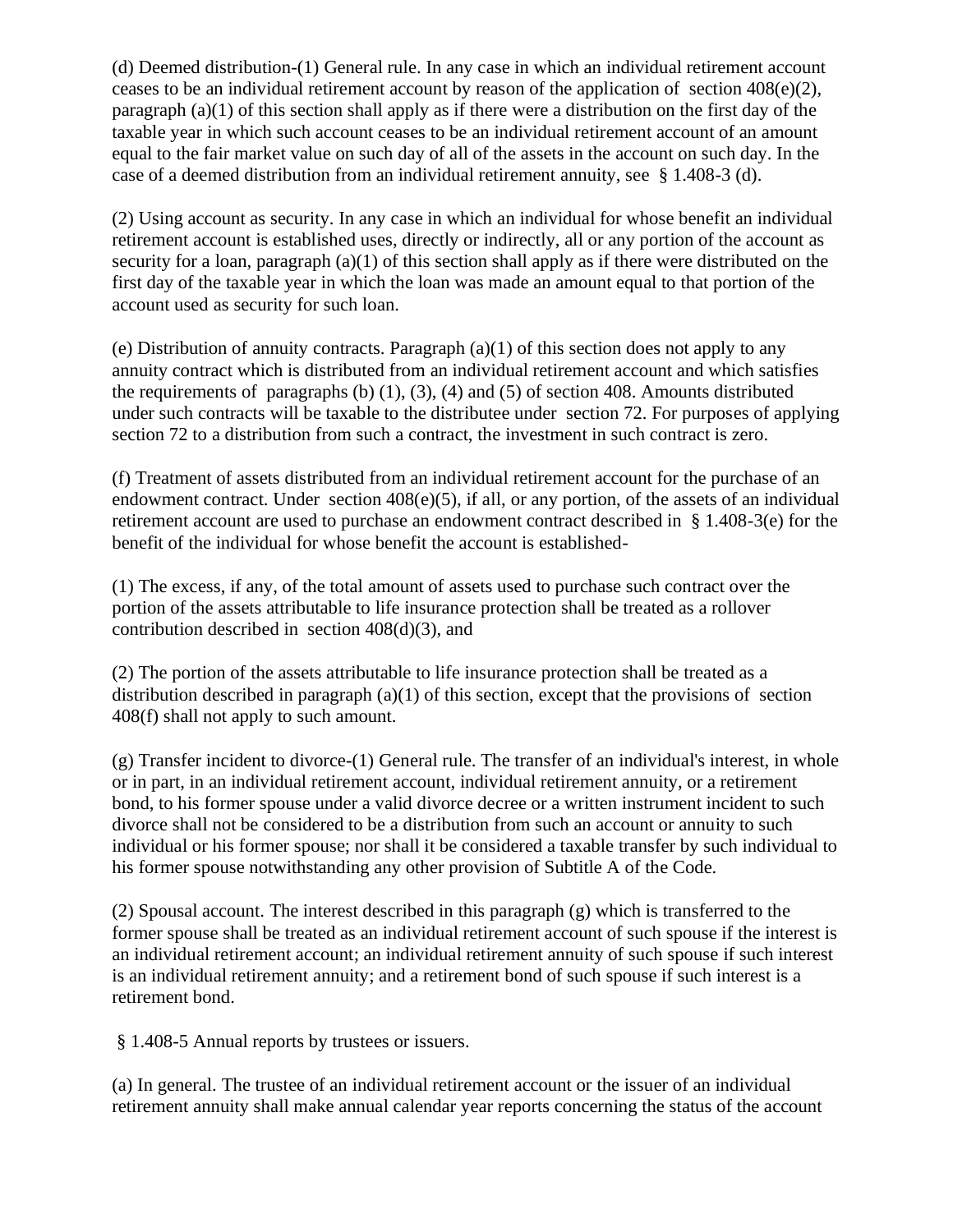or annuity. The report shall contain the information required in paragraph (b) and be furnished or filed in the manner and time specified in paragraph (c).

(b) Information required to be included in the annual reports. The annual calendar year report shall contain the following information for transactions occurring during the calendar year-

(1) The amount of contributions;

(2) The amount of distributions;

(3) In the case of an endowment contract, the amount of the premium paid allocable to the cost of life insurance;

\*52788 (4) The name and address of the trustee or issuer; and

(5) Such other information as the Commissioner may require.

(c) Manner and time for filing. (1) The annual report shall be furnished to the individual on whose behalf the account is established or in whose name the annuity is purchased (or the beneficiary of the individual or owner). The report shall be furnished on or before the 30th day of June following the calendar year for which the report is required.

(2) The Commissioner may require the annual report to be filed with the Service at the time the Commissioner specifies.

(d) Penalties. Section 6693 prescribes penalties for failure to file the annual report.

(e) Effective date. This section shall apply to reports for calendar years after 1978.

(f) Reports for years prior to 1979. For years prior to 1979, a trustee or issuer shall make reports in the time and manner as the Commissioner requires.

Par. 8. There is inserted after § 1.408-5 a new section, and paragraph (d)(4) (x) and (xi) of this new section as redesignated by paragraph 4 of this Treasury decision is revised. The new section reads as follows:

§ 1.408-6 Disclosure statements for individual retirement arrangements.

(a) In general-(1) General rule. Trustees and issuers of individual retirement accounts and annuities are, under the authority of section 408(i), required to provide disclosure statements. This section sets forth these requirements.

- (2) [Reserved]
- (b) [Reserved]
- (c) [Reserved]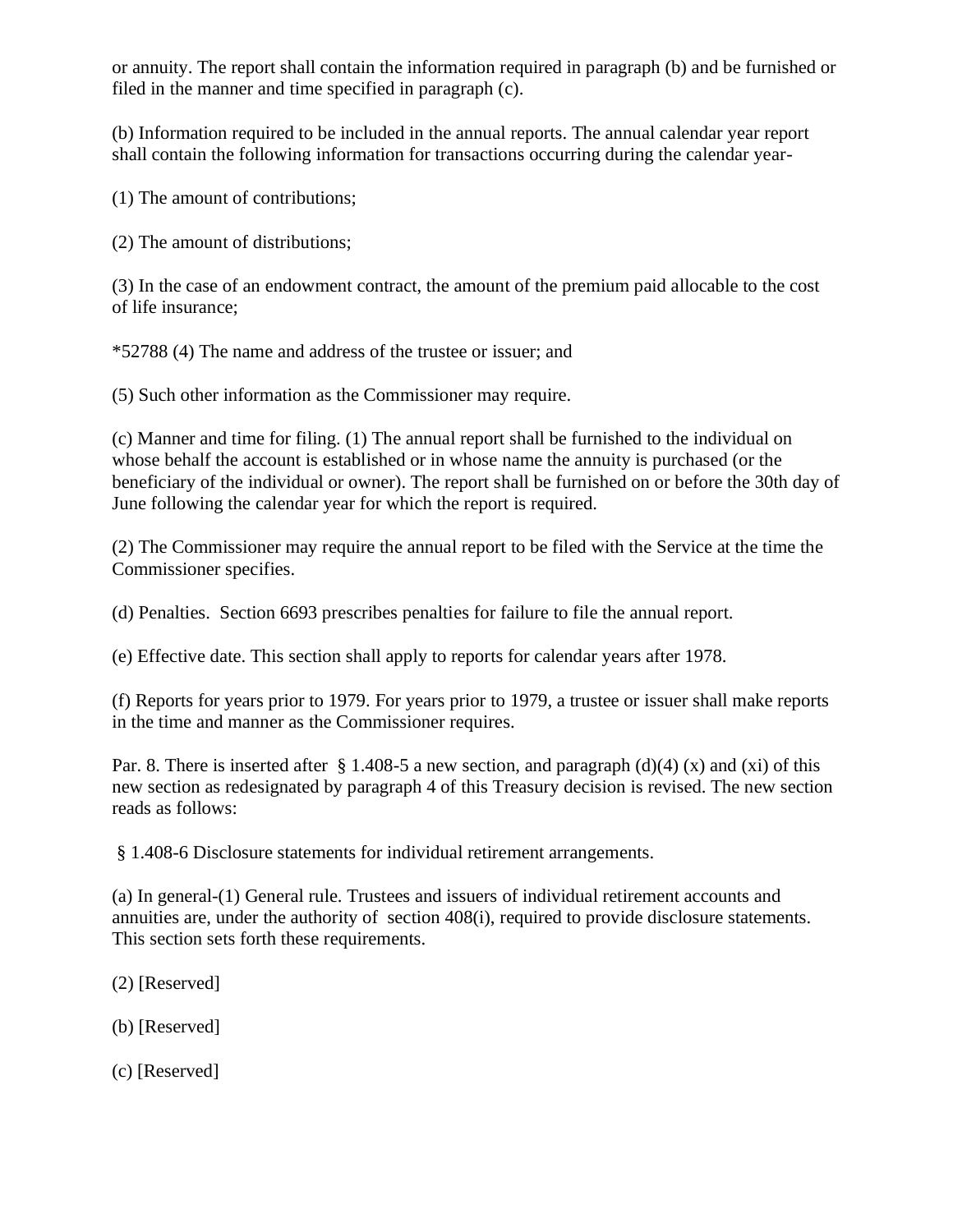(d) Requirements. (1) [Reserved]

(2) [Reserved]

(3) [Reserved]

(4) Disclosure statements.

(x) This section shall be effective for disclosure statements and copies of governing instruments mailed, or delivered without mailing, after February 14, 1977.

(xi) This section does not reflect the amendments made by section 1501 of the Tax Reform Act of 1976 (90 Stat. 1734) relating to retirement savings for certain married individuals.

Par. 9. There is added after § 1.408-6 the following new section:

§ 1.408-7 Reports on distributions from individual retirement plans.

(a) Requirement of report. The trustee of an individual retirement account or the issuer of an individual retirement annuity who makes a distribution during any calendar year to an individual from such account or under such annuity shall make a report on Form W-2P (in the case of distributions that are not total distributions) or Form 1099R (in the case of total distributions), and their related transmittal forms, for such year. The return must show the name and address of the person to whom the distribution was made, the aggregate amount of such distribution, and such other information as is required by the forms.

(b) Amount subject to this section. The amounts subject to reporting under paragraph (a) include all amounts distributed or made available to which section 408(d) applies.

(c) Time and place for filing. The report required under this section for any calendar year shall be filed after the close of that year and on or before February 28 of the following year with the appropriate Internal Revenue Service Center.

(d) Statement to recipients. (1) Each trustee or issuer required to file Form 1099R or Form W-2P under this section shall furnish to the person whose identifying number is (or should be) shown on the forms a copy of the form.

(2) Each statement required by this paragraph to be furnished to recipients shall be furnished to such person after November 30 of the year of the distribution and on or before January 31 of the following year.

(e) Effective date. This section is effective for calendar years beginning after December 31, 1977.

Sec. 7805, Internal Revenue Code of 1954 (68A Stat. 917; 26 U.S.C. 7805).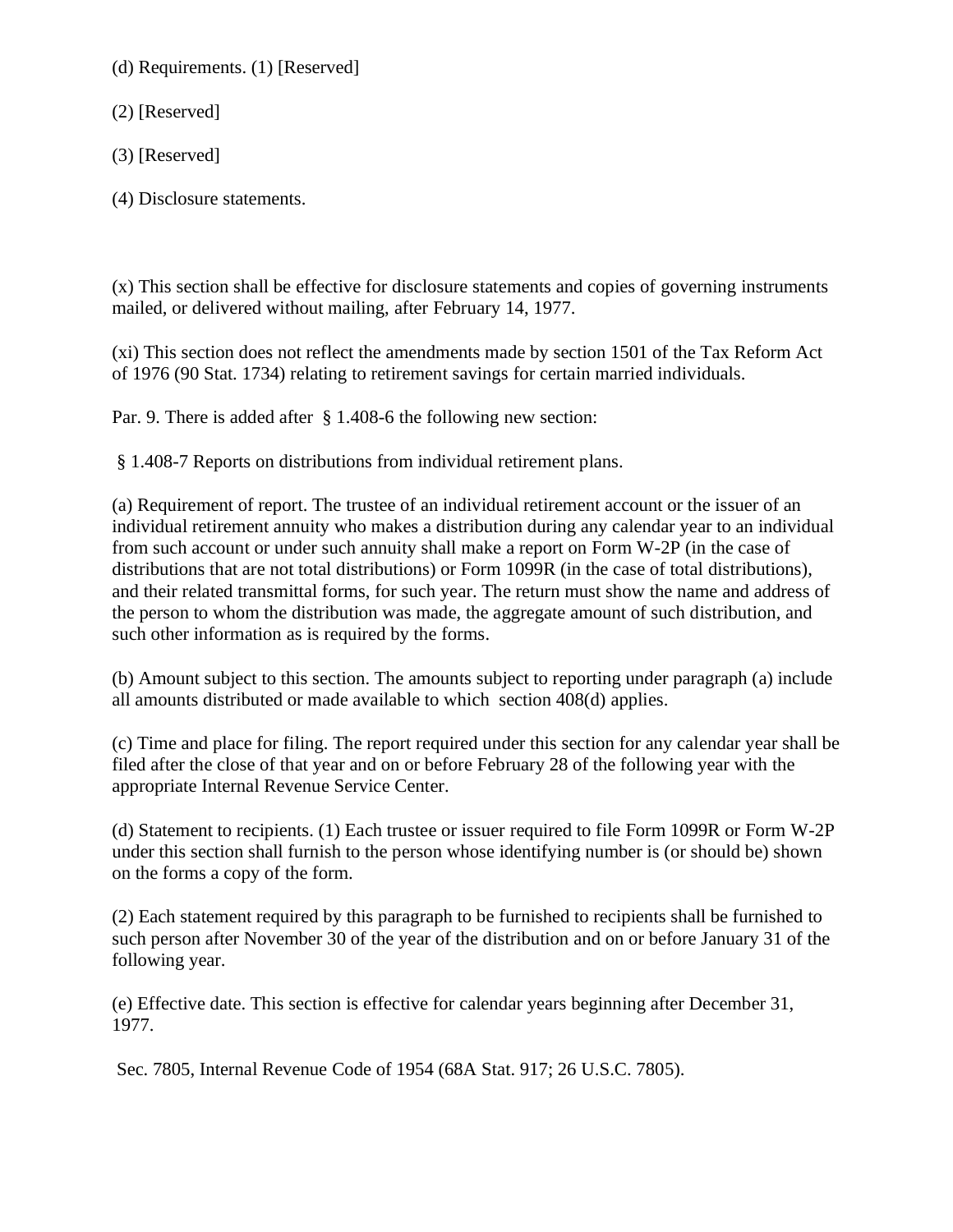Jerome Kurtz,

Commissioner of Internal Revenue.

Approved: July 18, 1980.

Emil M. Sunley,

Acting Assistant Secretary of the Treasury.

### PART 1-INCOME TAX; TAXABLE YEARS BEGINNING AFTER DECEMBER 31, 1953

Paragraph 1. The following new section is added immediately after § 1.218-0:

§ 1.219-1 Deduction for retirement savings.

(a) In general. Subject to the limitations and restrictions of paragraph (b) and the special rules of paragraph  $(c)(3)$  of this section, there shall be allowed a deduction under section 62 from gross income of amounts paid for the taxable year of an individual on behalf of such individual to an individual retirement account described in section 408(a), for an individual retirement annuity described in section 408(b), or for a retirement bond described in section 409. The deduction described in the preceding sentence shall be allowed only to the individual on whose behalf such individual retirement account, individual retirement annuity, or retirement bond is maintained. The first sentence of this paragraph shall apply only in the case of a contribution of cash. A contribution of property other than cash is not allowable as a deduction under this section. In the case of a retirement bond, a deduction will not be allowed if the bond is redeemed within 12 months of its issue date.

(b) Limitations and restrictions-(b)(1) Maximum deduction. The amount allowable as a deduction under section 219(a) to an individual for any taxable year cannot exceed an amount equal to 15 percent of the compensation includible in the gross income of the individual for such taxable year, or \$1,500, whichever is less.

 $(b)(2)$  Restrictions- $(b)(2)(1)$  Individuals covered by certain other plans. No deduction is allowable under section 219(a) to an individual for the taxable year if for any part of such year-

 $(b)(2)(1)(A)$  He was an active participant in-

(1) A plan described in section 401(a) which includes a trust exempt from tax under section 501(a),

(2) An annuity plan described in section 403(a),

(3) A qualified bond purchase plan described in section 405(a), or

(4) A retirement plan established for its employees by the United States, by a State or political subdivision thereof, or by an agency or instrumentality of any of the foregoing, or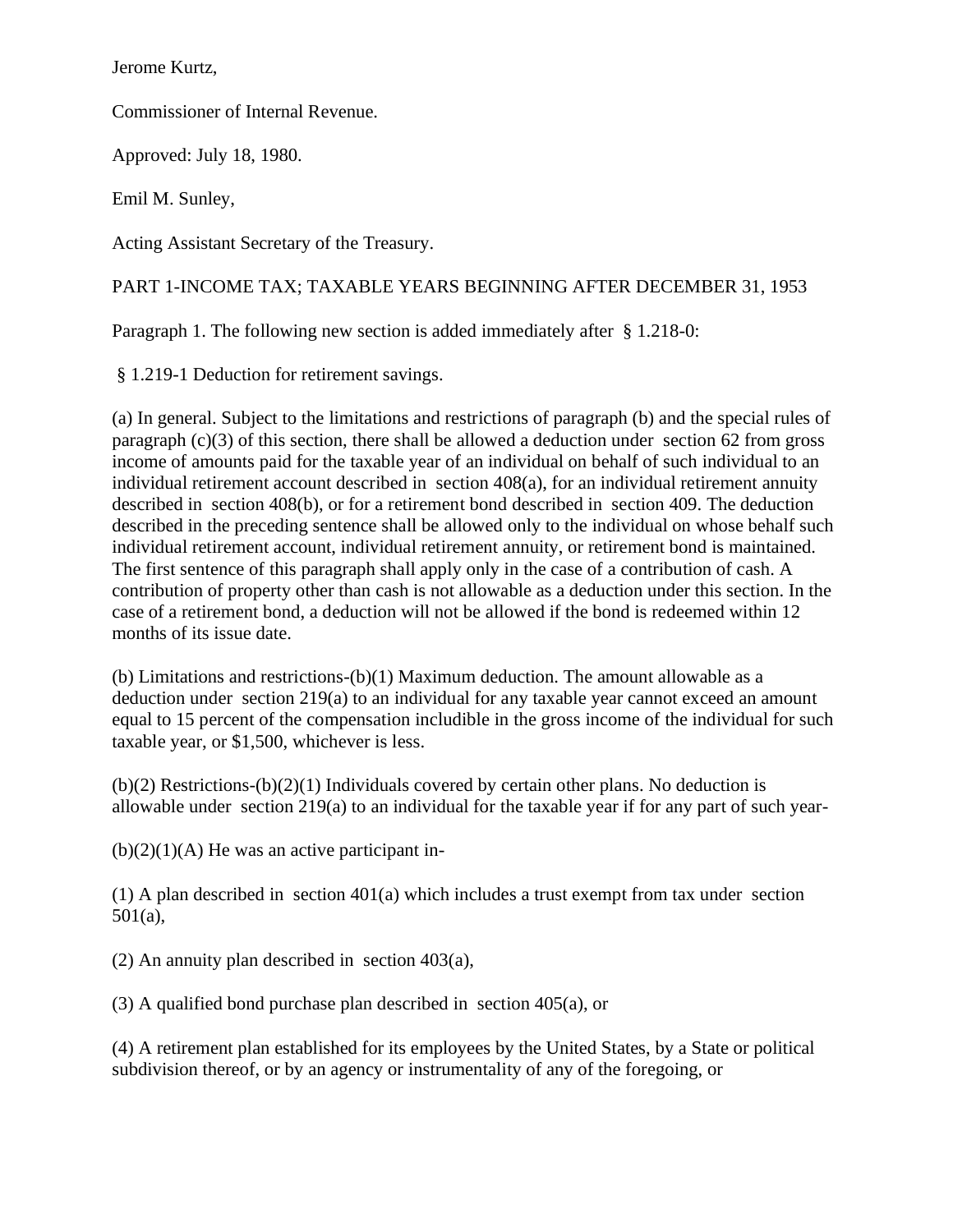$(b)(2)(1)(B)$  Amounts were contributed by his employer for an annuity contract described in section 403(b) (whether or not the individual's rights in such contract are nonforfeitable).

(ii) Contributions after age 70  $1/2$ . No deduction is allowable under section 219 (a) to an individual for the taxable year of the individual, if he has attained the age of 70 1/2 before the close of such taxable year.

(ii)(iii) Rollover contributions. No deduction is allowable under section 219 for any taxable year of an individual with respect to a rollover contribution described in section  $402(a)(5)$ ,  $402(a)(7)$ , 403(a)(4), 403(b)(8), 408(d)(3), or 409(b)(3)(C).

(ii)(iii)(3) Amounts contributed under endowment contracts. (i) For any taxable year, no deduction is allowable under section 219(a) for amounts paid under an endowment contract described in § 1.408-3(e) which is allocable under subdivision (ii) of this subparagraph to the cost of life insurance.

(ii)(ii) For any taxable year, the cost of current life insurance protection under an endowment contract described in paragraph  $(b)(3)(i)$  of this section is the product of the net premium cost, as determined by the Commissioner, and the excess, if any, of the death benefit payable under the contract during the policy year beginning in the taxable year over the cash value of the contract at the end of such policy year.

(ii)(iii) The provisions of this subparagraph may be illustrated by the following examples:

Example (1). A, an individual who is otherwise entitled to the maximum deduction allowed under section 219, purchases, at age 20, an endowment contract described in § 1.408-3(e) which provides for the payment of an annuity of \$100 per month, at age 65, with a minimum death benefit of \$10,000, and \*52789 an annual premium of \$220. The cash value at the end of the first policy year is 0. The net premium cost, as determined by the Commissioner, for A's age is \$1.61 per thousand dollars of life insurance protection. The cost of current life insurance protection is \$16.10 (\$1.61  $\times$  10). A's maximum deduction under section 219 with respect to amounts paid under the endowment contract for the taxable year in which the first policy year begins is  $$203.90$  (\$220 – \$16.10).

Example (2). Assume the same facts as in example (1), except that the cash value at the end of the second policy year is \$200 and the net premium cost is \$1.67 per thousand for A's age. The cost of current life insurance protection is \$16.37 (\$1.67  $\times$  9.8). A's maximum deduction under section 219 with respect to amounts paid under the endowment contract for the taxable year in which the second policy year begins is \$203.63 (\$220− \$16.37).

(c) Definitions and special rules- (1) Compensation. For purposes of this section, the term "compensation" means wages, salaries, professional fees, or other amounts derived from or received for personal service actually rendered (including, but not limited to, commissions paid salesmen, compensation for services on the basis of a percentage of profits, commissions on insurance premiums, tips, and bonuses) and includes earned income, as defined in section 401 (c) (2), but does not include amounts derived from or received as earnings or profits from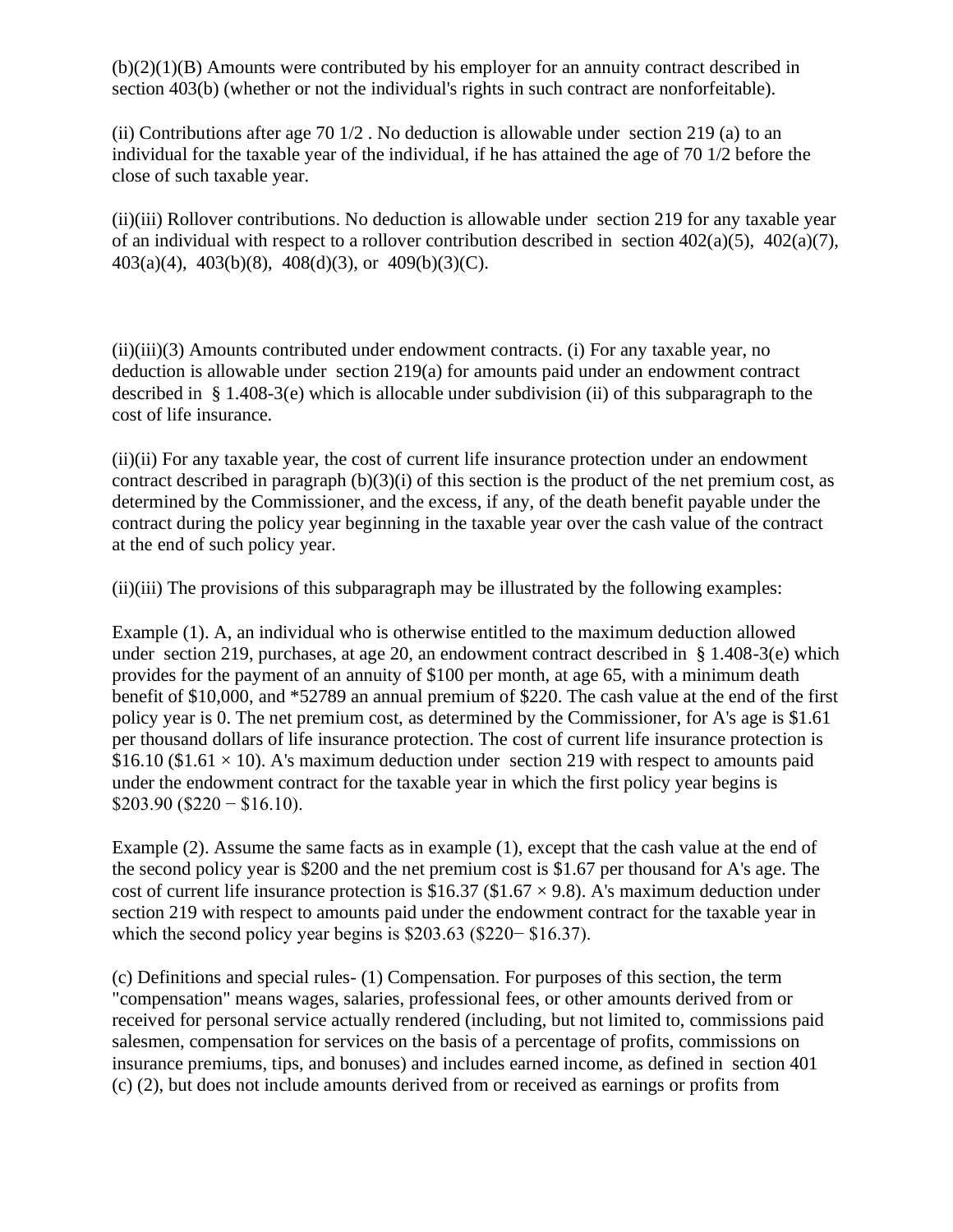property (including, but not limited to, interest and dividends) or amounts not includible in gross income.

(c)(2) Active participant. For the definition of active participant, see § 1.219-2.

 $(c)(3)$  Special rules. (i) The maximum deduction allowable under section 219(b)(1) is computed separately for each individual. Thus, if a husband and wife each has compensation of \$10,000 for the taxable year and they are each otherwise eligible to contribute to an individual retirement account and they file a joint return, then the maximum amount allowable as a deduction under section 219 is \$3,000, the sum of the individual maximums of \$1,500. However, if, for example, the husband has compensation of \$20,000, the wife has no compensation, each is otherwise eligible to contribute to an individual retirement account for the taxable year, and they file a joint return, the maximum amount allowable as a deduction under section 219 is \$1,500.

(ii) Section 219 is to be applied without regard to any community property laws. Thus, if, for example, a husband and wife, who are otherwise eligible to contribute to an individual retirement account, live in a community property jurisdiction and the husband alone has compensation of \$20,000 for the taxable year, then the maximum amount allowable as a deduction under section 219 is \$1,500.

(ii)(4) Employer contributions. For purposes of this chapter, any amount paid by an employer to an individual retirement account or for an individual retirement annuity or retirement bond constitutes the payment of compensation to the employee (other than a self-employed individual who is an employee within the meaning of section  $401(c)(1)$  includible in his gross income, whether or not a deduction for such payment is allowable under section 219 to such employee after the application of section 219(b). Thus, an employer will be entitled to a deduction for compensation paid to an employee for amounts the employer contributes on the employee's behalf to an individual retirement account, for an individual retirement annuity, or for a retirement bond if such deduction is otherwise allowable under section 162.

§ 1.2192-2 Definition of active participant.

(a) In general. This section defines the term "active participant" for individuals who participate in retirement plans described in section 219(b)(2). Any individual who is an active participant in such a plan is not allowed a deduction under section 219(a) for contributions to an individual retirement account.

(b) Defined benefit plans- (1) In general. Except as provided in subparagraphs (2), (3) and (4) of this paragraph, an individual is an active participant in a defined benefit plan if for any portion of the plan year ending with or within such individual's taxable year he is not excluded under the eligibility provisions of the plan. An individual is not an active participant in a particular taxable year merely because the individual meets the plan's eligibility requirements during a plan year beginning in that particular taxable year but ending in a later taxable year of the individual. However, for purposes of this section, an individual is deemed not to satisfy the eligibility provisions for a particular plan year if his compensation is less than the minimum amount of compensation needed under the plan to accrue a benefit. For example, assume a plan is integrated with Social Security and only those individuals whose compensation exceeds a certain amount accrue benefits under the plan. An individual whose compensation for the plan year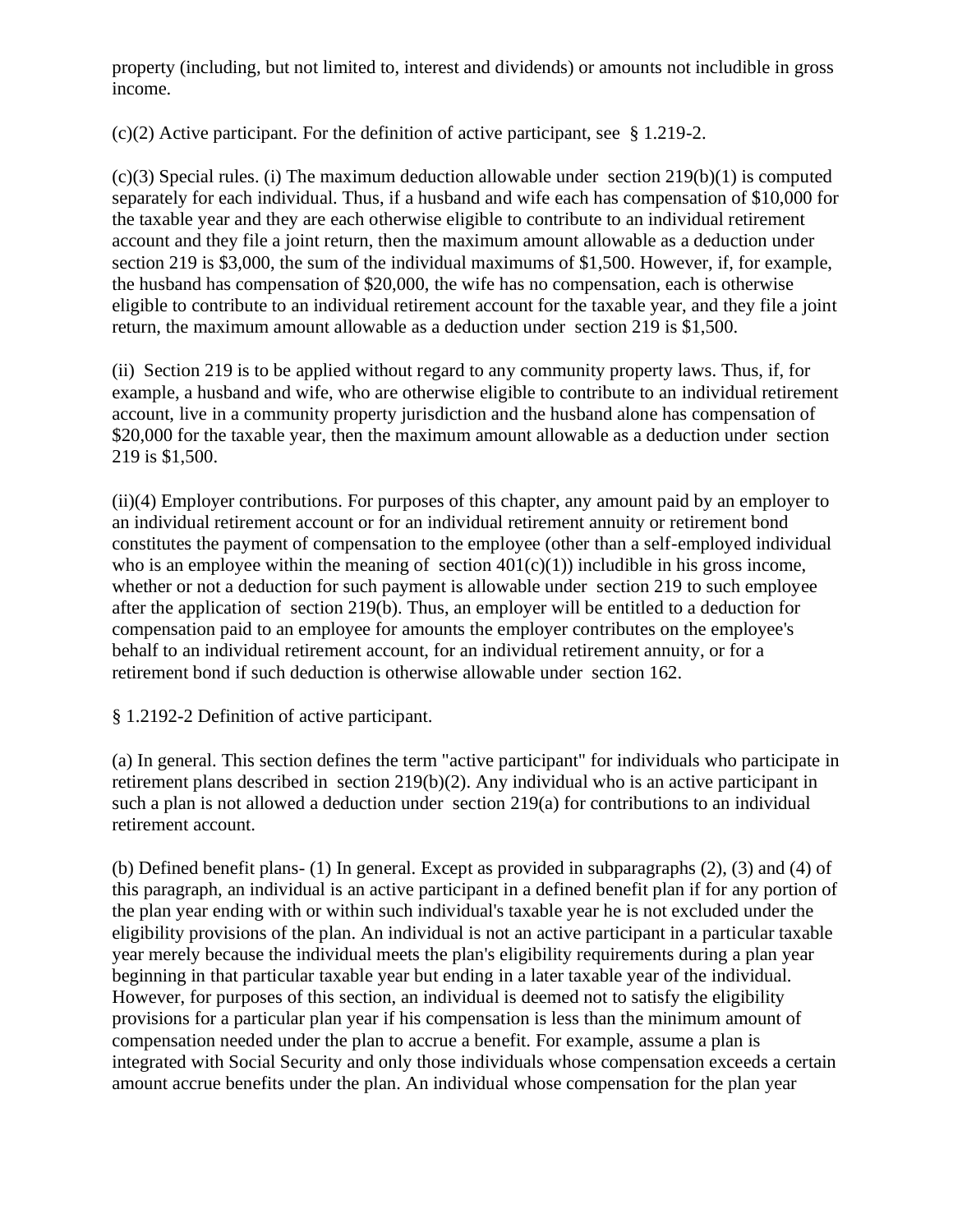ending with or within his taxable year is less than the amount necessary under the plan to accrue a benefit is not an active participant in such plan.

(b)(2) Rules for plans maintained by more than one employer. In the case of a defined benefit plan described in section 413(a) and funded at least in part by service-related contributions, e.g., so many cents-per-hour, an individual is an active participant if an employer is contributing or is required to contribute to the plan an amount based on that individual's service taken into account for the plan year ending with or within the individual's taxable year. The general rule in paragraph (b)(1) of this section applies in the case of plans described in section 413(a) and funded only on some non-service-related unit, e.g., so many cents-per-ton of coal.

(b)(3) Plans in which accruals for all participants have ceased. In the case of a defined benefit plan in which accruals for all participants have ceased, an individual in such a plan is not an active participant. However, any benefit that may vary with future compensation of an individual provides additional accruals. For example, a plan in which future benefit accruals have ceased, but the actual benefit depends upon final average compensation will not be considered as one in which accruals have ceased.

(b)(4) No accruals after specified age. An individual in a defined benefit plan who accrues no additional benefits in a plan year ending with or within such individual's taxable year by reason of attaining a specified age is not an active participant by reason of his participation in that plan.

(c) Money purchase plan. An individual is an active participant in a money purchase plan if under the terms of the plan employer contributions must be allocated to the individual's account with respect to the plan year ending with or within the individual's taxable year. This rule applies even if an individual is not employed at any time during the individual's taxable year.

(d) Profit-sharing and stock-bonus plans- $(d)(1)$  In general. This paragraph applies to profitsharing and stock bonus plans. An individual is an active participant in such plans in a taxable year if a forfeiture is allocated to his account as of a date in such taxable year. An individual is also an active participant in a taxable year in such plans if an employer contribution is added to the participant's account in such taxable year. A contribution is added to a participant's account as of the later of the following two dates: the date the contribution is made or the date as of which it is allocated. Thus, if a contribution is made in an individual's taxable year 2 and allocated as of a date in individual's taxable year 1, the later of the relevant dates is the date the \*52790 contribution is made. Consequently, the individual is an active participant in year 2 but not in year 1 as a result of that contribution.

(d)(2) Special rule. An individual is not an active participant for a particular taxable year by reason of a contribution made in such year allocated to a previous year if such individual was an active participant in such previous year by reason of a prior contribution that was allocated as of a date in such previous year.

(e) Employee contributions. If an employee makes a voluntary or mandatory contribution to a plan described in paragraphs (b), (c), or (d) of this section, such employee is an active participant in the plan for the taxable year in which such contribution is made.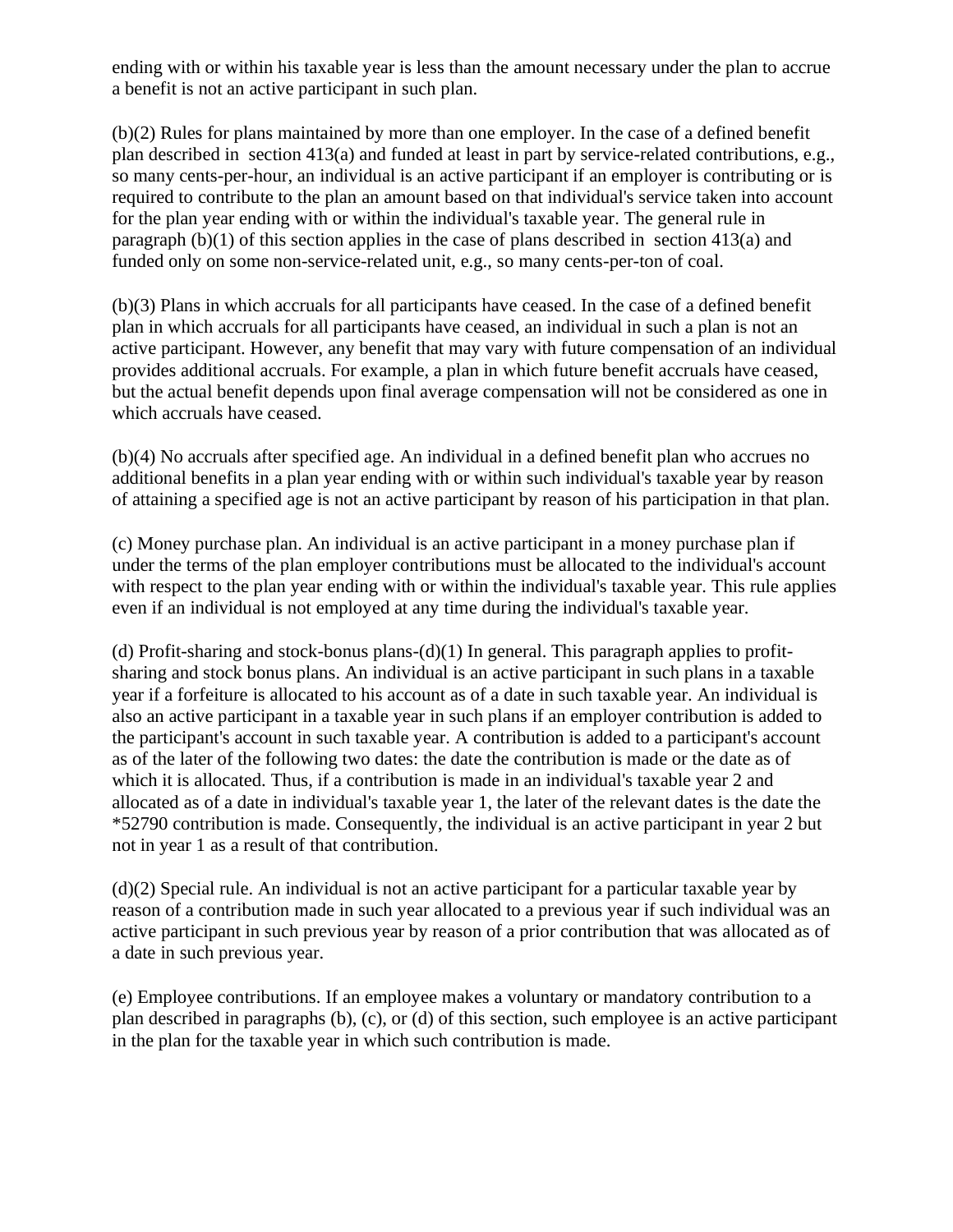(f) Certain individuals not active participants. For purposes of this section, an individual is not an active participant under a plan for any taxable year of such individual for which such individual elects, pursuant to the plan, not to participate in such plan.

(g) Retirement savings for married individuals. The provisions of this section apply in determining whether an individual or his spouse is an active participant in a plan for purposes of section 220 (relating to retirement savings for certain married individuals).

(h) Examples.The provisions of this section may be illustrated by the following examples:

Example (1). The X Corporation maintains a defined benefit plan which has the following rules on participation and accrual of benefits. Each employee who has attained the age of 25 or has completed one year of service is a participant in the plan. The plan further provides that each participant shall receive upon retirement \$12 per month for each year of service in which the employee completes 1,000 hours of service. The plan year is the calendar year. B, a calendaryear taxpayer, enters the plan on January 2, 1980, when he is 27 years of age. Since B has attained the age of 25, he is a participant in the plan. However, B completes less than 1,000 hours of service in 1980 and 1981. Although B is not accruing any benefits under the plan in 1980 and 1981, he is an active participant under section 219(b)(2) because he is a participant in the plan. Thus, B cannot make deductible contributions to an individual retirement arrangement for his taxable years of 1980 and 1981.

Example (2). The Y Corporation maintains a profit-sharing plan for its employees. The plan year of the plan is the calendar year. C is a calendar-year taxpayer and a participant in the plan. On June 30, 1980, the employer makes a contribution for 1980 which as allocated on July 31, 1980. In 1981 the employer makes a second contribution for 1980, allocated as of December 31, 1980. Under the general rule stated in § 1.219-2(d)(1), C is an active participant in 1980. Under the special rule stated in § 1.219-2(d)(2), however, C is not an active participant in 1981 by reason of that contribution made in 1981.

(i) Effective date. The provisions set forth in this section are effective for taxable years beginning after December 31, 1978.

Par. 2. The following new section is added immediately after § 1.407-1:

§ 1.408-1 General rules.

(a) In general. Section 408 prescribes rules relating to individual retirement accounts and individual retirement annuities. In addition to the rules set forth in §§ 1.408-2 and 1.408-3, relating respectively to individual retirement accounts and individual retirement annuities, the rules set forth in this section shall also apply.

(b) Exemption from tax. The individual retirement account or individual retirement annuity is exempt from all taxes under subtitle A of the Code other than the taxes imposed under section 511, relating to tax on unrelated business income of charitable, etc., organizations.

 $(c)$  Sanctions- $(c)(1)$  Excess contributions. If an individual retirement account or individual retirement annuity accepts and retains excess contributions, the individual on whose behalf the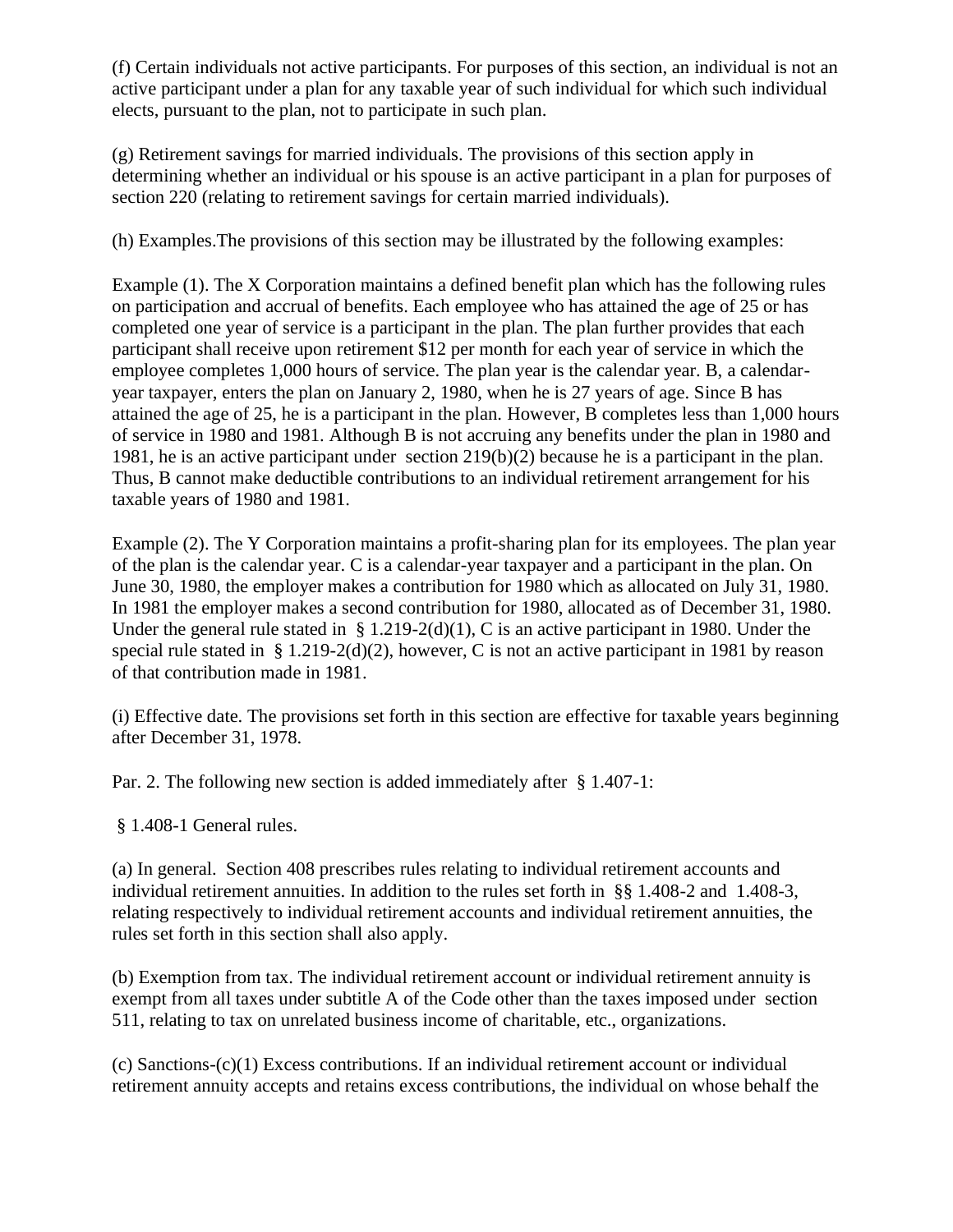account is established or who is the owner of the annuity will be subject to the excise tax imposed by section 4973.

 $(c)(2)$  Prohibited transactions by owner or beneficiary of individual retirement account- $(c)(2)(i)$ Under section  $408(e)(2)$ , if, during any taxable year of the individual for whose benefit any individual retirement account is established, that individual or the individual's beneficiary engages in any transaction prohibited by section 4975 with respect to such account, such account ceases to be an individual retirement account as of the first day of such taxable year. In any case in which any individual retirement account ceases to be an individual retirement account by reason of the preceding sentence as of the first day of any taxable year, section 408(d)(1) applies as if there were a distribution on such first day in an amount equal to the fair market value (on such first day) of all assets in the account (on such first day). The preceding sentence applies even though part of the fair market value of the individual retirement account as of the first day of the taxable year is attributable to excess contributions which may be returned tax-free under section  $408(d)(4)$  or  $408(d)(5)$ .

 $(c)(2)(ii)$  If the trust with which the individual engages in any transaction described in subdivision (i) of this subparagraph is established by an employer or employee association under section 408(c), only the employee who engages in the prohibited transaction is subject to disqualification of his separate account.

(c)(3) Prohibited transaction by person other than owner or beneficiary of account. If any person other than the individual on whose behalf an individual retirement account is established or the individual's beneficiary engages in any transaction prohibited by section 4975 with respect to such account, such person shall be subject to the taxes imposed by section 4975.

(c)(4) Pledging account as security. Under section 408(e)(4), if, during any taxable year of the individual for whose benefit an individual retirement account is established, that individual uses the account or any portion thereof as security for a loan, the portion so used is treated as distributed to that individual.

 $(c)(5)$  Borrowing on annuity contract. Under section  $408(e)(3)$ , if during any taxable year the owner of an individual retirement annuity borrows any money under or by use of such contract, the contract ceases to be an individual retirement annuity as of the first day of such taxable year. See § 1.408-3(c).

(c)(6) Premature distributions. If a distribution (whether a deemed distribution or an actual distribution) is made from an individual retirement account, or individual retirement annuity, to the individual for whose benefit the account was established, or who is the owner of the annuity, before the individual attains age 59 1/2 (unless the individual has become disabled within the meaning of section  $72(m)(7)$ , the tax under Chapter 1 of the Code for the taxable year in which such distribution is received is increased under section  $408(f)(1)$  or  $(f)(2)$ . The increase equals 10 percent of the amount of the distribution which is includible in gross income for the taxable year. Except in the case of the credits allowable under section 31, 39, or 42, no credit can be used to offset the increased tax described in this subparagraph. See, however, § 1.408-4(c)(3).

(d) Limitation on contributions and benefits. An individual retirement account or individual retirement annuity is subject to the limitation on contributions and benefits imposed by section 415 for years beginning after December 31, 1975.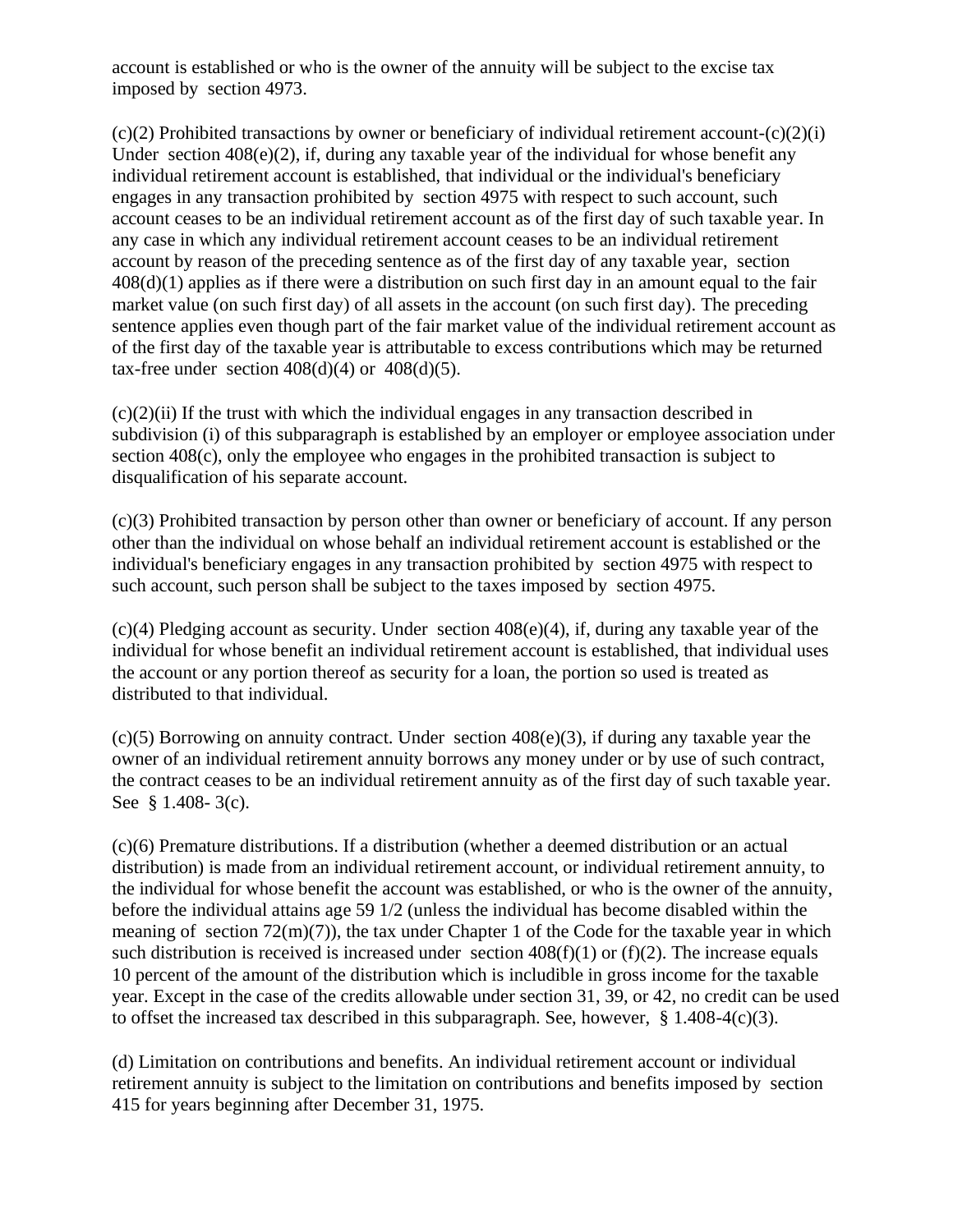(e) Community property laws. Section 408 shall be applied without regard to any community property laws.

\*52791 § 1.408-2 Individual retirement accounts.

(a) In general. An individual retirement account must be a trust or a custodial account (see paragraph (d) of this section). It must satisfy the requirements of paragraph (b) of this section in order to qualify as an individual retirement account. It may be established and maintained by an individual, by an employer for the benefit of his employees (see paragraph (c) of this section), or by an employee association for the benefit of its members (see paragraph (c) of this section).

(b) Requirements. An individual retirement account must be a trust created or organized in the United States (as defined in section  $7701(a)(9)$ ) for the exclusive benefit of an individual or his beneficiaries. Such trust must be maintained at all times as a domestic trust in the United States. The instrument creating the trust must be in writing and the following requirements must be satisfied.

(b)(1) Amount of acceptable contributions. Except in the case of a contribution to a simplified employee pension described in section 408(k) and a rollover contribution described in section 408(d)(3), 402(a)(5), 402(a)(7), 403(a)(4), 403(b)(8) or 409(b)(3)(C), the trust instrument must provide that contributions may not be accepted by the trustee for the taxable year in excess of \$1,500 on behalf of any individual for whom the trust is maintained. An individual retirement account maintained as a simplified employee pension may provide for the receipt of up to \$7,500 for a calendar year.

 $(b)(2)$  Trustee. (i) The trustee must be a bank (as defined in section  $401(d)(1)$  and the regulations thereunder) or another person who demonstrates, in the manner described in paragraph  $(b)(2)(ii)$ of this section, to the satisfaction of the Commissioner, that the manner in which the trust will be administered will be consistent with the requirements of section 408 and this section.

(ii) A person may demonstrate to the satisfaction of the Commissioner that the manner in which he will administer the trust will be consistent with the requirements of section 408 only upon the filing of a written application to the Commissioner of Internal Revenue, Attention: E:EP, Internal Revenue Service, Washington, D.C. 20224. Such application must meet the applicable requirements of the regulations under section  $401(d)(1)$ , r elating to nonbank trustees of pension and profit-sharing trusts benefiting owner-employees.

(ii)(iii) Section 11.408(a)(2)-1 of the Temporary Income Tax Regulations under the Employee Retirement Income Security Act of 1974 is superseded by this subparagraph (2).

 $(ii)(iii)(3)$  Life insurance contracts. No part of the trust funds may be invested in life insurance contracts. An individual retirement account may invest in annuity contracts which provide, in the case of death prior to the time distributions commence, for a payment equal to the sum of the premiums paid or, if greater, the cash value of the contract.

(ii)(iii)(4) Nonforfeitability. The interest of any individual on whose behalf the trust is maintained in the balance of his account must be nonforfeitable.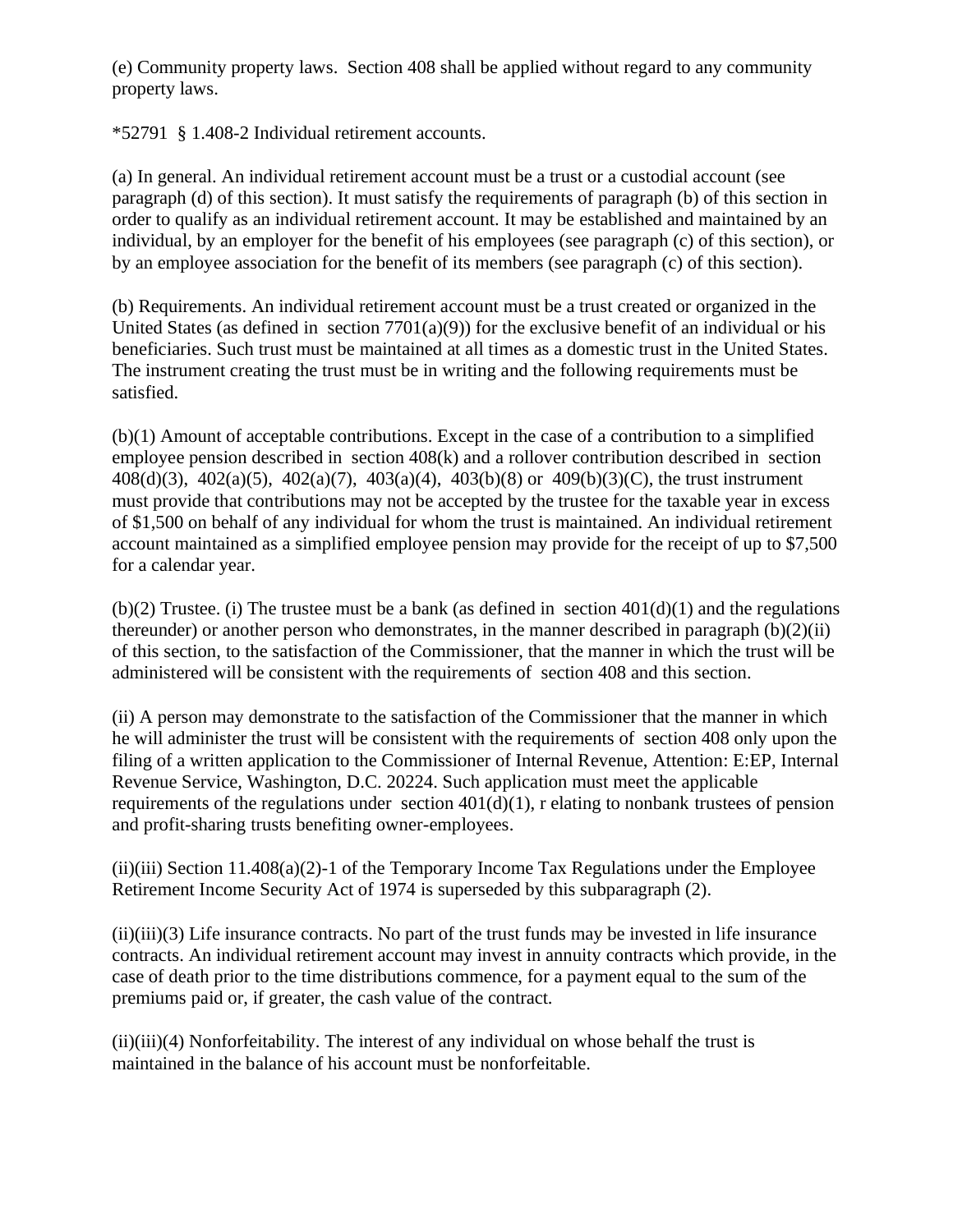(ii)(iii)(5) Prohibition against commingling. (i) The assets of the trust must not be commingled with other property except in a common trust fund or common investment fund.

(ii)(ii) For purposes of this subparagraph, the term "common investment fund" means a group trust created for the purpose of providing a satisfactory diversification or investments or a reduction of administrative expenses for the individual participating trusts, and which group trust satisfies the requirements of section 408(c) (except that it need not be established by an employer or an association of employees) and the requirements of section 401(a) in the case of a group trust in which one of the individual participating trusts is an employees' trust described in section 401(a) which is exempt from tax under section 501(a).

(ii)(iii) For purposes of this subparagraph, the term "individual participating trust" means an employees' trust described in section  $401(a)$  which is exempt from tax under section  $501(a)$  or a trust which satisfies the requirements of section 408(a) provided that in the case of such an employees' trust, such trust would be permitted to participate in such a group trust if all the other individual participating trusts were employees' trusts described in section 401(a) which are exempt from tax under section 501(a).

(ii)(iii)(6) Distribution of interest. (i) The trust instrument must provide that the entire interest of the individual for whose benefit the trust is maintained must be distributed to him in accordance with paragraph  $(b)(6)(ii)$  or (iii) of this section.

 $(ii)(ii)$  Unless the provisions of paragraph  $(b)(6)(iii)$  of this section apply, the entire interest of the individual must be actually distributed to him not later than the close of his taxable year in which he attains age 70 1/2 .

(ii)(iii) In lieu of distributing the individual's entire interest as provided in paragraph  $(b)(6)(ii)$  of this section, the interest may be distributed commencing not later than the taxable year described in such paragraph (b)(6)(ii). In such case, the trust must expressly provide that the entire interest of the individual will be distributed to the individual and the individual's beneficiaries, in a manner which satisfies the requirements of paragraph  $(b)(6)(v)$  of this section, over any of the following periods (or any combination thereof)-

 $(ii)(iii)(A)$  The life of the individual,

 $(ii)(iii)(B)$  The lives of the individual and spouse,

(ii)(iii)(C) A period certain not extending beyond the life expectancy of the individual, or

(ii)(iii)(D) A period certain not extending beyond the joint life and last survivor expectancy of the individual and spouse.

(ii)(iv) The life expectancy of the individual or the joint life and last survivor expectancy of the individual and spouse cannot exceed the period computed by use of the expected return multiples in § 1.72-9, or, in the case of payments under a contract issued by an insurance company, the period computed by use of the mortality tables of such company.

 $(ii)(v)$  If an individual's entire interest is to be distributed over a period described in paragraph  $(b)(6)(iii)$  of this section, beginning in the year the individual attains 70  $1/2$  the amount to be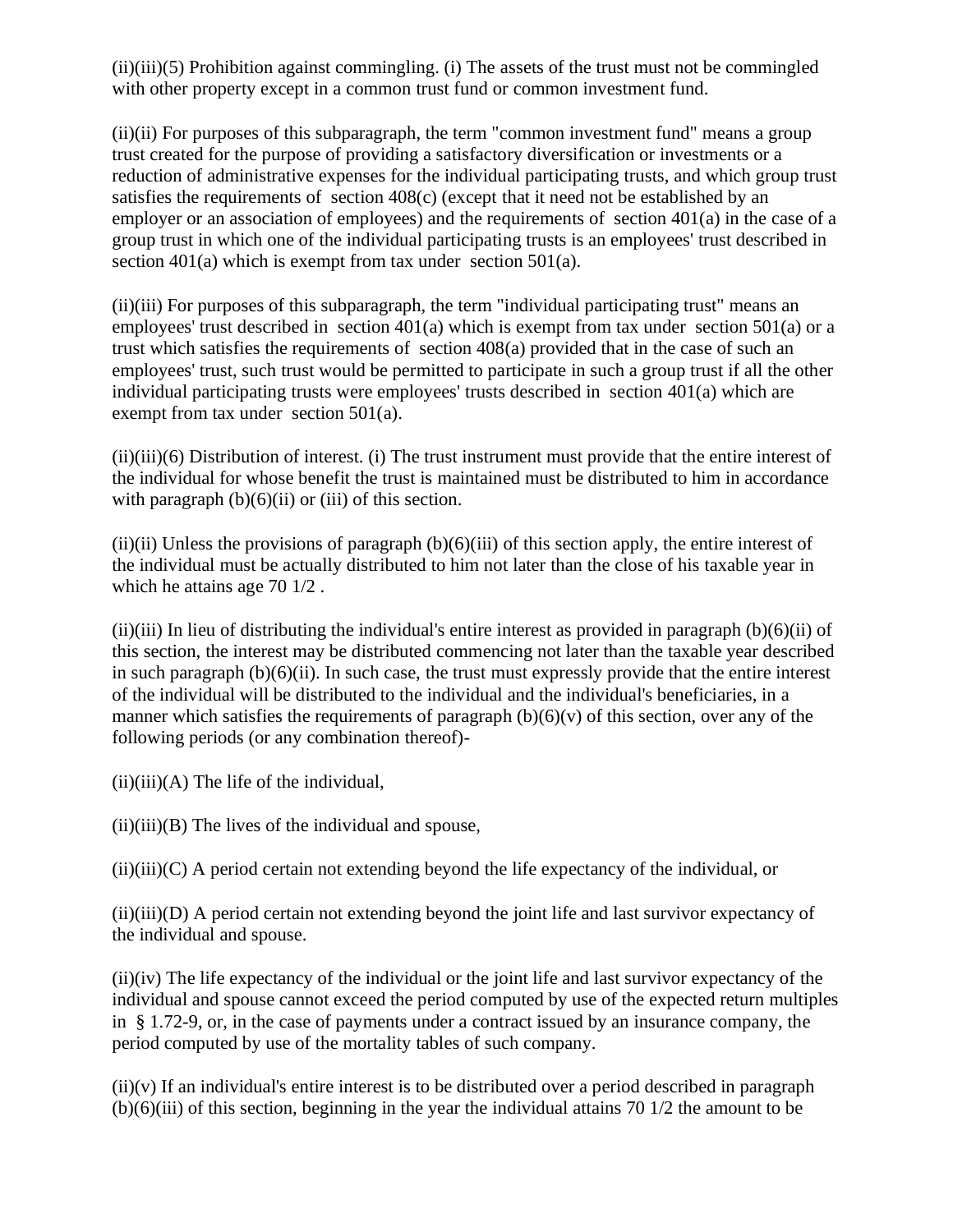distributed each year must be not less than the lesser of the balance of the individual's entire interest or an amount equal to the quotient obtained by dividing the entire interest of the individual in the trust at the beginning of such year (including amounts not in the individual retirement account at the beginning of the year because they have been withdrawn for the purpose of making a rollover contribution to another individual retirement plan) by the life expectancy of the individual (or the joint life and last survivor expectancy of the individual and spouse (whichever is applicable)), determined in either case as of the date the individual attains age 70 in accordance with paragraph  $(b)(6)(iv)$  of this section, reduced by one for each taxable year commencing after the individual's attainment of age 70 1/2 . An annuity or endowment contract issued by an insurance company which provides for non-increasing payments over one of the periods described in paragraph  $(b)(6)(iii)$  of this section beginning not later than the close of the taxable year in which the individual attains age 70 1/2 satisfies this provision. However, no distribution need be made in any year, or a lesser amount may be distributed, if beginning with the year \*52792 the individual attains age 70 1/2 the aggregate amounts distributed by the end of any year are at least equal to the aggregate of the minimum amounts required by this subdivision to have been distributed by the end of such year.

(ii)(vi) If an individual's entire interest is distributed in the form of an annuity contract, then the requirements of section 408(a)(6) are satisfied if the distribution of such contract takes place before the close of the taxable year described in subdivision (ii) of this subparagraph, and if the individual's interest will be paid over a period described in subdivision (iii) of this subparagraph and at a rate which satisfies the requirements of subdivision (v) of this subparagraph.

 $(iii)(vii)$  In determining whether paragraph  $(b)(6)(v)$  of this section is satisfied, all individual retirement plans maintained for an individual's benefit (except those under which he is a beneficiary described in section  $408(a)(7)$  at the close of the taxable year in which he reaches age 70 1/2 must be aggregated. Thus, the total payments which such individual receives in any taxable year must be at least equal to the amount he would have been required to receive had all the plans been one plan at the close of the taxable year in which he attained age 70 1/2 .

(ii)(vii)(7) Distribution upon death. (i) The trust instrument must provide that if the individual for whose benefit the trust is maintained dies before the entire interest in the trust has been distributed to him, or if distribution has been commenced as provided in paragraph (b)(6) of this section to the surviving spouse and such spouse dies before the entire interest has been distributed to such spouse, the entire interest (or the remaining part of such interest if distribution thereof has commenced) must, within 5 years after the individual's death (or the death of the surviving spouse) be distributed or applied to the purchase of an immediate annuity for this beneficiary or beneficiaries (or the beneficiary or beneficiaries of the surviving spouse) which will be payable for the life of such beneficiary or beneficiaries (or for a term certain not extending beyond the life expectancy of such beneficiary or beneficiaries) and which annuity contract will be immediately distributed to such beneficiary or beneficiaries. A contract described in the preceding sentence is not includible in gross income upon distribution. Section 1.408- 4(e) provides rules applicable to the taxation of such contracts. The first sentence of this paragraph (b)(7) shall have no application if distributions over a term certain commenced before the death of the individual for whose benefit the trust was maintained and the term certain is for a period permitted under paragraph  $(b)(6)(iii)$  (C) or (D) of this section.

(ii)(ii) Each such beneficiary (or beneficiary of a surviving spouse) may elect to treat the entire interest in the trust (or the remaining part of such interest if distribution thereof has commenced)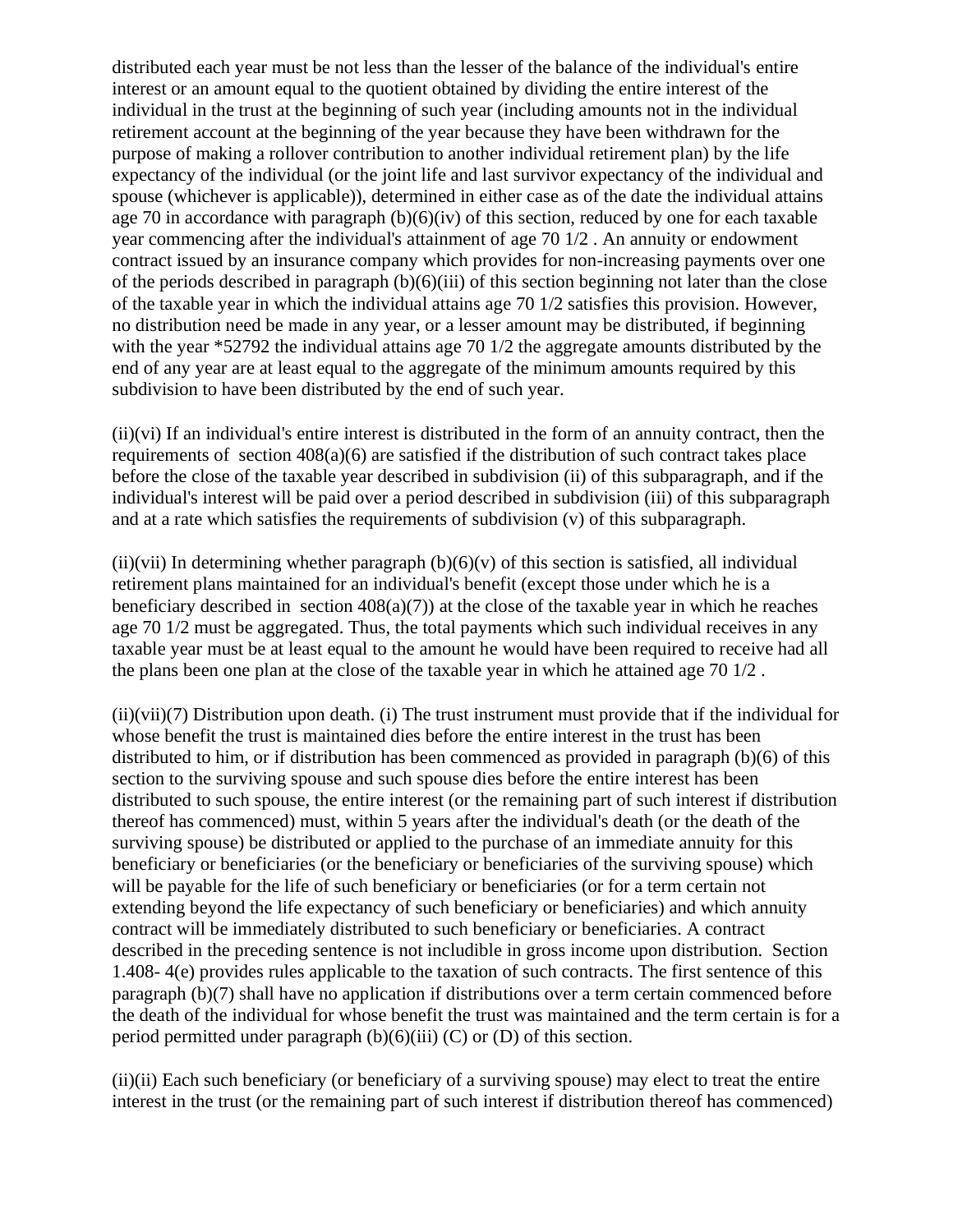as an account subject to the distribution requirements of section  $408(a)(6)$  and paragraph (b)(6) of this section instead of those of section  $408(a)(7)$  and paragraph (b)(7) of this section. Such an election will be deemed to have been made if such beneficiary treats the account in accordance with the requirements of section  $408(a)(6)$  and paragraph (b)(6) of this section. An election will be considered to have been made by such beneficiary if either of the following occurs: (A) any amounts in the account (including any amounts that have been rolled over, in accordance with the requirements of section  $408(d)(3)(A)(i)$ , into an individual retirement account, individual retirement annuity, or retirement bond for the benefit of such individual) have not been distributed within the appropriate time period required by section  $408(a)(7)$  and paragraph (b)(7) of this section; or (B) any additional amounts are contributed to the account (or to the account, annuity, or bond to which the beneficiary has rolled such amounts over, as described in (1) above) which are subject, or deemed to be subject, to the distribution requirements of section  $408(a)(6)$  and paragraph (b)(6) of this section.

(ii)(ii)(8) Definition of beneficiaries. The term "beneficiaries" on whose behalf an individual retirement account is established includes (except where the context indicates otherwise) the estate of the individual, dependents of the individual, and any person designated by the individual to share in the benefits of the account after the death of the individual.

(c) Accounts established by employers and certain association of employees. (1) In general. A trust created or organized in the United States (as defined in section  $7701(a)(9)$ ) by an employer for the exclusive benefit of his employees or their beneficiaries, or by an association of employees for the exclusive benefit of its members or their beneficiaries, is treated as an individual retirement account if the requirements of paragraphs  $(c)(2)$  and  $(c)(3)$  of this section are satisfied under the written governing instrument creating the trust. A trust described in the preceding sentence is for the exclusive benefit of employees or members even though it may maintain an account for former employees or members and employees who are temporarily on leave.

(c)(2) General requirements. The trust must satisfy the requirements of paragraphs (b) (1) through (7) of this section.

(c)(3) Special requirement. There must be a separate accounting for the interest of each employee or member.

 $(c)(4)$  Definitions. (i) Separate accounting. For purposes of paragraph  $(c)(3)$  of this section, the term "separate accounting" means that separate records must be maintained with respect to the interest of each individual for whose benefit the trust is maintained. The assets of the trust may be held in a common trust fund, common investment fund, or common fund for the account of all individuals who have an interest in the trust.

(ii) Employee association. For purposes of this paragraph and section  $408(c)$ , the term "employee association" means any organization composed of two or more employees, including but not limited to, an employee association described in section  $501(c)(4)$ . Such association may include employees within the meaning of section  $401(c)(1)$ . There must be, however, some nexus between the employees (e.g., employees of same employer, employees in the same industry, etc.) in order to qualify as an employee association described in this subdivision (ii).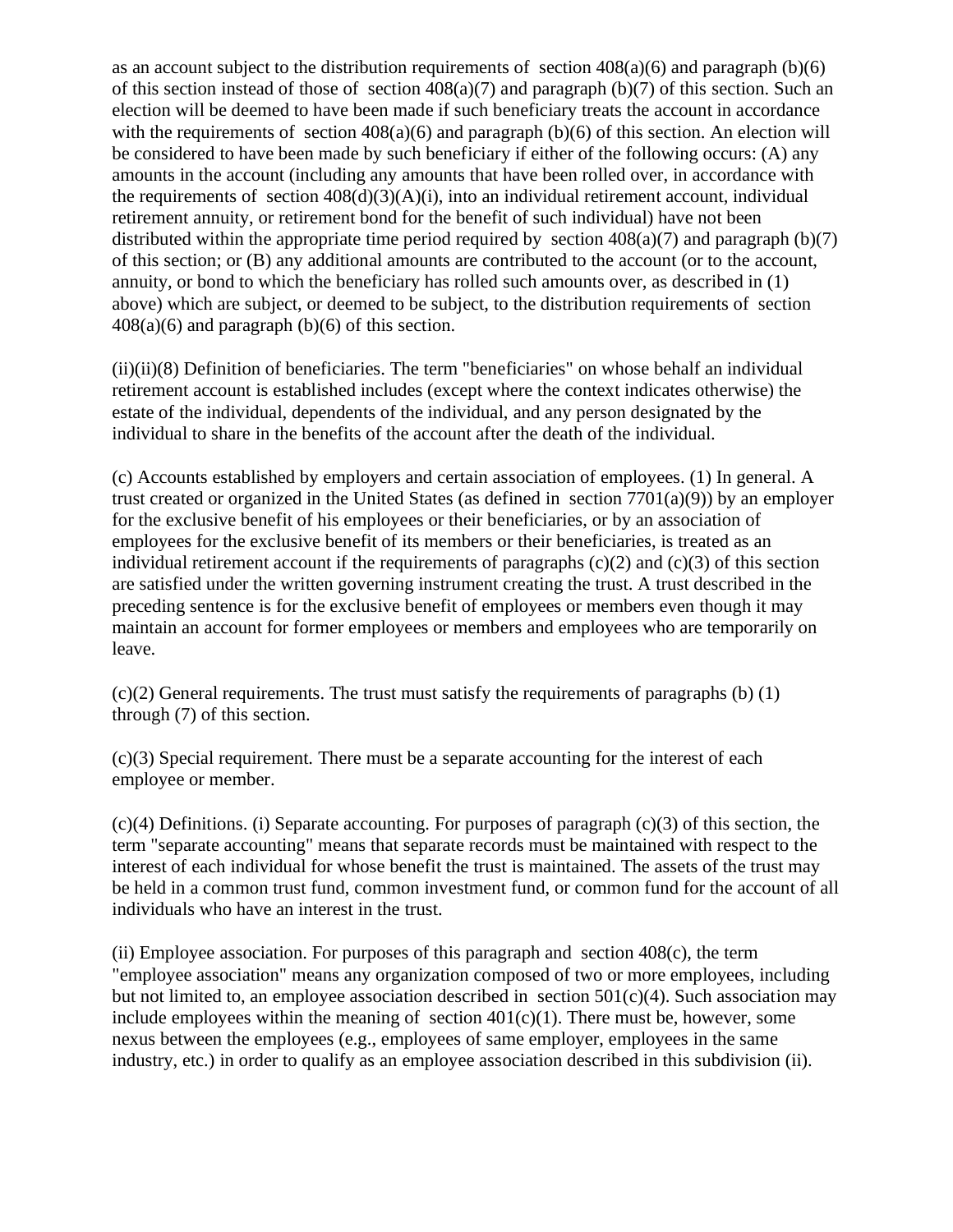(d) Custodial accounts. For purposes of this section and section 408(a), a custodial account is treated as a trust described in section 408(a) if such account satisfies the requirements of section 408(a) except that it is not a trust and if the assets of such account are held by a bank (as defined in section  $401(d)(1)$  and the regulations thereunder) or such other person who satisfies the requirements of paragraph (b)(2)(ii) of this section. For purposes of this chapter, in the case of a custodial account treated as a trust by reason of the preceding sentence, the custodian of such account will be treated as the trustee thereof.

§ 1.408-3 Individual retirement annuities.

(a) In general. An individual retirement annuity is an annuity contract or endowment contract (described in paragraph (e) (1) of this section) issued by an insurance company which is qualified to do business under the law of the jurisdiction in which the contract is sold and which satisfies the requirements of paragraph (b) of this section. A \*52793 participation certificate in a group contract issued by an insurance company described in this paragraph will be treated as an individual retirement annuity if the contract satisfies the requirements of paragraph (b) of this section; the certificate of participation sets forth the requirements of paragraphs (1) through (5) of section 408 (b); the contract provides for a separate accounting of the benefit allocable to each participant-owner; and the group contract is for the exclusive benefit of the participant owners and their beneficiaries. For purposes of this title, a participant-owner of a group contract described in this paragraph shall be treated as the owner of an individual retirement annuity. A contract will not be treated as other than an individual retirement annuity merely because it provides for waiver of premium on disability. An individual retirement annuity contract which satisfies the requirements of section 408 (b) need not be purchased under a trust if the requirements of paragraph (b) of this section are satisfied. An individual retirement endowment contract may not be held under a trust which satisfies the requirements of section 408 (a). Distribution of the contract is not a taxable event. Distributions under the contract are includible in gross income in accordance with the provisions of § 1.408-4 (e).

(b) Requirements-(b)(1) Transferability. The annuity or the endowment contract must not be transferable by the owner. An annuity or endowment contract is transferable if the owner can transfer any portion of his interest in the contract to any person other than the issuer thereof. Accordingly, such a contract is transferable if the owner can sell, assign, discount, or pledge as collateral for a loan or as security for the performance of an obligation or for any other purpose his interest in the contract to any person other than the issuer thereof. On the other hand, a contract is not to be considered transferable merely because the contract contains: a provision permitting the individual to designate a beneficiary to receive the proceeds in the event of his death, a provision permitting the individual to elect a joint and survivor annuity, or other similar provisions.

(b)(2) Annual premium. Except in the case of a contribution to a simplified employee pension described in section 408 (k), the annual premium on behalf of any individual for the annuity or the endowment contract cannot exceed \$1,500. Any refund of premiums must be applied before the close of the calendar year following the year of the refund toward the payment of future premiums or the purchase of additional benefits.

(b)(3) Distribution. The entire interest of the owner must be distributed to him in the same manner and over the same period as described in § 1.408-2 (b) (6).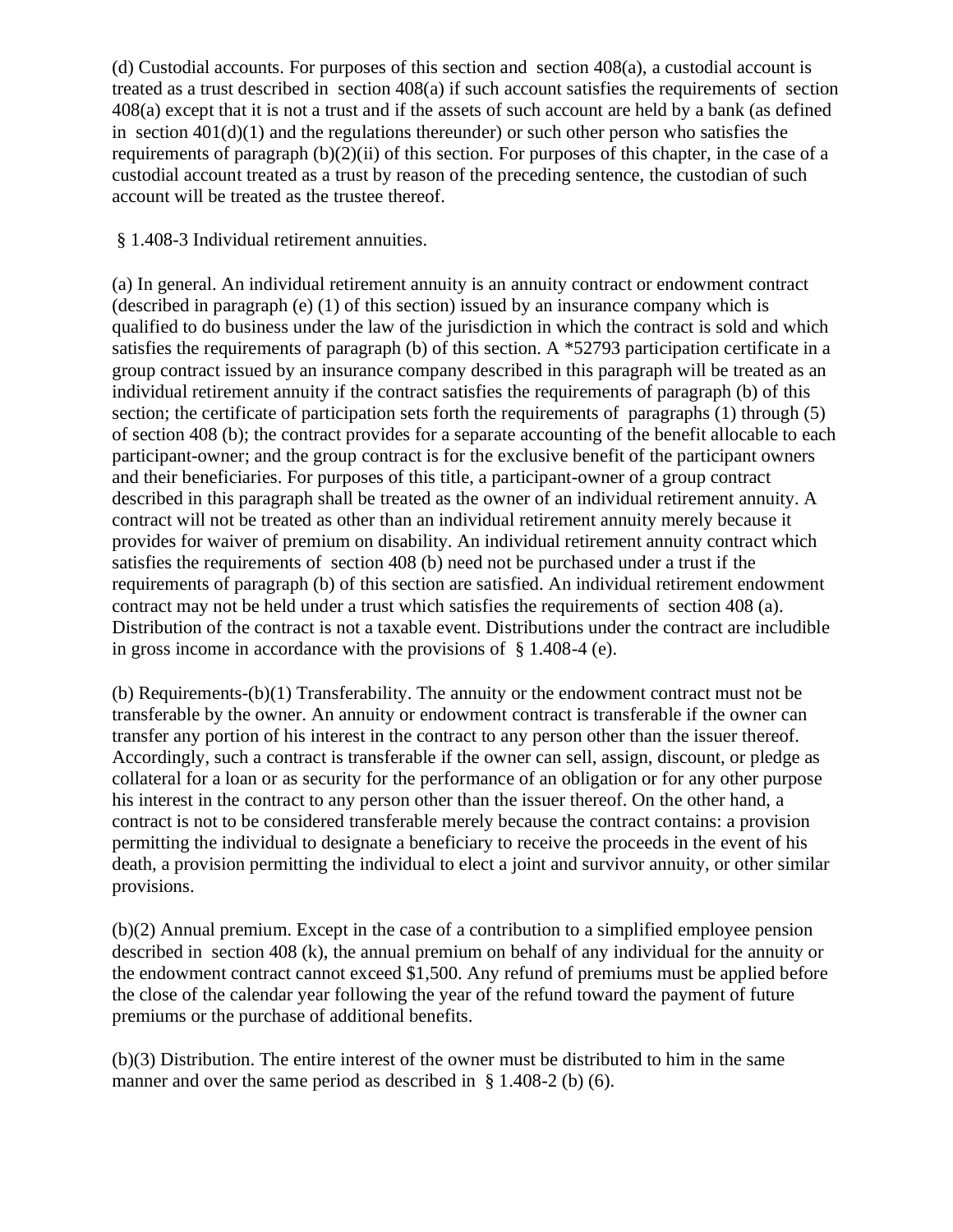(b)(4) Distribution upon death. If the owner dies before the entire interest has been distributed to him, or if distribution has commenced to the surviving spouse, the remaining interest must be distributed in the same manner, over the same period, and to the same beneficiaries as described in § 1.408-2 (b) (7).

(b)(5) Nonforfeitability. The entire interest of the owner in the annuity or endowment contract must be nonforfeitable.

(b)(6) Flexible premium. (Reserved)

(c) Disqualification. If during any taxable year the owner of an annuity borrows any money under the annuity or endowment contract or by use of such contract (including, but not limited to, pledging the contract as security for any loan), such contract will cease to be an individual retirement annuity as of the first day of such taxable year, and will not be an individual retirement annuity at any time thereafter. If an annuity or endowment contract which constitutes an individual retirement annuity is disqualified as a result of the preceding sentence, an amount equal to the fair market value of the contract as of the first day of the taxable year of the owner in which such contract is disqualified is deemed to be distributed to the owner. Such owner shall include in gross income for such year an amount equal to the fair market value of such contract as of such first day. The preceding sentence applies even though part of the fair market value of the individual retirement annuity as of the first day of the taxable year is attributable to excess contributions which may be returned tax-free under section  $408(d)(4)$  or  $408(d)(5)$ .

(d) Premature distribution tax on deemed distribution. If the individual has not attained age 59 1/2 before the beginning of the year in which the disqualification described in paragraph (c) of this section occurs, see section 408(f)(2) for additional tax on premature distributions.

(e) Endowment contracts-(e)(1) Additional requirement for endowment contracts. No contract providing life insurance protection issued by a company described in paragraph (a) of this section shall be treated as an endowment contract for purposes of this section if-

(e)(1)(i) Such contract matures later than the taxable year in which the individual in whose name the contract is purchased attains the age of 70 1/2 ;

 $(e)(1)(ii)$  Such contract is not for the exclusive benefit of such individual or his beneficiaries;

(e)(1)(iii) Premiums under the contract may increase over the term of the contract;

 $(e)(1)(iv)$  When all premiums are paid when due, the case value of such contract at maturity is less than the death benefit payable under the contract at any time before maturity;

 $(e)(1)(v)$  The death benefit does not, at some time before maturity, exceed the greater of the cash value or the sum of premiums paid under the contract;

 $(e)(1)(vi)$  Such contract does not provide for a cash value;

 $(e)(1)(\n\tiivii)$  Such contract provides that the life insurance element of such contract may increase over the term of such contract, unless such increase is merely because such contract provides for the purchase of additional benefits;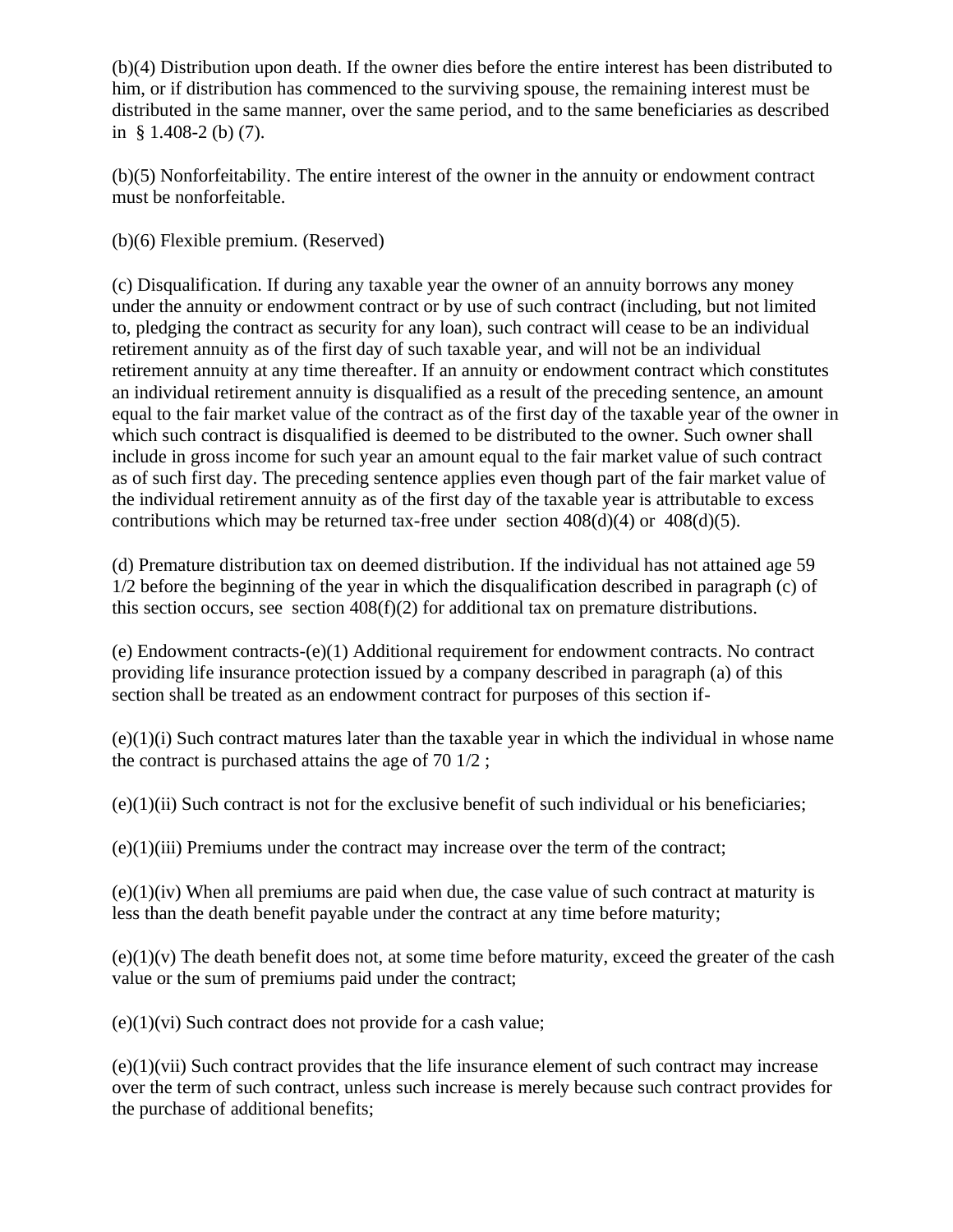$(e)(1)(viii)$  Such contract provides insurance other than life insurance and waiver of premiums upon disability; or

(e)(1)(ix) Such contract is issued after November 6, 1978.

(e)(2) Treatment of proceeds under endowment contract upon death of individual. In the case of the epayment of a death benefit under an endowment contract upon the death of the individual in whose name the contract is purchased, the portion of such payment which is equal to the cash value immediately before the death of such individual is not excludable from gross income under section 101(a) and is treated as a distribution from an individual retirement annuity. The remaining portion, if any, of such payment constitutes current life insurance protection and is excludable under section 101(a). If a death benefit is paid under an endowment contract at a date or dates later than the death of the individual, section 101(d) is applicable only to the portion of the benefit which is attributable to the amount excludable under section 101(a).

§ 1.408-4 Treatment of distributions from individual retirement arrangements.

(a) General rule-(a)(1) Inclusion in income. Except as otherwise provided in this section, any amount actually paid or distributed or deemed paid or distributed from an individual retirement account or individual retirement annuity shall be included in the gross income of the payee or distributee for the taxable year in which the payment or distribution is received.

 $(a)(2)$  Zero basis. Notwithstanding section 1015(d) or any other provision of the Code, the basis (or investment in the contract) of any person in such an \*52794 account or annuity is zero. For purposes of this section, an assignment of an individual's rights under an individual retirement account or an individual retirement annuity shall, except as provided in § 1.408- 4(g) (relating to transfer incident to divorce), be deemed a distribution to such individual from such account or annuity of the amount assigned.

(b) Rollover contribution-(b)(1) To individual retirement arrangement. Paragraph (a)(1) of this section shall not apply to any amount paid or distributed from an individual retirement account or individual retirement annuity to the individual for whose benefit the account was established or who is the owner of the annuity if the entire amount received (including the same amount of money and any other property) is paid into an individual retirement account, annuity (other than an endowment contract), or bond created for the benefit of such individual not later than the 60th day after the day on which he receives the payment or distribution.

 $(b)(2)$  To qualified plan. Paragraph  $(a)(1)$  of this section does not apply to any amount paid or distributed from an individual retirement account or individual retirement annuity to the individual for whose benefit the account was established or who is the owner of the annuity if-

 $(b)(2)(i)$  No amount in the account or no part of the value of the annuity is attributable to any source other than a rollover contribution from an employees' trust described in section 401(a) which is exempt from tax under section 501(a) or a rollover contribution from an annuity plan described in section 403(a) and the earnings on such sums, and

(b)(2)(ii) The entire amount received (including the same amount of money and any other property) represents the entire amount in the account and is paid into another such trust or plan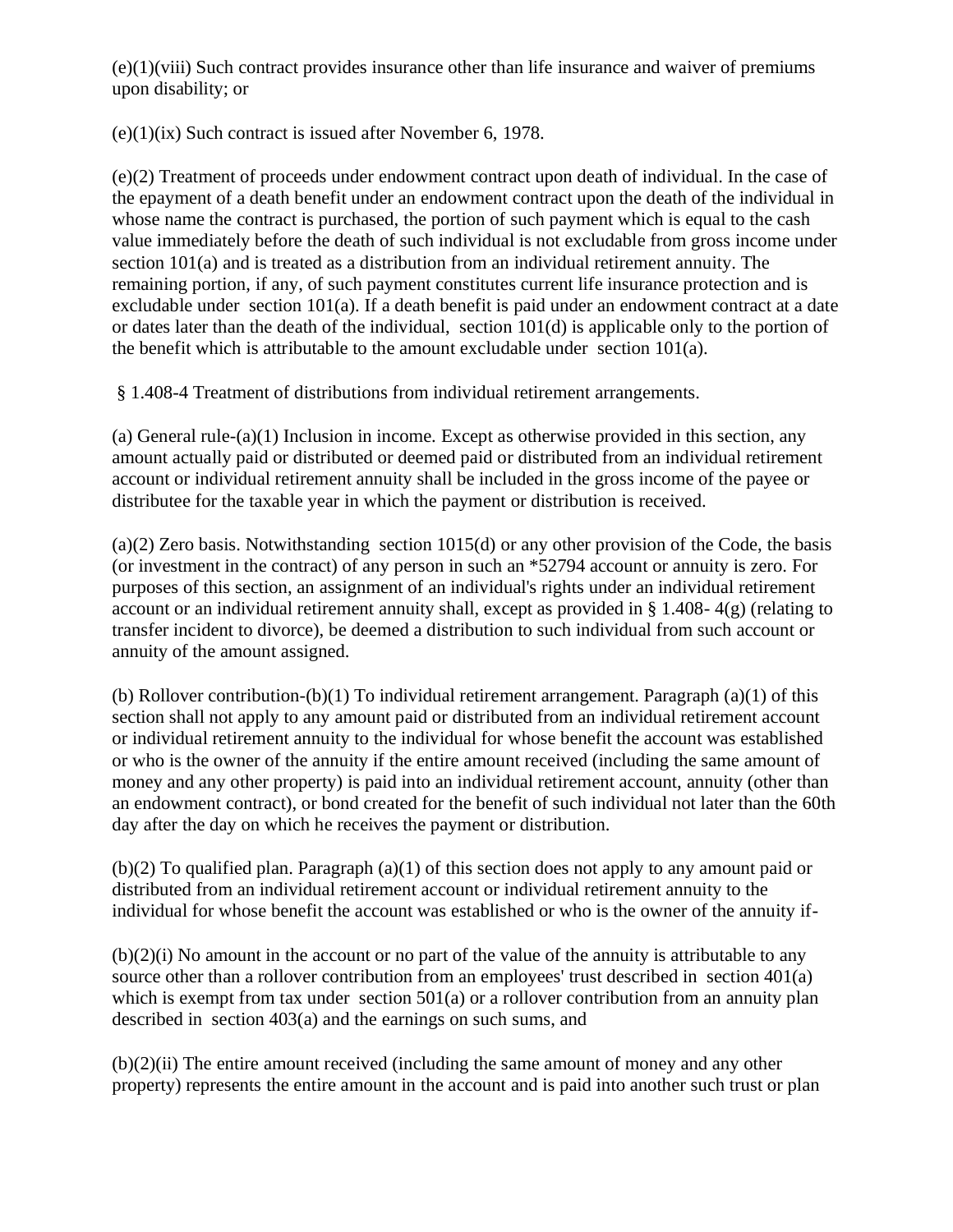(for the benefit of such individual) not later than the 60th day after the day on which the payment or distribution is received.

This subparagraph does not apply if any portion of the rollover contribution described in paragraph (b)(2)(i) of this section is attributable to an employees' trust forming part of a plan or an annuity under which the individual was an employee within the meaning of section  $401(c)(1)$ at the time contributions were made on his behalf under the plan.

(b)(3) To section 403(b) contract. [Reserved]

(b)(4) Frequency limitation. (i) For taxable years beginning on or before December 31, 1977, paragraph (b)(1) of this section does not apply to any amount received by an individual from an individual retirement account, annuity or bond if at any time during the 3-year period ending on the day of receipt, the individual received any other amount from an individual retirement account, annuity or bond which was not includible in his gross income because of the application of paragraph (b)(1) of this section.

### (ii) [Reserved]

(c) Excess contributions returned before due date of return-(c)(1) Excess contribution. For purposes of this paragraph, excess contributions are the excess of the amounts contributed to an individual retirement account or paid for an individual retirement annuity during the taxable year over the amount allowable as a deduction under section 219 or 220 for the taxable year.

 $(c)(2)$  General rule. (i) Paragraph (a)(1) of this section does not apply to the distribution of any excess contribution paid during a taxable year to an account or annuity if: the distribution is received on or before the date prescribed by law (including extensions) for filing the individual's return for such taxable year; no deduction is allowed under section 219 or section 220 with respect to the excess contribution; and the distribution is accompanied by the amount of net income attributable to the excess contribution as of the date of the distribution as determined under subdivision (ii).

(ii) The amount of net income attributable to the excess contributions is an amount which bears the same ratio to the net income earned by the account during the computation period as the excess contribution bears to the sum of the balance of the account as of the first day of the taxable year in which the excess contribution is made and the total contribution made for such taxable year. For purposes of this paragraph, the term "computation period" means the period beginning on the first day of the taxable year in which the excess contribution is made and ending on the date of the distribution from the account.

(ii)(iii) For purposes of paragraph  $(c)(2)$ (ii), the net income earned by the account during the computation period is the fair market value of the balance of the account immediately after the distribution increased by the amount of distributions from the account during the computation period, and reduced (but not below zero) by the sum of: (A) the fair market value of the balance of the account as of the first day of the taxable year in which the excess contribution is made and (B) the contributions to the account made during the computation period.

 $(ii)(iii)(3)$  Time of inclusion. (i) For taxable years beginning before January 1, 1977, the amount of net income determined under subparagraph (2) is includible in the gross income of the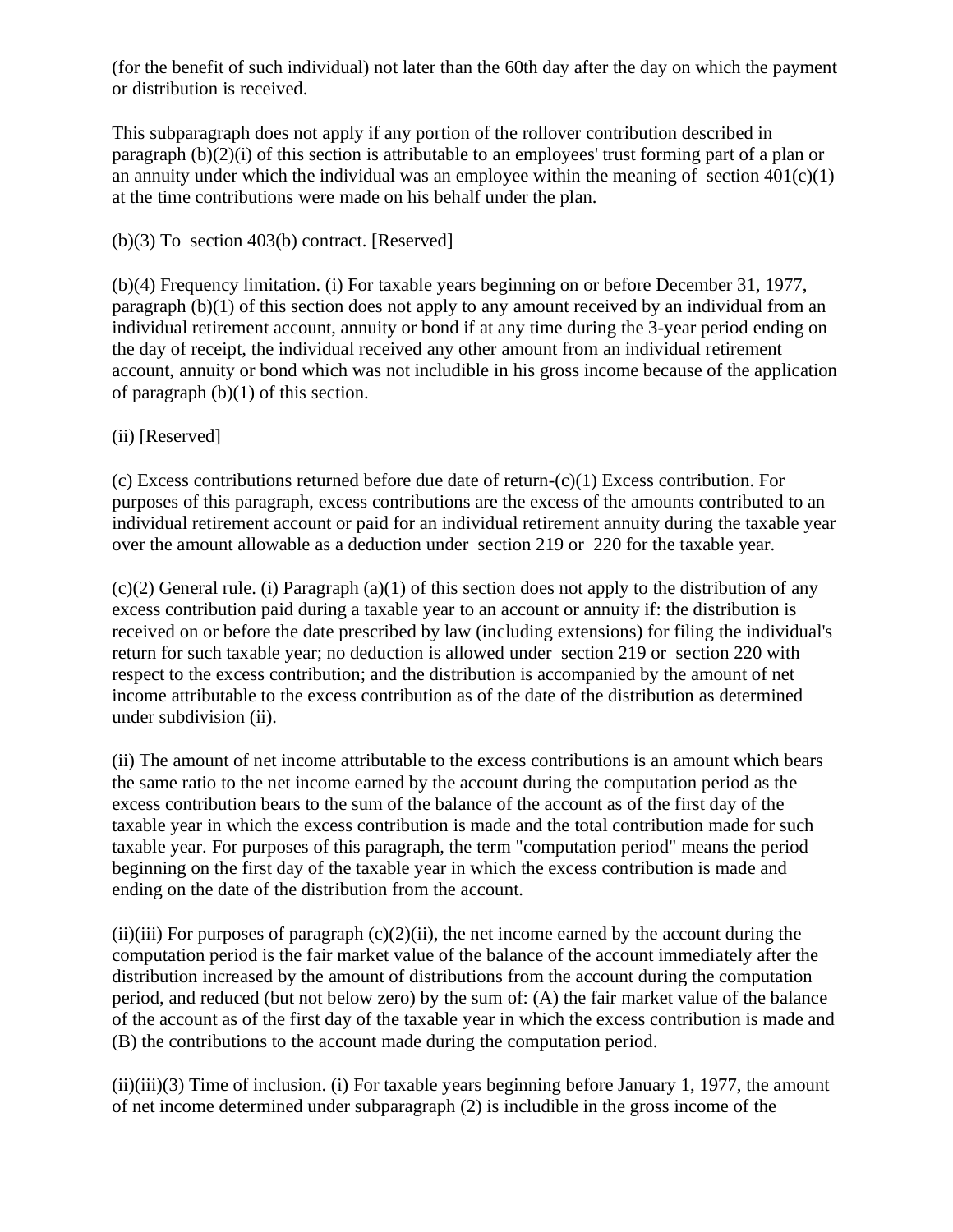individual for the taxable year in which it is received. The amount of net income thus distributed is subject to the tax imposed by section 408(f)(1) for the year includible in gross income.

## $(ii)(ii)$  [Reserved]

 $(ii)(ii)(4)$  Example. The provisions of this paragraph may be illustrated by the following example:

Example. On January 1, 1975, A, age 55, who is a calendar-year taxpayer, contributes \$1,500 to an individual retirement account established for his benefit. For 1975, A is entitled to a deduction of \$1,400 under section 219. For 1975, A does not claim as deductions any other items listed in section 62. A's gross income for 1975 is \$9,334. On April 1, 1976, \$107 is distributed to A from his individual retirement account. As of such date, the balance of the account is \$1,498 [\$1,605 − \$107]. There were no other distributions from the account as of such date. The net amount of income earned by the account is  $$105 [$1,498 + $107 - (0 + $1,500)]$ . The net income attributable to the excess contribution is  $$7. [$105 \times ($100/$1,500)]$ . A's adjusted gross income for 1975 is his gross income for 1975 (\$9,334) reduced by the amount allowable to A as a deduction under section 219 (\$1,400), or \$7,934. A will include the \$7 of the \$107 distributed on April 1, 1976, in his gross income for 1976. Further, A will pay an additional income tax of \$.70 for 1976 under section 408(f)(1).

(d) Deemed distribution-(d)(1) General rule. In any case in which an individual retirement account ceases to be an individual retirement account by reason of the application of section  $408(e)(2)$ , paragraph (a)(1) of this section shall apply as if there were a distribution on the first day of the taxable year in which such account ceases to be an individual retirement account of an amount equal to the fair market value on such day of all of the assets in the account on such day. In the case of a deemed distribution from an individual retirement annuity, see § 1.408-3(d).

(d)(2) Using account as security. In any case in which an individual for whose benefit an individual retirement account is established uses, directly or indirectly, all or any portion of the account as security for a loan, paragraph  $(a)(1)$  of this section shall apply as if there were distributed on the first day of the taxable year in which the loan was made an amount equal to that portion of the account used as security for such loan.

(e) Distribution of annuity contracts. Paragraph  $(a)(1)$  of this section does not apply to any annuity contract which is distributed from an individual \*52795 retirement account and which satisfies the requirements of paragraphs (b)  $(1)$ ,  $(3)$ ,  $(4)$  and  $(5)$  of section 408. Amounts distributed under such contracts will be taxable to the distributee under section 72. For purposes of applying section 72 to a distribution from such a contract, the investment in such contract is zero.

(f) Treatment of assets distributed from an individual retirement account for the purchase of an endowment contract. Under section 408(e)(5), if all, or any portion, of the assets of an individual retirement account are used to purchase an endowment contract described in § 1.408-3(e) for the benefit of the individual for whose benefit the account is established-

(f)(1) The excess, if any, of the total amount of assets used to purchase such contract over the portion of the assets attributable to life insurance protection shall be treated as a rollover contribution described in section  $408(d)(3)$ , and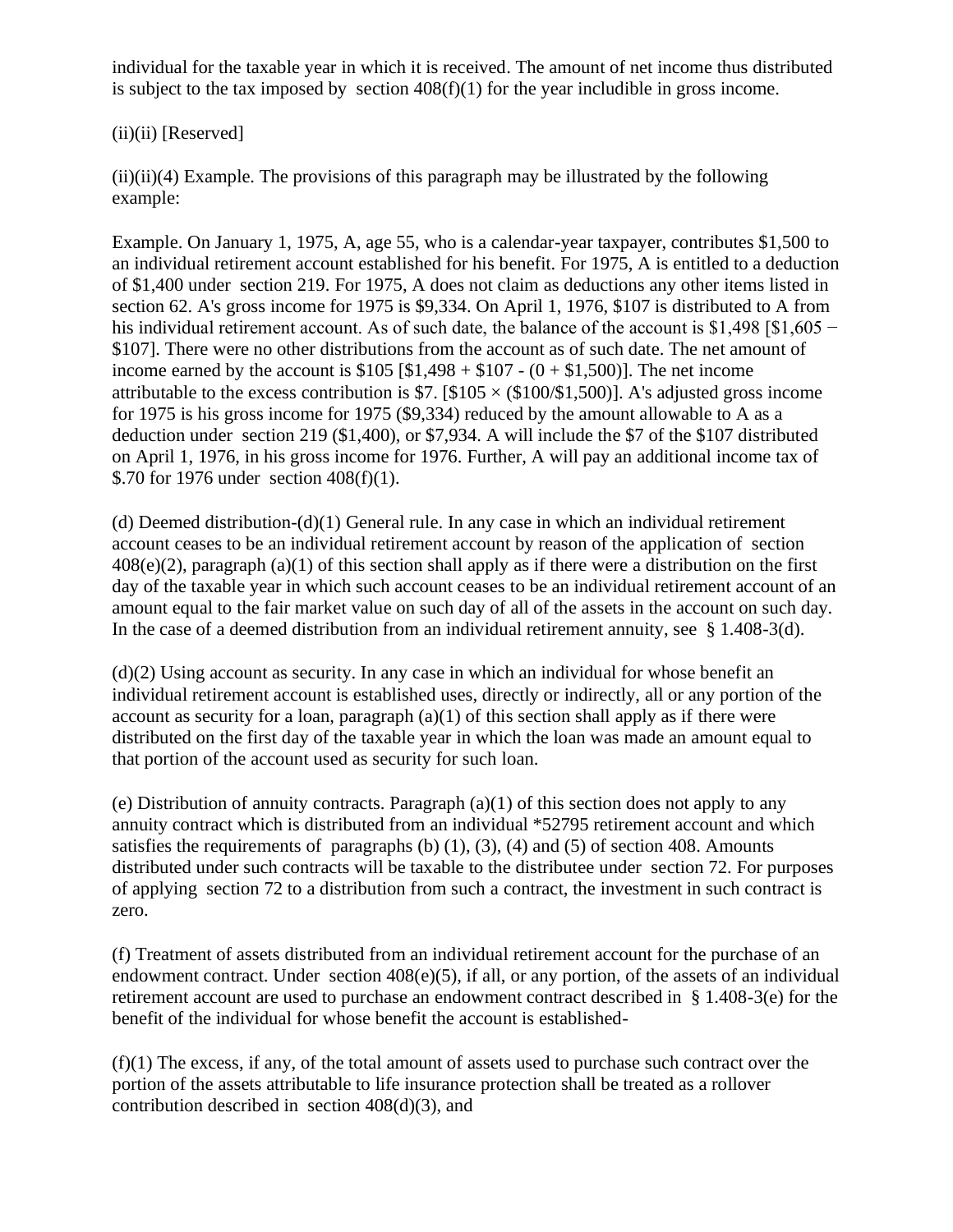(f)(2) The portion of the assets attributable to life insurance protection shall be treated as a distribution described in paragraph (a)(91) of this section, except that the provisions of section 408(f) shall not apply to such amount.

(g) Transfer incident to divorce- $(g)(1)$  General rule. The transfer of an individual's interest, in whole or in part, in an individual retirement account, individual retirement annuity, or a retirement bond, to his former spouse under a valid divorce decree or a written instrument incident to such divorce shall not be considered to be a distribution from such an account or annuity to such individual or his former spouse; nor shall it be considered a taxable transfer by such individual to his former spouse notwithstanding any other provision of Subtitle A of the Code.

 $(g)(2)$  Spousal account. The interest described in this paragraph  $(g)$  which is transferred to the former spouse shall be treated as an individual retirement account of such spouse if the interest is an individual retirement account; an individual retirement annuity of such spouse if such interest is an individual retirement annuity; and a retirement bond of such spouse if such interest is a retirement bond.

§ 1.408-5 Annual reports by trustees or issuers.

(a) In general. The trustee of an individual retirement account or the issuer of an individual retirement annuity shall make annual calendar year reports concerning the status of the account or annuity. The report shall contain the information required in paragraph (b) and be furnished or filed in the manner and time specified in paragraph (c).

(b) Information required to be included in the annual reports. The annual calendar year report shall contain the following information for transactions occurring during the calendar year-

(b)(1) The amount of contributions;

(b)(2) The amount of distributions;

(b)(3) In the case of an endowment contract, the amount of the premium paid allocable to the cost of life insurance;

(b)(4) The name and address of the trustee or issuer; and

(b)(5) Such other information as the Commissioner may require.

(c) Manner and time for filing. (1) The annual report shall be furnished to the individual on whose behalf the account is established or in whose name the annuity is purchased (or the beneficiary of the individual or owner). The report shall be furnished on or before the 30th day of June following the calendar year for which the report is required.

(c)(2) The Commissioner may require the annual report to be filed with the Service at the time the Commissioner specifies.

(d) Penalties. Section 6693 prescribes penalties for failure to file the annual report.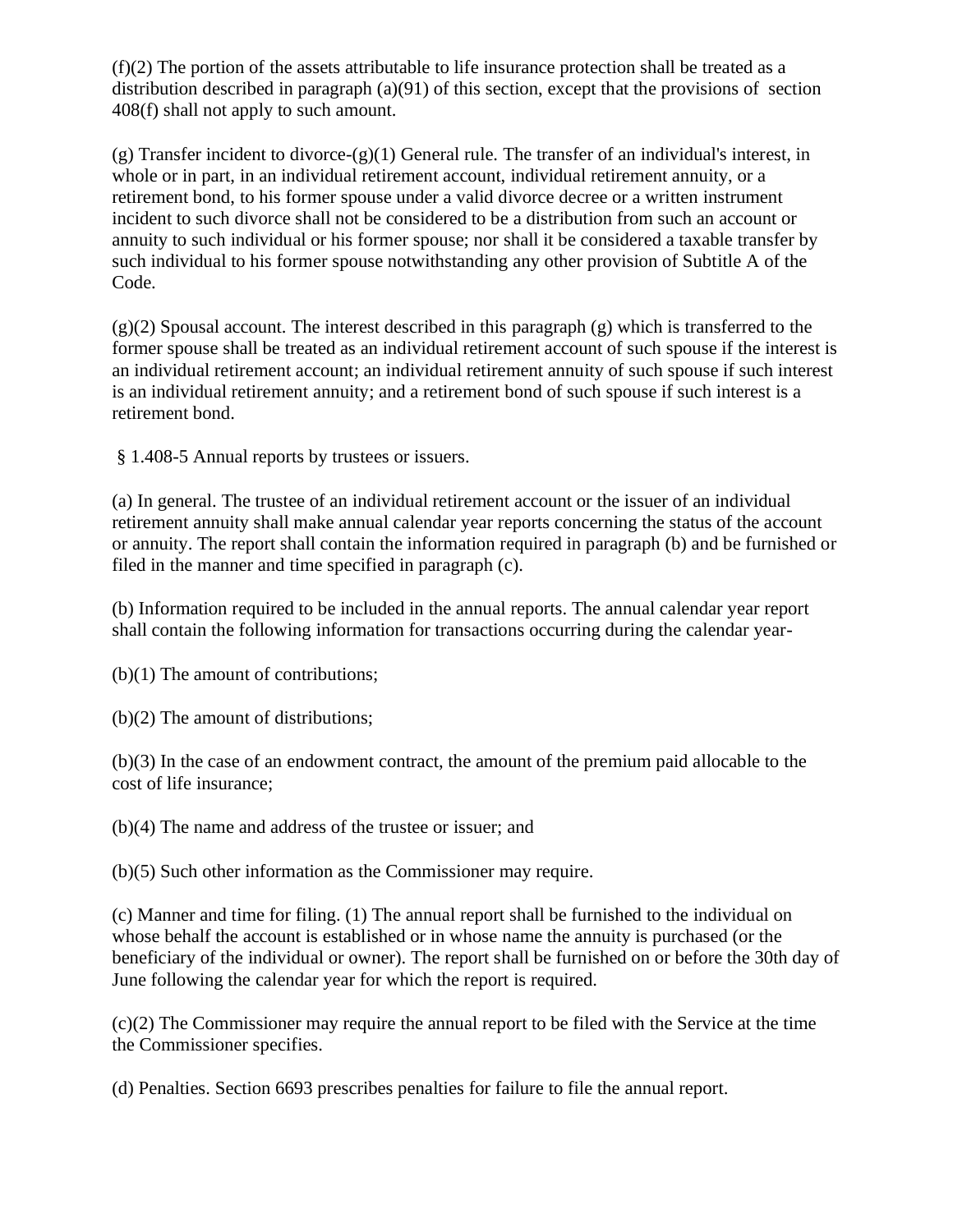(e) Effective date. This section shall apply to reports for calendar years after 1978.

(f) Reports for years prior to 1979. For years prior to 1979, a trustee or issuer shall make reports in the time and manner as the Commissioner requires.

§ 1.408-6 Disclosure statements for individual retirement arrangements.

(a) In general-(a)(1) General rule. Trustees and issuers of individual retirement accounts and annuities are, under the authority of section 408 (i), required to provide disclosure statements. This section sets forth these requirements.

 $(a)(2)$  [Reserved]

(b) [Reserved]

(c) [Reserved]

(d) Requirements. (1) [Reserved]

 $(d)(2)$  [Reserved]

 $(d)(3)$  [Reserved]

 $(d)(4)$  Disclosure statements- $(d)(4)(i)$  Under the authority contained in section 408(i), a disclosure statement shall be furnished in accordance with the provisions of this subparagraph by the trustee of an individual retirement account described in section 408(a) or the issuer of an individual retirement annuity described in section 408(b) or of an endowment contract described in section 408(b) to the individual (hereinafter referred to as the "benefited individual") for whom such an account, annuity, or contract is, or is to be, established.

 $(d)(4)(ii)(A)(1)$  The trustee or issuer shall furnish, or cause to be furnished, to the benefited individual, a disclosure statement satisfying the requirements of subdivisions (iii) through (viii) of this subparagraph, as applicable, and a copy of the governing instrument to be used in establishing the account, annuity, or endowment contract. The copy of such governing instrument need not be filled in with financial and other data pertaining to the benefited individual; however, such copy must be complete in all other respects. The disclosure statement and copy of the governing instrument must be received by the benefited individual at least seven days preceding the earlier of the date of establishment or purchase of the account, annuity, or endowment contract. A disclosure statement or copy of the governing instrument required by this subparagraph may be received by the benefited individual less than seven days preceding, but no later than, the earlier of the date of establishment or purchase, if the benefited individual is permitted to revoke the account, annuity, or endowment contract pursuant to a procedure which satisfies the requirements of subdivision  $(ii)(A)(2)$  of this subparagraph.

 $(d)(4)(ii)(A)(2)$  A procedure for revocation satisfies the requirements of this subdivision  $(ii)(A)(2)$  of this subparagraph if the benefited individual is permitted to revoke the account, or endowment contract by mailing or delivering, at his option, a notice of revocation on or before a day not less than seven days after the earlier of the date of establishment or purchase and, upon revocation, is entitled to a return of the entire amount of the consideration paid by him for the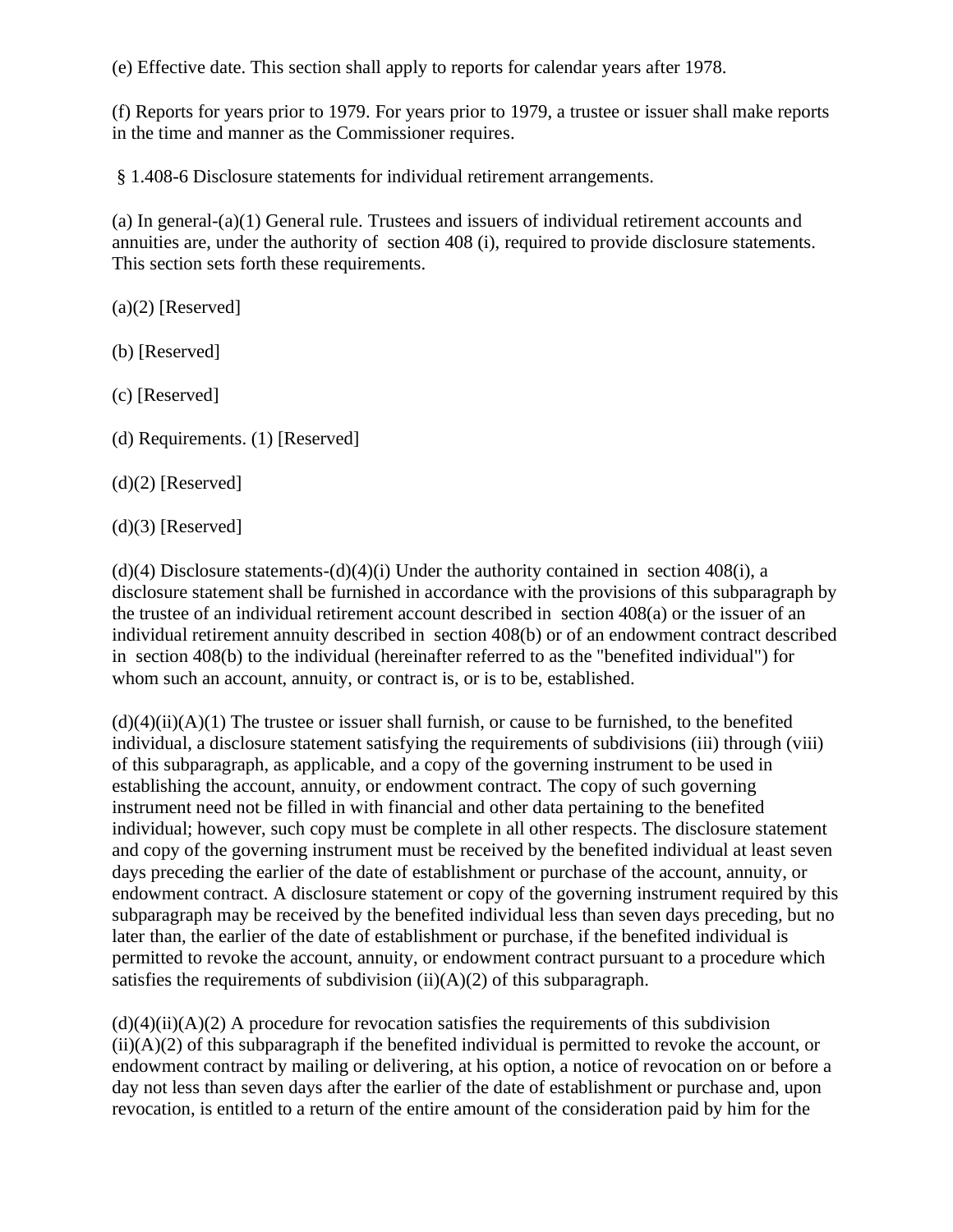account, annuity, or endowment contract without adjustment for such items as sales commissions, administrative expenses or fluctuation in market value. The procedure may require that the notice be in writing or that it be oral, or it may require both a written and an oral notice. If an oral notice is required or permitted, the procedure must permit it to be delivered by telephone call during normal business hours. If a written notice is required or permitted, the procedure must provide that, if mailed, it shall be deemed mailed on the date of the postmark (or if sent by certified or registered mail, the date of certification or registration) if it is deposited in the mail in the United States in an envelope, \*52796 or other appropriate wrapper, first class postage prepaid, properly addressed.

 $(d)(4)(ii)(B)$  If after a disclosure statement has been furnished, or caused to be furnished, to the benefited individual pursuant to paragraph  $(d)(4)(ii)(A)$  of this section and-

(1) On or before the earlier of the date of establishment or purchase, or

(2) On or before the last day on which the benefited individual is permitted to revoke the account, annuity, or endowment contract (if the benefited individual has a right to revoke the account, annuity, or endowment contract pursuant to the rules of subdivision  $(ii)(A)$  of this subparagraph).

there becomes effective a material adverse change in the information set forth in such disclosure statement or a material change in the governing instrument to be used in establishing the account, annuity, or contract, the trustee or issuer shall furnish, or cause to be furnished, to the benefited individual such amendments to any previously furnished disclosure statement or governing instrument as may be necessary to adequately inform the benefited individual of such change. The trustee or issuer shall be treated as satisfying this subdivision (ii)(B) of this subparagraph only if material required to be furnished by this subdivision is received by the benefited individual at least seven days preceding the earlier of the date of establishment or purchase of the account, annuity, or endowment contract or if the benefited individual is permitted to revoke the account, annuity, or endowment contract on or before a date not less than seven days after the date on which such material is received, pursuant to a procedure for revocation otherwise satisfying the provisions of subdivision  $(ii)(A)(2)$  of this subparagraph.

 $(d)(4)(ii)(C)$  If the governing instrument is amended after the account, annuity, or endowment contract is no longer subject to revocation pursuant to subdivision (ii)(A) or  $(B)$  of this subparagraph, the trustee or issuer shall not later than the 30th day after the later of the date on which the amendment is adopted or becomes effective, deliver or mail to the last known address of the benefited individual a copy of such amendment and, if such amendment affects a matter described in subdivisions (iii) through (viii) of this subparagraph, a disclosure statement with respect to such matter meeting the requirements of subdivision (iv) of this subparagraph.

 $(d)(4)(ii)(D)$  For purposes of subdivision (ii) (A) and (B) of this subparagraph, if a disclosure statement, governing instrument, or an amendment to either, is mailed to the benefited individual, it shall be deemed (in the absence of evidence to the contrary) to be received by the benefited individual seven days after the date of mailing.

 $(d)(4)(ii)(E)$  In the case of a trust described in section  $408(c)$  (relating to certain retirement savings arrangements for employees or members of associations of employees), the following special rules shall be applied: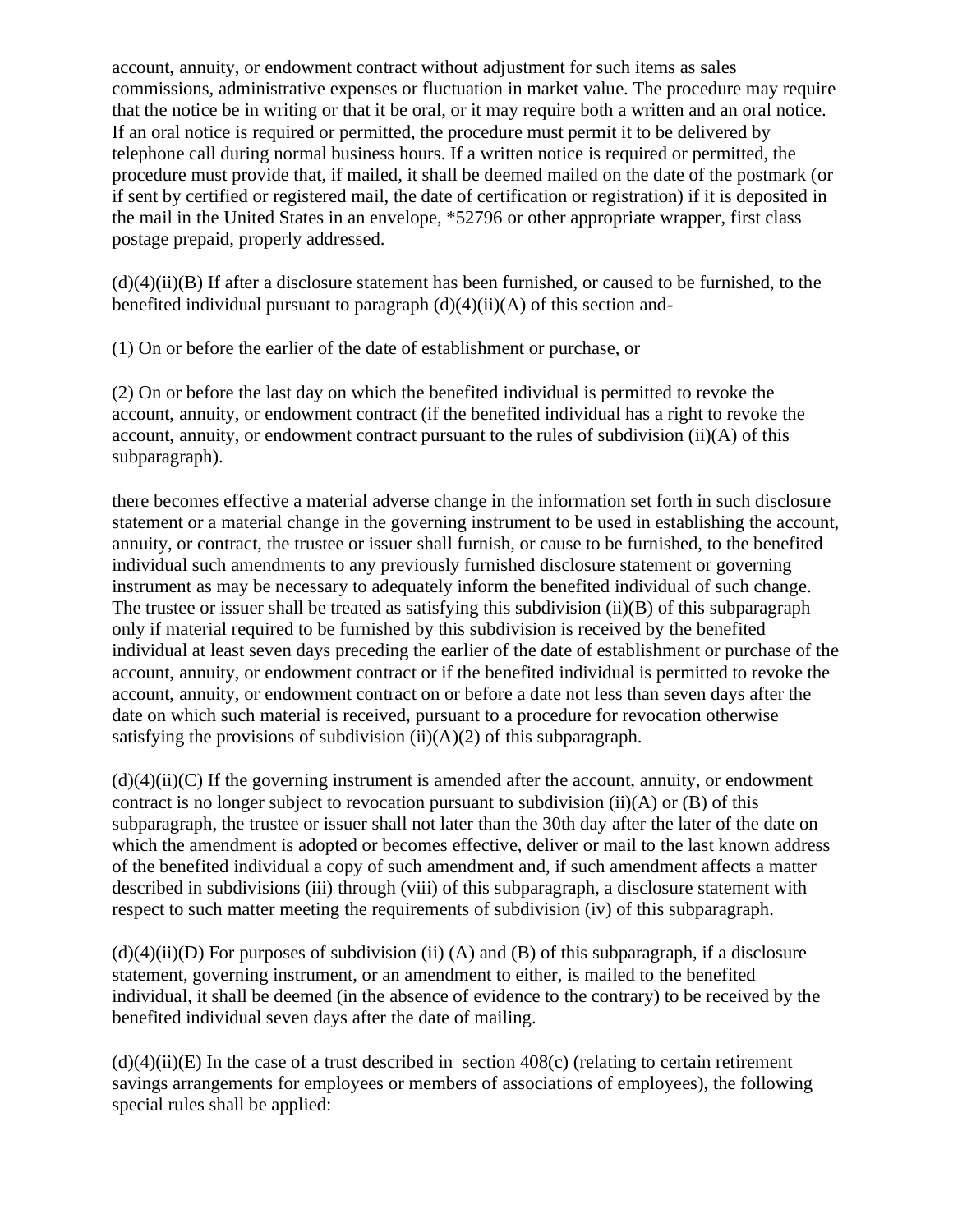(1) For purposes of this subparagraph, references to the benefited individual's account, annuity, or endowment contract shall refer to the benefited individual's interest in such trust, and

(2) The provisions of subdivision (ii) of this subparagraph shall be applied by substituting "the date on which the benefited individual's interest in such trust commences" for "the earlier of the date of establishment or purchase" wherever it appear therein.

Thus, for example, if an employer establishes a trust described in section 408(c) for the benefit of employees, and the trustee furnishes an employee with a disclosure statement and a copy of the governing instrument (as required by this subparagraph) on the date such employee's interest in the trust commences, such employee must be given a right to revoke such interest within a period of at least seven days. If any contribution has been made within such period (whether by the employee or by the employer), the full amount of such contribution must be paid to such employee pursuant to subdivision  $(ii)(A)(2)$  of this subparagraph.

 $(d)(4)(iii)$  The disclosure statement required by this subparagraph shall set forth in nontechnical language the following matters as such matters relate to the account, annuity, or endowment contract (as the case may be);

 $(d)(4)(iii)(A)$  Concise explanations of-

(1) The statutory requirements prescribed in section 408(a) (relating to an individual retirement account) or section 408(b) (relating to an individual retirement annuity and an endowment contract), and any additional requirements (whether or not required by law) that pertain to the particular retirement savings arrangement.

(2) The income tax consequences of establishing an account, annuity, or endowment contract (as the case may be) which meets the requirements of section 408(a) relating to an individual retirement account) or section 408(b) (relating to an individual retirement annuity and an endowment contract), including the deductibility of contributions to, the tax treatment of distributions (other than premature distributions) from, the availability of income tax free rollovers to and from, and the tax status of such account, annuity, or endowment contract.

(3) The limitations and restrictions on the deduction for retirement savings under section 219, including the ineligibility of certain individuals who are active participants in a plan described in section 219(b)(2)(A) or for whom amounts are contributed under a contract described in section 219(b)(2)(B) to make deductible contributions to an account or for an annuity or endowment contract.

(4) The circumstances under which the benefited individual may revoke the account, annuity, or endowment contract, and the procedure therefor (including the name, address, and telephone number of the person designated to receive notice of such revocation). Such explanation shall be prominently displayed at the beginning of the disclosure statement.

 $(d)(4)(iii)(B)$  Statements to the effect that-

(1) If the benefited individual or his beneficiary engages in a prohibited transaction, described in section 4975(c) with respect to an individual retirement account, the account will lose its exemption from tax by reason of section  $408(e)(2)(A)$ , and the benefited individual must include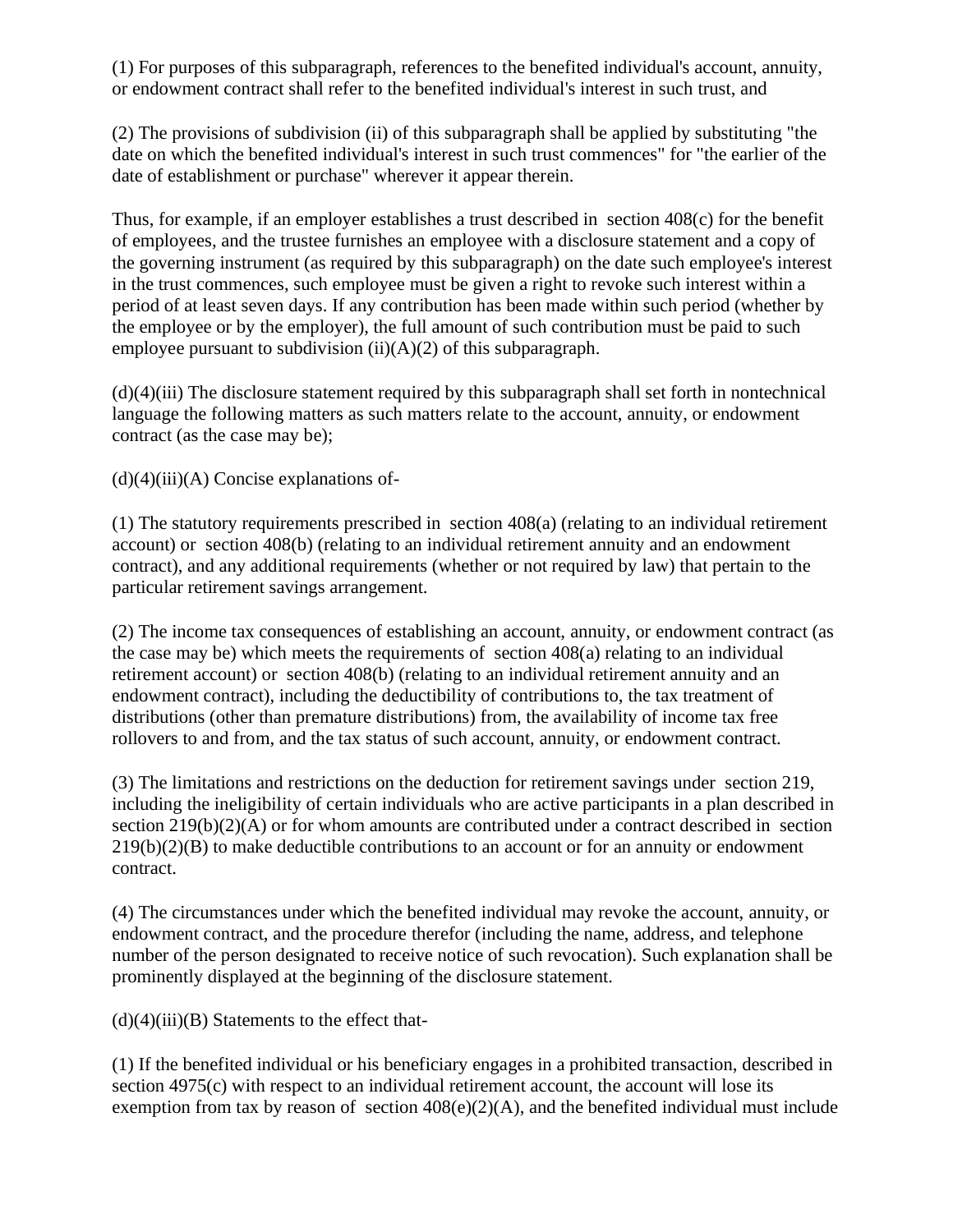in gross income, for the taxable year during which the benefited individual or his beneficiary engages in the prohibited transaction the fair market value of the account.

(2) If the owner of an individual retirement annuity or endowment contract described in section 408(b) borrows any money under, or by use of, such annuity or endowment contract, then, under section 408(e)(3), such annuity or endowment contract loses its section 408(b) classification, and the owner must include in gross income, for the taxable year during which the owner borrows any money under, or by use of, such annuity or endowment contract, the fair market value of the annuity or endowment contract.

(3) If a benefited individual uses all or any portion of an individual retirement account as security for a loan, then, under section 408(e)(4), the portion so used is treated as distributed to such individual and the benefited individual must include such distribution in gross income for the taxable year during which he so uses such account.

(4) An additional tax of 10 percent is imposed by section 408(f) on distributions (including amounts deemed distributed as the result of a prohibited loan or use as security for a loan) made before the benefited individual has attained age 59 1/2 , unless such distribution is made on account of death or disability, or unless a rollover \*52797 contribution is made with such distribution.

(5) Sections 2039(e) (relating to exemption from estate tax of annuities under certain trusts and plans) and 2517 (relating to exemption from gift tax of specified transfers of certain annuities under qualified plans) apply (including the manner in which such sections apply) to the account, annuity, or endowment contract.

(6) Section  $402(a)(2)$  and (e) (relating to tax on lump sum distributions) is not applicable to distributions from an account, annuity, or endowment contract.

(7) A minimum distribution is required under section  $408(a)$  (6) or (7) and  $408(b)$  (3) or (4) (including a brief explanation of the amount of minimum distribution) and that if the amount distributed from an account, annuity, or endowment contract during the taxable year of the payee is less than the minimum required during such year, an excise tax, which shall be paid by the payee, is imposed under section 4974, in an amount equal to 50 percent of the excess of the minimum required to be distributed over the amount actually distributed during the year.

(8) An excise tax is imposed under section 4973 on excess contributions (including a brief explanation of an excess contribution).

(9) The benefited individual must file Form 5329 (Return for Individual Retirement Savings Arrangement) with the Internal Revenue for each taxable year during which the account, annuity, or endowment contract is maintained.

(10) The account or contract has or has not (as the case may be) been approved as to form for use as an account, annuity, or endowment contract by the Internal Revenue Service. For purposes of this subdivision, if a favorable opinion or determination letter with respect to the form of a prototype trust, custodial account, annuity, or endowment contract has been issued by the Internal Revenue Service, or the instrument which establishes an individual retirement trust account or an individual retirement custodial account utilizes the precise language of a form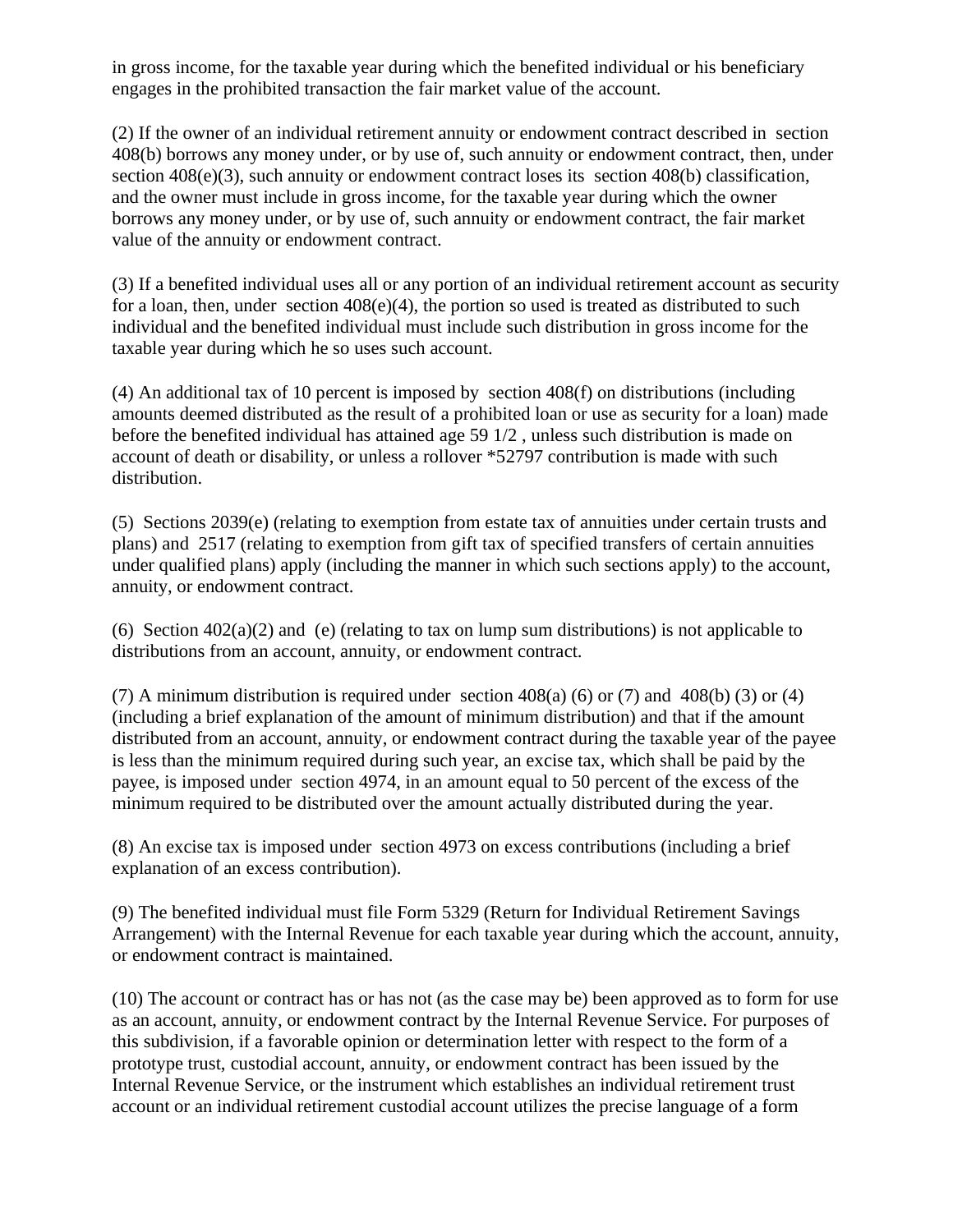currently provided by the Internal Revenue Service (including any additional language permitted by such form), such account or contract may be treated as approved as to form.

(11) The Internal Revenue Service approval is a determination only as to the form of the account, annuity, or endowment contract, and does not represent a determination of the merits of such account, annuity, or endowment contract.

(12) The proceeds from the account, annuity or endowment contract may be used by the benefited individual as a rollover contribution to another account or annuity or retirement bond in accordance with the provisions of section  $408(d)(3)$ .

(13) In the case of an endowment contract described in section 408(b), no deduction is allowed under section 219 for that portion of the amounts paid under the contract for the taxable year properly allocable to the cost of life insurance.

(14) If applicable, in the event that the benefited individual revokes the account, annuity, or endowment contract, pursuant to the procedure described in the disclosure statement (see subdivision (A)(4) of this subdivision (iii)), the benefited individual is entitled to a return of the entire amount of the consideration paid by him for the account, annuity, or endowment contract without adjustment for such items as sales commissions, administrative expenses or fluctuation in market value.

(15) Further information can be obtained from any district office of the Internal Revenue Service.

To the extent that information on the matters described in subdivisions (iii) (A) and (B) of this subparagraph is provided in a publication of the Internal Revenue Service relating to individual retirement savings arrangements, such publication may be furnished by the trustee or issuer in lieu of providing information relating to such matters in a disclosure statement.

 $(d)(4)(iii)(C)$  The financial disclosure required by paragraph  $(d)(4)(v)$ ,  $(vi)$ , and  $(vii)$  of this section.

 $(d)(4)(iv)$  In the case of an amendment to the terms of an account, annuity, or endowment contract described in paragraph  $(d)(4)(i)$  of this section, the disclosure statement required by this subparagraph need not repeat material contained in the statement furnished pursuant to paragraph  $(d)(4)(iii)$  of this section, but it must set forth in nontechnical language those matters described in paragraph (d)(4)(iii) of this section which are affected by such amendment.

 $(d)(4)(v)$  With respect to an account, annuity, or endowment contract described in paragraph  $(d)(4)(i)$  of this section (other than an account or annuity which is to receive only a rollover contribution described in paragraph  $(d)(4)(vi)$  of this section and to which no deductible contributions will be made), the disclosure statement must set forth in cases where either an amount is guaranteed over period of time (such as in the case of a nonparticipating endowment or annuity contract), or a projection of growth of the value of the account, annuity, or endowment contract can reasonably be made (such as in the case of a participating endowment or annuity contract (other than a variable annuity) or passbook savings account), the following:

 $(d)(4)(v)(A)$  To the extent that an amount is guaranteed,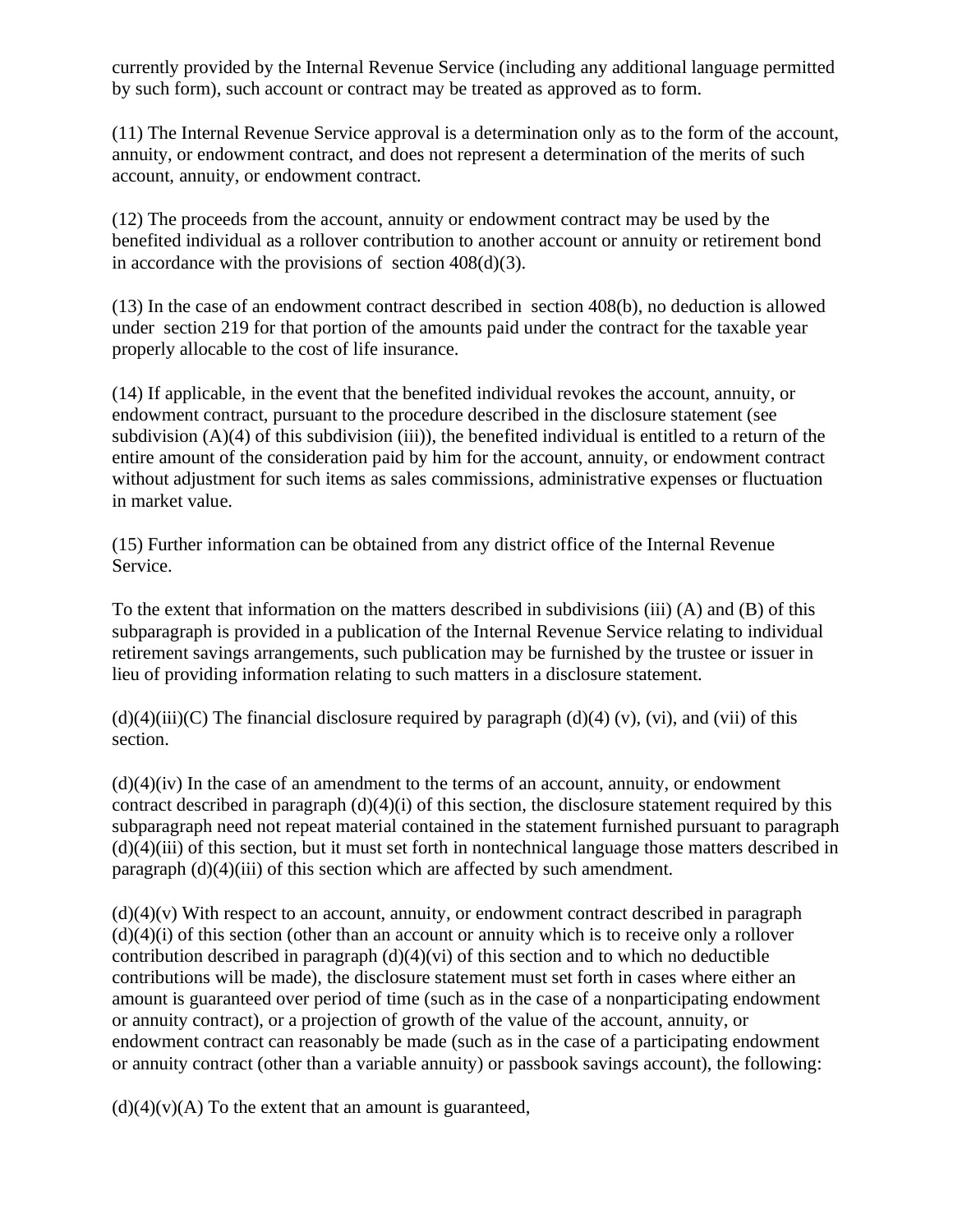(1) The amount, determined without regard to any portion of a contribution which is not deductible, that would be guaranteed to be available to the benefited individual if (i) level annual contributions in the amount of \$1,000 were to be made on the first day of each year, and (ii) the benefited individual were to withdraw in a single sum the entire amount of such account, annuity, or endowment contract at the end of each of the first five years during which contributions are to be made, at the end of the year in which the benefited individual attains the ages of 60, 65, and 70, and at the end of any other year during which the increase of the guaranteed available amount is less than the increase of the guaranteed available amount during any preceding year for any reason other than decrease of cessation of contributions, and

(2) A statement that the amount described in subdivision  $(v)(A)(1)$  of this subparagraph is guaranteed, and the period for which guaranteed;

 $(d)(4)(v)(B)$  To the extent a projection of growth of the value of the account, annuity, or endowment contract can reasonably be made but the amounts are not guaranteed.

(1) The amount, determined without regard to any portion of a contribution which is not deductible, and upon the basis of an earnings rate no greater than, and terms no different from, those currently in effect, that would be available to the benefited individual if (i) level annual contributions in the amount of \$1,000 were to be made on the first day of each year, and (ii) the benefited individual were to withdraw in a single sum the entire amount of such account, annuity, or endowment contract at the end of each of the first five years during which contributions are to be made, at the end of each of the years in which the benefited individual attains the ages of 60, 65, and 70, and at the end of any other year during which the increase of the available amount is less than the increase of the available amount during any preceding year for any reason other than decrease or cessation of contributions, and

(2) A statement that the amount described in paragraph  $(d)(4)(v)(B)(1)$  of this section is a projection and is not \*52798 guaranteed and a statement of the earnings rate and terms on the basis of which the projection is made;

 $(d)(4)(v)(C)$  The portion of each \$1,000 contribution attributable to the cost of life insurance, which would not be deductible, for each year during which contributions are to be made; and

 $(d)(4)(v)(D)$  The sales commission (including any commission attributable to the sale of life insurance), if any, to be charged in each year, expressed as a percentage of gross annual contributions (including any portion attributable to the cost of life insurance) to be made for each year.

 $(d)(4)(vi)$  With respect to an account or annuity described in paragraph  $(d)(4)(i)$  of this section to which a rollover contribution described in section  $402(a)(5)(A)$ ,  $403(a)(4)(A)$ ,  $408(d)(3)(A)$  or  $409(b)(3)(C)$  will be made, the disclosure statement must set forth, in cases where an amount is guaranteed over a period of time (such as in the case of a non-participating annuity contract, or a projection of growth of the value of the account or annuity can reasonably be made (such as in the case of a participating annuity contract (other than a variable annuity) or a passbook savings account), the following:

 $(d)(4)(vi)(A)$  To the extent guaranteed,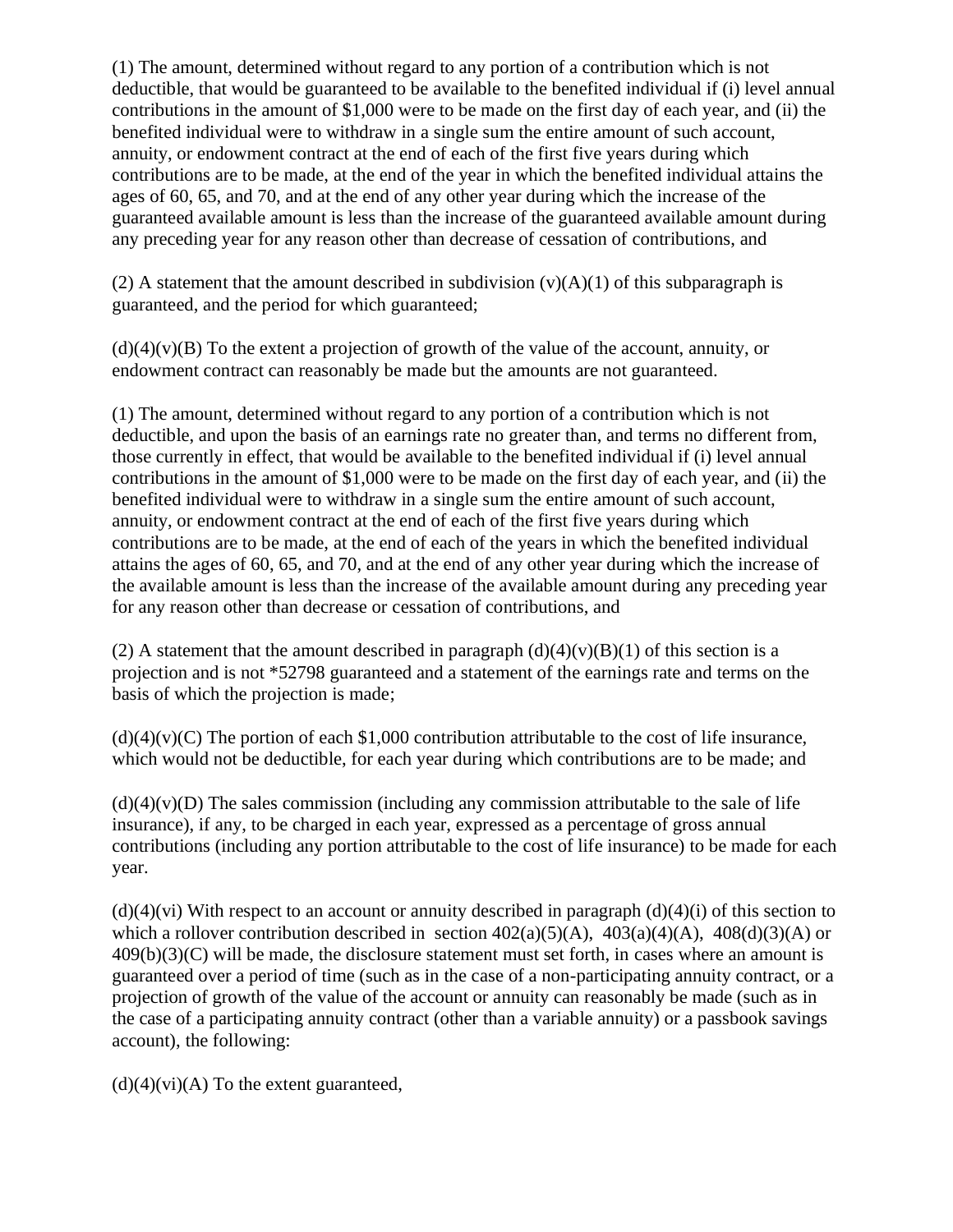$(d)(4)(vi)(A)(1)$  The amount that would be guaranteed to be available to the benefited individual if (i) Such a rollover contribution in the amount of \$1,000 were to be made on the first day of the year, (ii) No other contribution were to be made, and (iii) The benefited individual were to withdraw in a single sum the entire amount of such account or annuity at the end of each of the first five years after the contribution is made, at the end of the year in which the benefited individual attains the ages of 60, 65, and 70, and at the end of any other year during which the increase of the guaranteed available amount is less than the increase of the guaranteed available amount during any preceding year, and

 $(d)(4)(vi)(A)(2)$  A statement that the amount described in paragraph  $(d)(vi)(A)(1)$  of this section is guaranteed;

 $(d)(4)(vi)(B)$  To the extent that a projection of growth of the value of the account or annuity can reasonably be made but the amounts are not guaranteed,

 $(d)(4)(vi)(B)(1)$  The amount, determined upon the basis of an earnings rate no greater than, and terms no different from, those currently in effect, that would be available to the benefited individual if (i) such a rollover contribution in the amount of \$1,000 were to be made on the first day of the year, (ii) no other contribution were to be made, and (iii) the benefited individual were to withdraw in a single sum the entire amount of such account or annuity at the end of each of the first five years after the contribution is made, at the end of each of the years in which the benefited individual attains the ages 60, 65, 70, and at the end of any other year during which the increase of the available amount is less than the increase of the available amount during any preceding year, and

 $(d)(4)(vi)(B)(2)$  A statement that the amount described in paragraph  $(d)(4)(vi)(B)(1)$  of this section is a projection and is not guaranteed and a statement of the earnings rate and terms on the basis of which the projection is made; and

 $(d)(4)(vi)(C)$  The sales commission, if any, to be charged in each year, expressed as a percentage of the assumed \$1,000 contribution.

 $(d)(4)(vii)$  With respect to an account, annuity, or endowment contract described in paragraph  $(d)(4)(i)$  of this section, in all cases not subject to paragraph  $(d)(4)$  (v) or (vi) of this section (such as in the case of a mutual fund or variable annuity), the disclosure statement must set forth information described in subdivisions (A) through (C) of this subdivisions (vii) based (as applicable with respect to the type or types of contributions to be received by the account, annuity, or endowment contract) upon the assumption of (1) level annual contributions of \$1,000 on the first day of each year, (2) a rollover contribution of \$1,000 on the first day of the year and no other contributions, or (3) a rollover contribution of \$1,000 on the first day of the year plus level annual contributions of \$1,000 on the first day of each year.

 $(d)(4)(vii)(A)$  A description (in nontechnical language) with respect to the benefited individual's interest in the account, annuity, or endowment contract, of:

 $(d)(4)(vi)(A)(1)$  Each type of charge, and the amount thereof, which may be made against a contribution,

 $(d)(4)(vi)(A)(2)$  The method for computing and allocating annual earnings, and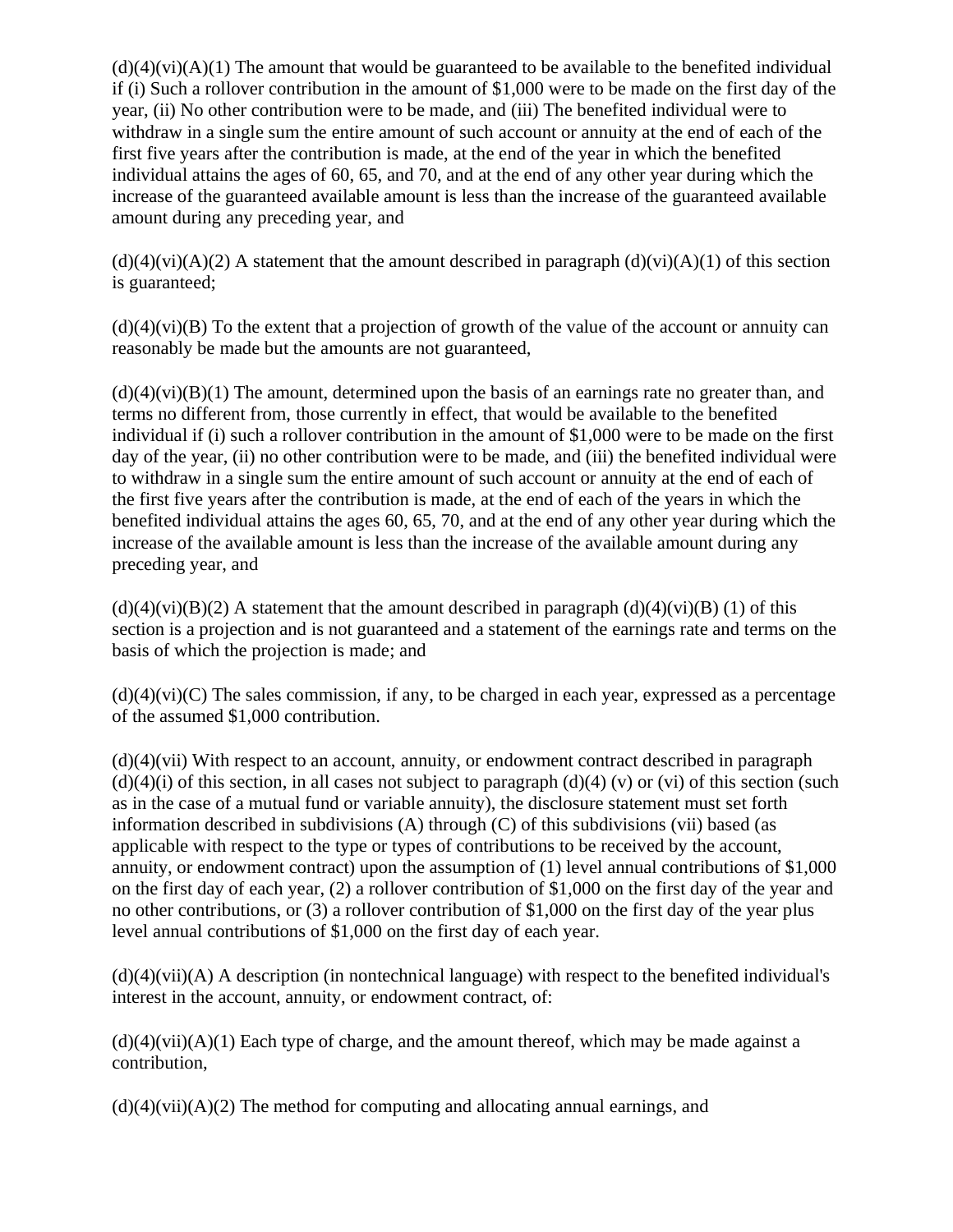(3) Each charge (other than those described in complying with paragraph  $(d)(4)(vi)(A)(1)$  of this section) which may be applied to such interest in determining the net amount of money available to the benefited individual and the method of computing each such charge;

 $(d)(4)(vi)(B)$  A statement that growth in value of the account, annuity, or endowment contract is neither guaranteed nor projected; and

 $(d)(4)(vi)(C)$  The portion of each \$1,000 contribution attributable to the cost of life insurance, which would not be deductible, for every year during which contributions are to be made.

(d)(4)(viii) A disclosure statement, or an amendment thereto, furnished pursuant to the provisions of this subparagraph may contain information in addition to that required by paragraph (d)(4)(iii) through (vii) of this section. However, such disclosure statement will not be considered to comply with the provisions of this subparagraph if the substance of such additional material or the form in which it is presented causes such disclosure statement to be false or misleading with respect to the information required to be disclosed by this paragraph.

 $(d)(4)(ix)$  The provisions of section 6693, relating to failure to provide reports on individual retirement accounts or annuities, shall apply to any trustee or issuer who fails to furnish, or cause to be furnished, a disclosure statement, a copy of the governing instrument, or an amendment to either, as required by this paragraph.

 $(d)(4)(x)$  This section shall be effective for disclosure statements and copies of governing instruments mailed, or delivered without mailing, after February 14, 1977.

 $(d)(4)(x)$  This section does not reflect the amendments made by section 1501 of the Tax Reform Act of 1976 (90 Stat. 1734) relating to retirement savings for certain married individuals.

§ 1.408-7 Reports on distributions from individual retirement plans.

(a) Requirement of report. The trustee of an individual retirement account or the issuer of an individual retirement annuity who makes a distribution during any calendar year to an individual from such account or under such annuity shall make a report on Form W-2P (in the case of distributions that are not total distributions) or Form 1099R (in the case of total distributions), and their related transmittal forms, for such year. The return must show the name and address of the person to whom the distribution was made, the aggregate amount of such distribution, and such other information as is required by the forms.

(b) Amount subject to this section. The amounts subject to reporting under paragraph (a) include all amounts distributed or made available to which section 408(d) applies.

(c) Time and place for filing. The report required under this section for any calendar year shall be filed after the close of that year and on or before February 28 of the following year with the appropriate Internal Revenue Service Center.

(d) Statement to recipients. (1) Each trustee or issuer required to file Form 1099R or Form W-2P under this section \*52799 shall furnish to the person whose identifying number is (or should be) shown on the forms a copy of the form.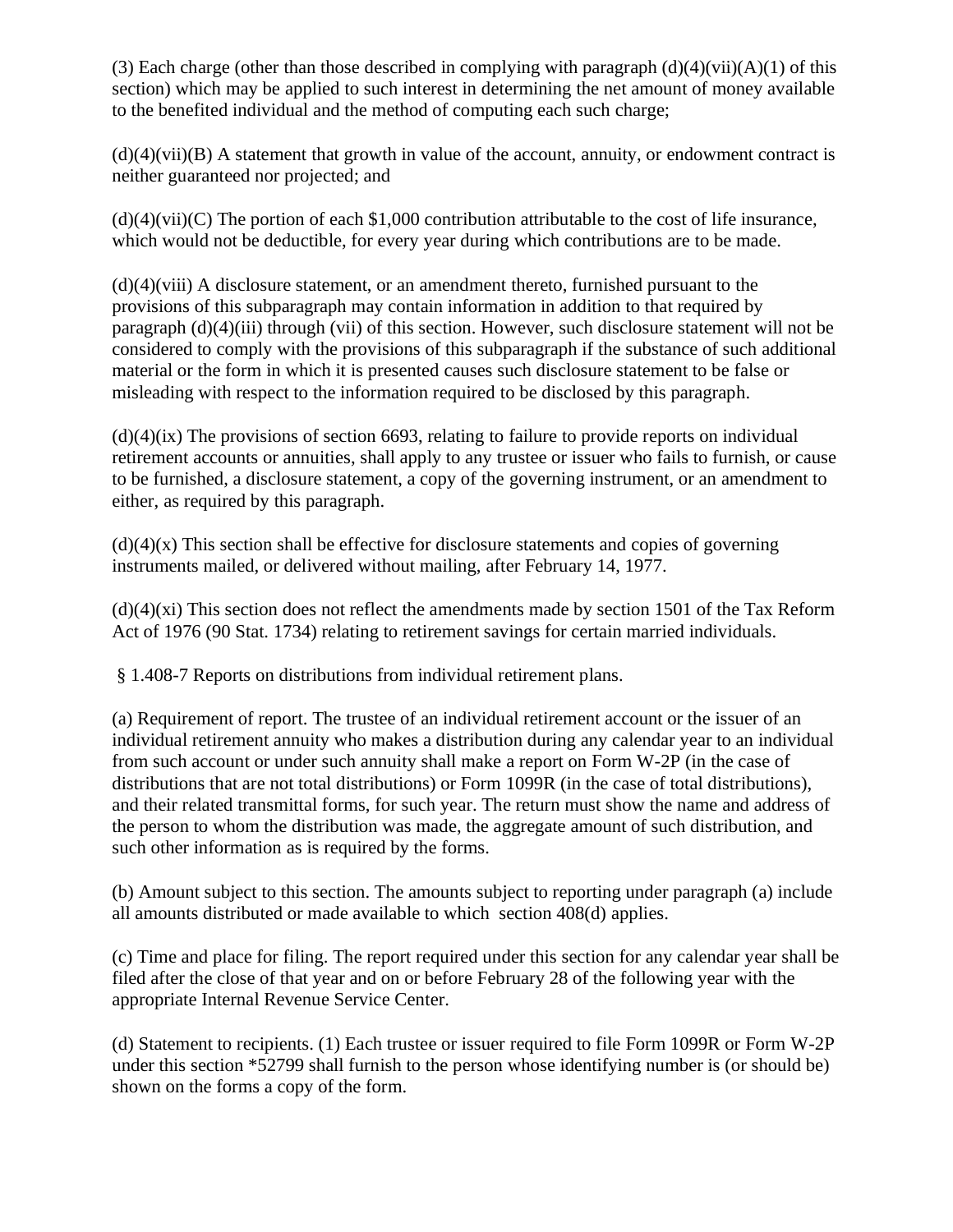(d)(2) Each statement required by this paragraph to be furnished to recipients shall be furnished to such person after November 30 of the year of the distribution and on or before January 31 of the following year.

(e) Effective date. This section is effective for calendar years beginning after December 31, 1977.

Par. 3. The following new section is added immediately after § 1.408-7:

§ 1.409-1 Retirement bonds.

(a) In general. Section 409 authorizes the issuance of bonds under the Second Liberty Bond Act the purchase price of which would be deductible under section 219. Section 409 also prescribes the tax treatment of such bonds. See paragraph (b) of this section.

(b) Income tax treatment of bonds-(b)(1) General rule. Except as provided in paragraph (b)(2) of this section, the entire proceeds upon redemption of a retirement bond described in section 409 (a) shall be included in the gross income of the taxpayer entitled to such proceeds. If a bond has not been tendered for redemption by the registered owner before the close of the taxable year in which he attains age 70 1/2 , he must include in his gross income for such taxable year the amount of the proceeds he would have received if the bond had been redeemed at age 70 1/2 . The provisions of sections 72 and 1232 do not apply to a retirement bond.

(b)(2) Exceptions. (i) If a retirement bond is redeemed within 12 months after the issue date, the proceeds are excluded from gross income if no deduction is allowed under section 219 on account of the purchase of such bond. For definition of issue date, see 31 CFR 346.1(c).

(ii) If a retirement bond is redeemed after the close of the taxable year in which the registered owner attains age 70 1/2 the proceeds from the redemption of the bond are excludable from the gross income of the registered owner or his beneficiary to the extent that such proceeds were includible in the gross income of the registered owner for such taxable year.

(ii)(iii) If a retirement bond is surrendered for reissuance in the same or lesser face amount, the difference between current redemption value of the bond surrendered for reissuance and the current surrender value of the bond reissued is includible in the gross income of the registered owner.

 $(ii)(iii)(3)$  Basis. The basis of a retirement bond is zero.

(c) Rollover. The first sentence of paragraph  $(b)(1)$  of this section shall not apply in any case in which a retirement bond is redeemed by the registered owner before the close of the taxable year in which he attains the age of  $70 \frac{1}{2}$  if he transfers the entire amount of the proceeds of such redemption to-

(c)(1) An individual retirement account described in section 408(a) or an individual retirement annuity described in section 408(b) (other than an endowment contract described in § 1.408-  $3(e)$ , or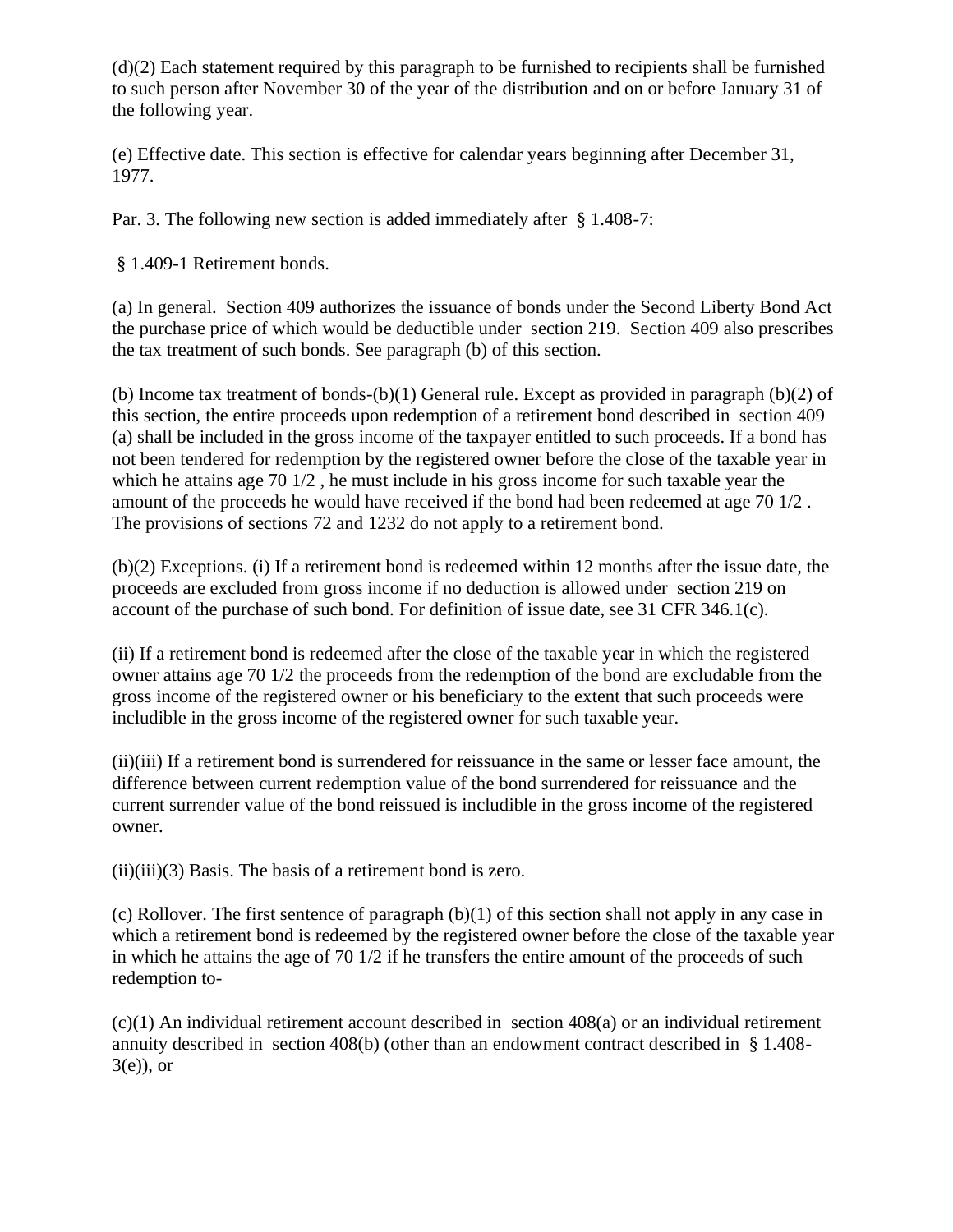$(c)(2)$  An employees' trust which is described in section 401(a) which is exempt from tax under section 501(a), or an annuity plan described in section 403(a), for the benefit of the registered owner, on or before the 60th day after the day on which he received the proceeds of such redemption. This subparagraph shall not apply in the case of a transfer to a trust or plan described in (c)(2) of this section unless no part of the purchase price of the retirement bond redeemed is attributable to any source other than a rollover contribution from such an employees' trust or annuity plan (other than an annuity plan or employees' trust forming part of a plan under which the individual was an employee within the meaning of section  $401(c)(1)$  at the time contributions were made on his behalf under the plan).

(d) Additional tax. (1) Early redemption. Except as provided in paragraph (d)(2) of this section, under section 409(c) if a retirement bond is redeemed by the registered owner before he attains age 59 1/2 , his tax under chapter 1 of the Code is increased by an amount equal to 10 percent of the proceeds of the redemption includible in his gross income for the taxable year. Except in the case of the credits allowable under sections 31, 39, or 42, no credit can be used to offset the tax described in the preceding sentence.

 $(d)(2)$  Limitations. Paragraph  $(d)(1)$  of this section shall not apply if-

 $(d)(2)(i)$  During the taxable year of the registered owner in which a retirement bond is redeemed, the registered owner becomes disabled within the meaning of section 72(m)(7), or

 $(d)(2)(ii)$  A retirement bond is tendered for redemption in accordance with paragraph  $(b)(2)(i)$  of this section.

#### PART 54-PENSION EXCISE TAXES

Par. 4. The following new section is added immediately after § 53.4952-1:

§ 54.4974-1 Excise tax on accumulations in individual retirement accounts or annuities.

(a) General rule. A tax equal to 50 percent of the amount by which the minimum amount required to be distributed from an individual retirement account or annuity described in section 408 during the taxable year of the payee under paragraph (b) of this section exceeds the amount actually distributed during the taxable year is imposed by section 4974 on the payee.

(b) Minimum amount required to be distributed. For purposes of this section, the minimum amount required to be distributed is the amount required under § 1.408-2(b)(6)(v) to be distributed in the taxable year described in paragraph (a) of this section.

(c) Examples. The application of this section may be illustrated by the following examples.

Example (1). In 1975, the minimum amount required to be distributed under  $\S$  1.408-2(b)(6)(v) to A under his individual retirement account is \$100. Only \$60 is actually distributed to A in 1975. Under section 4974, A would have an excise tax liability of \$20 [50% of (\$100-\$60)].

Example (2). Although no distribution is required under  $\S$  1.408-2(b)(6)(v) to be made in 1986, H, a married individual born on February 1, 1921, who has established and maintained an individual retirement account decides to begin receiving distributions from the account